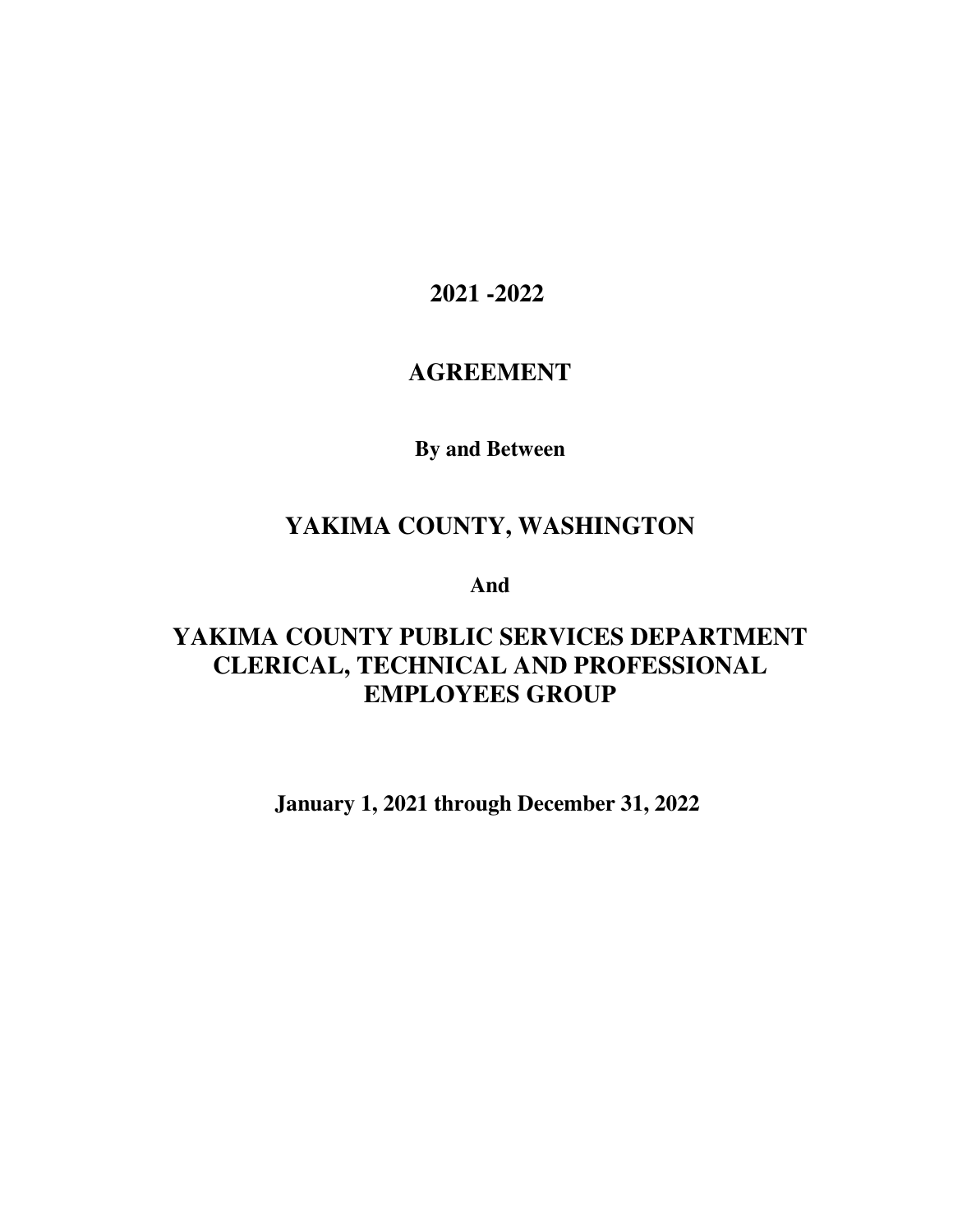# **TABLE OF CONTENTS**

| ARTICLE 6 - CTP GROUP/MANAGEMENT RELATIONS - COLLECTIVE BARGAINING 5 |  |
|----------------------------------------------------------------------|--|
|                                                                      |  |
|                                                                      |  |
|                                                                      |  |
|                                                                      |  |
|                                                                      |  |
|                                                                      |  |
|                                                                      |  |
|                                                                      |  |
|                                                                      |  |
|                                                                      |  |
|                                                                      |  |
|                                                                      |  |
|                                                                      |  |
|                                                                      |  |
|                                                                      |  |
|                                                                      |  |
|                                                                      |  |
|                                                                      |  |
|                                                                      |  |
|                                                                      |  |
|                                                                      |  |
|                                                                      |  |
|                                                                      |  |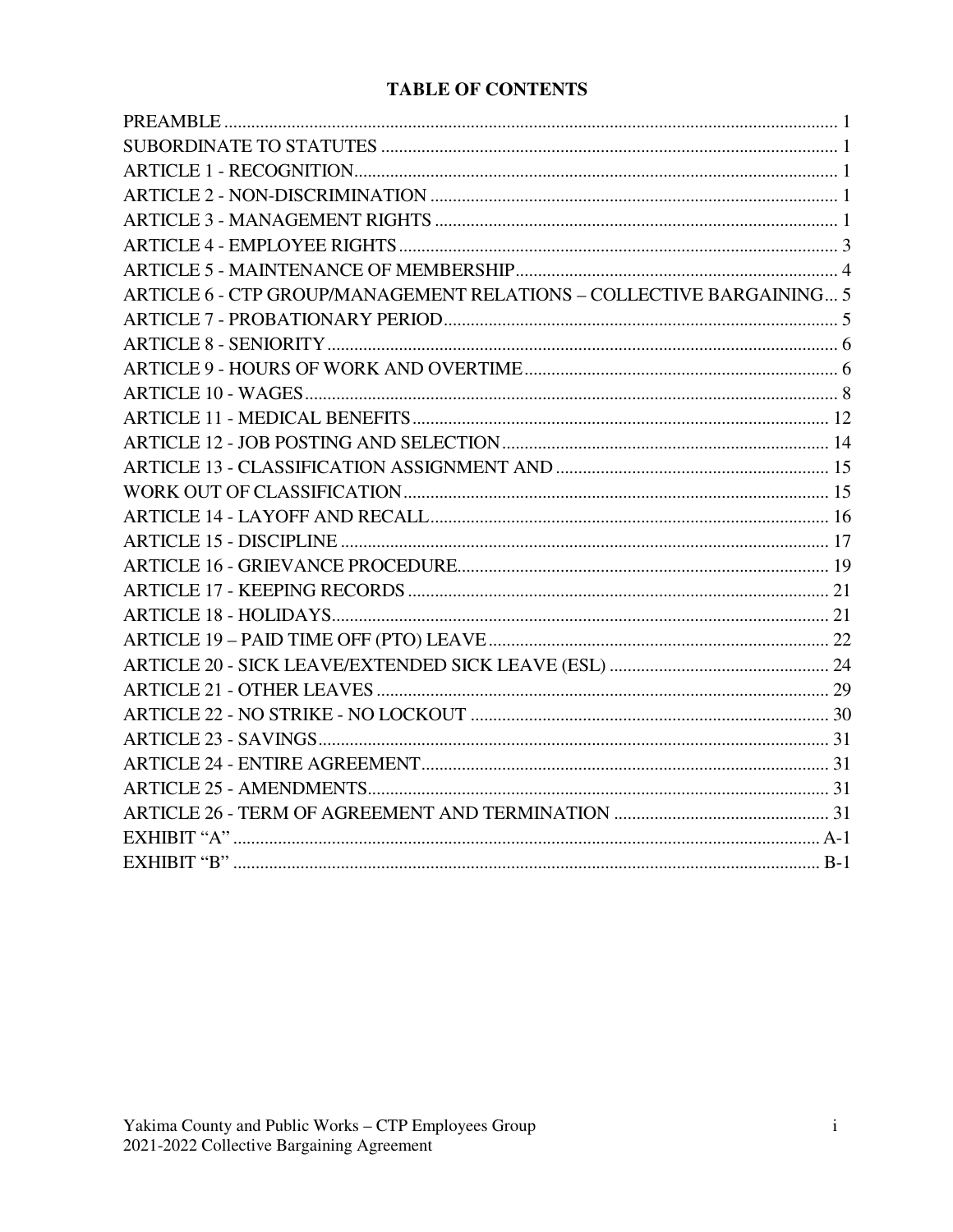#### **PREAMBLE**

THIS AGREEMENT entered into by the County of Yakima, hereinafter referred to as the "Employer," and Yakima County Public Works Department Clerical, Technical And Professional Employees Group, hereinafter referred to as the "CTP Group," has as its purpose the promotion of harmonious relations between the Employer and the CTP Group, the establishment of an equitable and peaceful procedure for the resolution of differences, and the establishment of rates of pay, hours of work, and other conditions of employment.

### **SUBORDINATE TO STATUTES**

This Agreement shall in all respects, whenever the same may be applicable herein, be subject and subordinate to the ordinances or resolutions of the Employer, regulations within its statutory jurisdiction, and shall further be subject and subordinate to the statutes of the State of Washington. However, an ordinance relating directly to wages, hours, or working conditions, insofar as it applies to employees covered by this Agreement, may not be changed during the term of the Agreement unless the Employer notifies the CTP Group of the change and, upon request of the CTP Group, negotiates concerning the change.

# **ARTICLE 1 - RECOGNITION**

The Employer recognizes the CTP Group as the exclusive bargaining representative for all full-time and regular part-time clerical, technical, and professional employees of the Yakima County Public Services Department and/or County Roads, but specifically excluding Solid Waste, Independent Local #1, Supervisory, and Confidential employees.

## **ARTICLE 2 - NON-DISCRIMINATION**

- 2.1 There shall be no discrimination by the Employer or the CTP Group against any employee on account of membership or non-membership in the CTP Group, race, creed, sex, color, religious belief, national origin, age, marital status, sexual orientation, military status, or disability unless based on a bona fide occupational qualification.
- 2.2 Whenever masculine words are used in this Agreement, they are intended to apply equally to either gender.

#### **ARTICLE 3 - MANAGEMENT RIGHTS**

3.1 The CTP Group recognizes the prerogative of the Employer to operate and manage the Public Services Department and/or County Roads and the services provided thereby in all respects in accordance with its responsibilities, lawful powers, and legal authority. All matters not expressly covered by the language of this Agreement, and/or mutually agreed upon written agreements executed subsequent to the date of signature of this labor agreement, shall be administered by the Employer in accordance with such policies and/or procedures as the Employer, from time to time, may establish and implement. The Employer's prerogatives or rights include, but are not limited to, the following: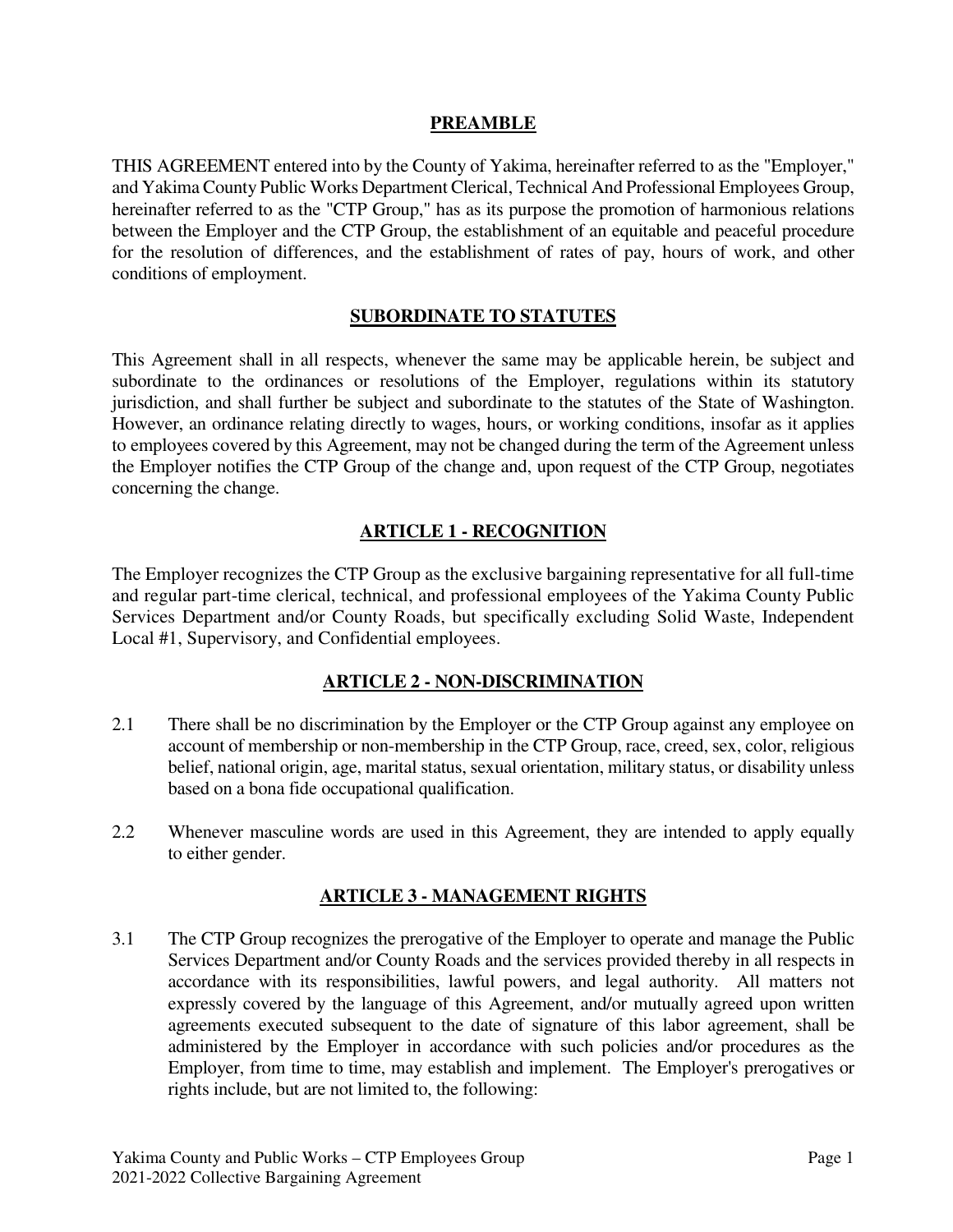- 3.1.1 The right to establish and implement reasonable work rules, procedures, and work performance standards, including the right to complete written performance evaluations of bargaining unit employees at least annually. The evaluations will be discussed and reviewed privately with the employee before they are filed, and the employee shall be given the right to prepare a written rebuttal to any evaluation the employee desires, which rebuttal shall be filed with the evaluation form. Any such rebuttal shall be submitted to the Employer within seven (7) calendar days following completion of the evaluation.
- 3.1.2 The right to schedule work and overtime work and the methods and processes by which said work is to be performed in a manner most advantageous to the Employer and consistent with this labor agreement.
- 3.1.3 The right to select, hire, transfer, and lay off employees as deemed necessary by the Employer in accordance with the provisions of this Agreement.
- 3.1.4 The right to discipline employees in accordance with the provisions of this Agreement.
- 3.1.5 The right to determine the size and composition of the work force, modify job responsibilities, and assign employees to work locations and shifts.
- 3.1.6 The Employer may also assign incidental duties to employees that are not enumerated in job descriptions, and the employees shall perform the incidental duties upon the Employer's request.
- 3.1.7 The Employer shall have the right to take whatever actions the Employer deems necessary to carry out Employer services in a bona fide emergency.
- 3.2 Past Practices: The Employer may change a past practice after providing the CTP Group with written notice. If the CTP Group wishes to bargain about the change to past practice, then it will so indicate in writing to the Employer within fifteen (15) working days of receipt of the Employer's notice. Bargaining shall conclude within thirty (30) working days of the CTP Group's request to bargain. If no written request is submitted by the CTP Group or if no settlement is reached within the thirty (30) working days' time period, then the Employer may proceed with the change to past practice. In the event of a bona fide emergency, no notice or bargaining is required before implementing the change.
- 3.3 It is the intent of the Employer to continue to utilize its employees to perform work; provided, however, the Employer has the right to contract out work previously and/or historically contracted out. If the Employer determines it necessary to contract out work not previously and/or historically contracted out which would directly result in the layoff of employees, then the Employer will provide the CTP Group with written notice. If the CTP Group wishes to bargain about the decision and its effects, it shall provide the Employer with a written request to bargain within fifteen (15) working days of receipt of the Employer's notice. Bargaining about the decision and its effects shall conclude within thirty (30) working days. If no written request is submitted by the CTP Group or if no settlement is reached within the thirty (30)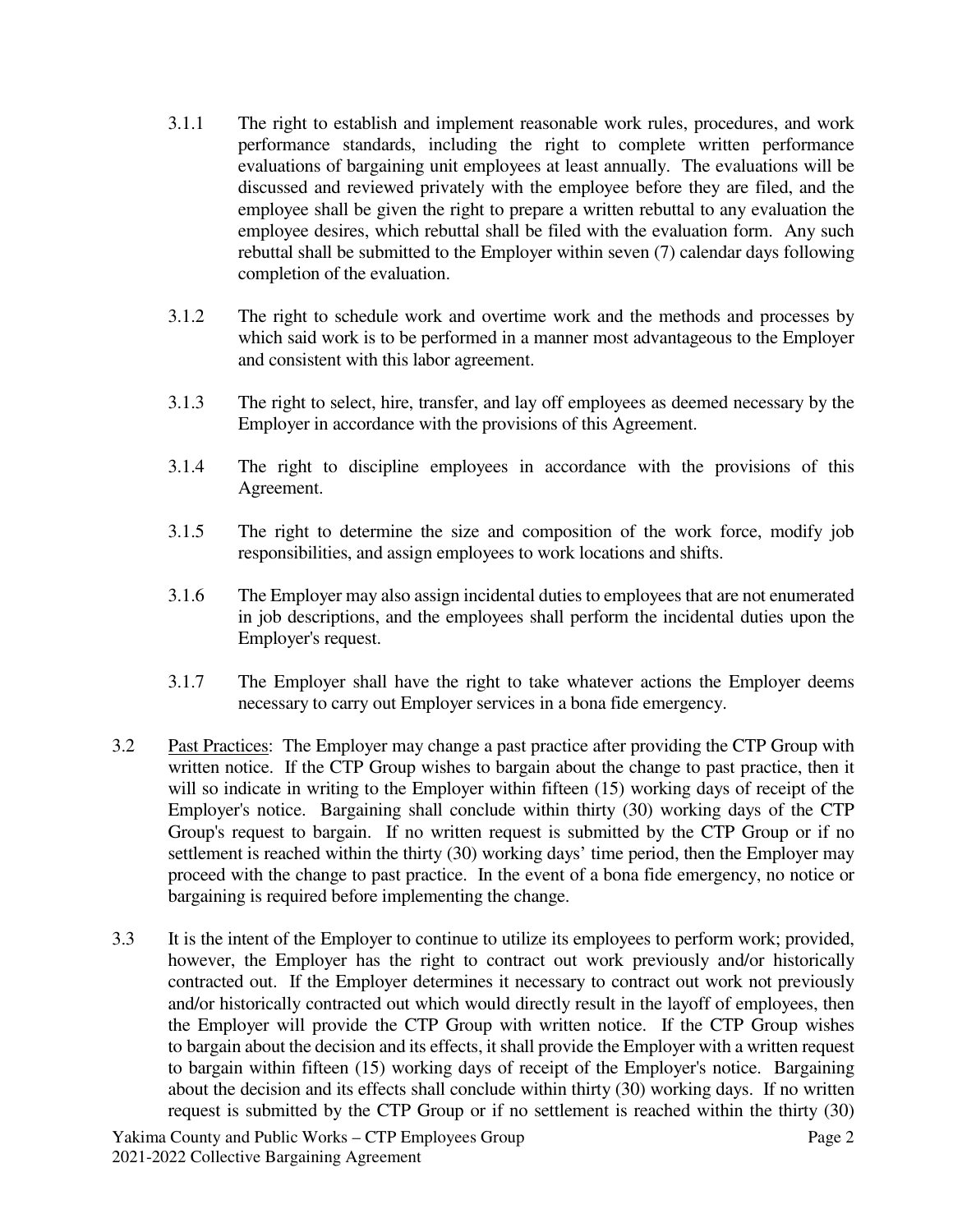working day time period, then the Employer may proceed with its decision. In the event of a bona fide emergency, no notice or bargaining is required before contracting out.

- 3.4 Nothing in this Agreement shall be interpreted to detract or circumscribe the trust emplaced in the officials, in this case, of the Board of Yakima County Commissioners and the elected officials and/or department directors and the rights and obligations owed thereby to the electorate in conformity with statutory law.
- 3.5 The Employer may take actions necessary to comply with the Americans with Disabilities Act, provided such actions do not conflict with the provisions of this Agreement.
- 3.6 The Employer has implemented the Workday programs and continues to implement additional phases of Workday. During said implementations, the Employer may need to modify provisions of this CBA to conform to Workday procedures and processes. The Union Representative(s) and the bargaining unit employees agree to fully cooperate with the Employer's implementation of these programs and phases.

## **ARTICLE 4 - EMPLOYEE RIGHTS**

4.1 An employee shall have the right, upon request, to inspect his or her official personnel file. No material referring to disciplinary action, deficient job performance or conduct shall be placed in the file without the employee's knowledge. The employee has the right to attach his or her comments to such material. Any such comments shall be submitted to the Employer within seven (7) calendar days following notice to the employee that the Employer intends to place such material in the employee's file. Employees shall have the right to grieve contents of evaluations that are not based upon just cause.

An employee may request that a written reprimand be removed from their file after three (3) years. Such request shall be in writing to the Public Services Director and County Engineer. In the event that the employee has received no disciplinary action during the three-year period, then the letter of reprimand shall be removed from the file. In the event that the employee has received disciplinary action during the three-year period, then the request shall be denied.

Any letter requesting removals will remain in the employee's personnel file after the reprimand is removed.

- 4.2 Except as otherwise provided in state law, off-duty activities of an employee shall not be cause for disciplinary action unless such activity is detrimental to the employee's performance on the job.
- 4.3 An employee may have a CTP Group representative from his or her duty station present at investigative meetings with management which may involve consideration and/or implementation of disciplinary action.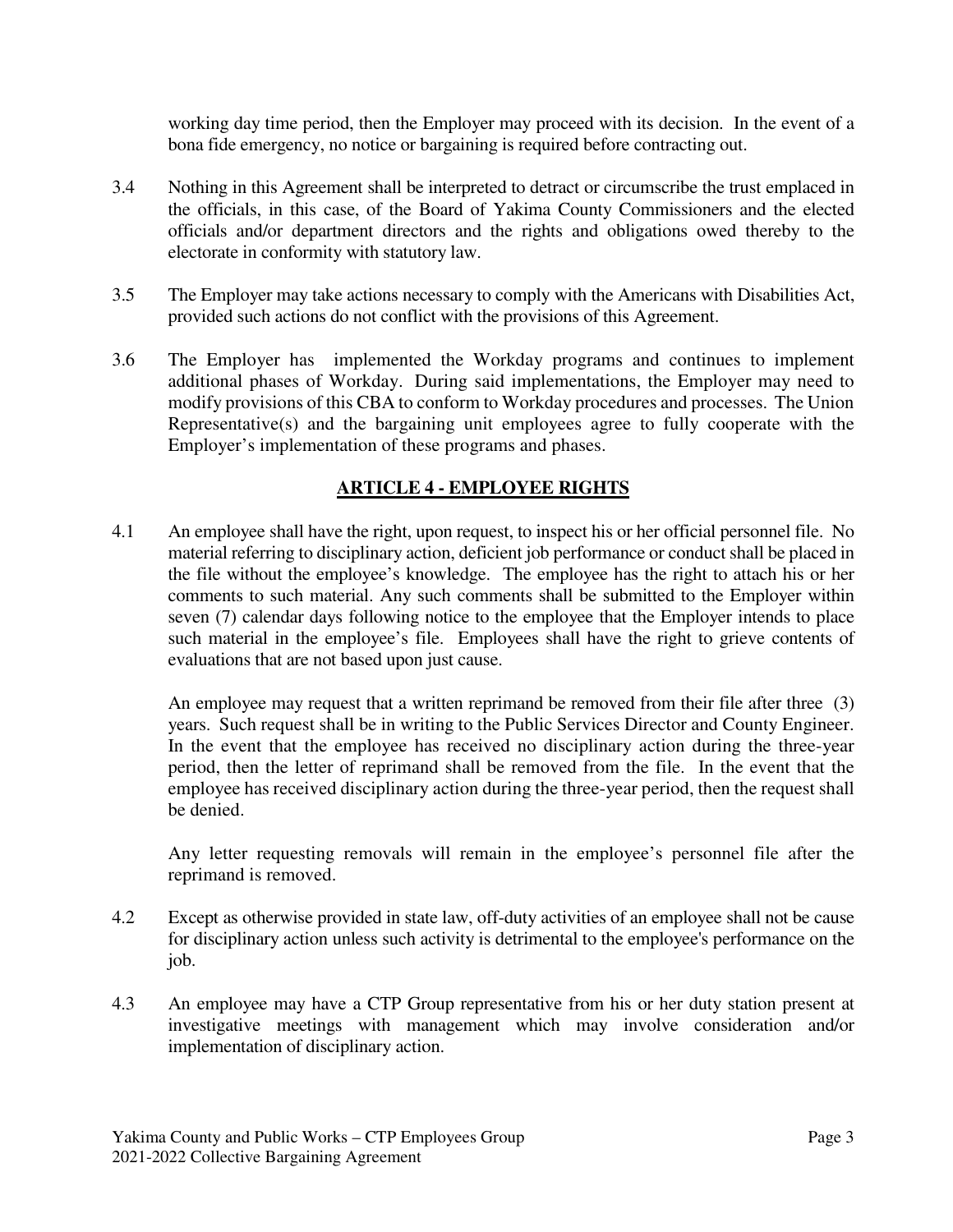- 4.4 Yakima County agrees to administer a safety program in accordance with WAC 296-24 Part A-1.
- 4.5 When existing work rules are changed or new rules are established, they shall be posted prominently on bulletin boards for a period of seven (7) calendar days before becoming effective, except for work rules of an emergency nature. Employees shall comply with all existing rules that are not in conflict with the express terms of this Agreement, provided the rules are uniformly enforced.

## **ARTICLE 5 - MAINTENANCE OF MEMBERSHIP**

- 5.1 The Employer recognizes CTP Group as the sole and exclusive bargaining representative concerning wages, hours, and other conditions of employment for employees described in the recognition clause.
- 5.2 Joining the Union: All employees in this bargaining unit have the right to voluntarily join the CTP Group. The Group as the Exclusive Bargaining Representative agrees to carry out its responsibilities under Chapter 41.56, RCW.
- 5.3 Questions about Group Membership: If an Employee has questions about Group membership, the Employer will remain neutral and direct the employee to discuss this topic with a Group Representative. The Group's Representative shall address the employee's inquiry as soon as possible.
- 5.4 Signed Dues Deduction Authorization: Current CTP Group members and those who choose to join CTP Group and pay monthly dues via a signed payroll deduction authorization will have their dues deducted once each month from their pay by the Employer. When Workday is implemented, the dues will be divided between two (2) pay dates each month. The signed payroll deduction authorization may be submitted electronically or by paper writing, and must be presented to the Employer's Human Resources Department. The deduction will begin in the payroll period after submission of the dues deduction authorization card or as soon as administratively possible if not submitted with enough time to make the next payroll period.
- 5.5 Amounts Deducted: The amounts to be deducted shall be certified to the Employer by CTP Group and the aggregate deductions shall be remitted to CTP Group together with an itemized statement including the employee name, department, hours worked, monthly base wage and the amount of Union dues deducted, after such deductions are made. If an employee terminates his/her employment on or before the  $15<sup>th</sup>$  of the month, dues will not be deducted for that month; if the termination is after the  $15<sup>th</sup>$ , dues will be deducted. When Workday is implemented, dues will be deducted if work is performed for more than one-half of each pay cycle. The Employer shall honor the terms and conditions of each employee's authorization for payroll deduction. The Employer shall continue to deduct and remit CTP Group dues and fees to the CTP Group until such time as CTP Group notifies the Employer that the payroll deduction authorization has been properly terminated in compliance with the terms of the authorization for payroll deduction executed by the employee. The Employer is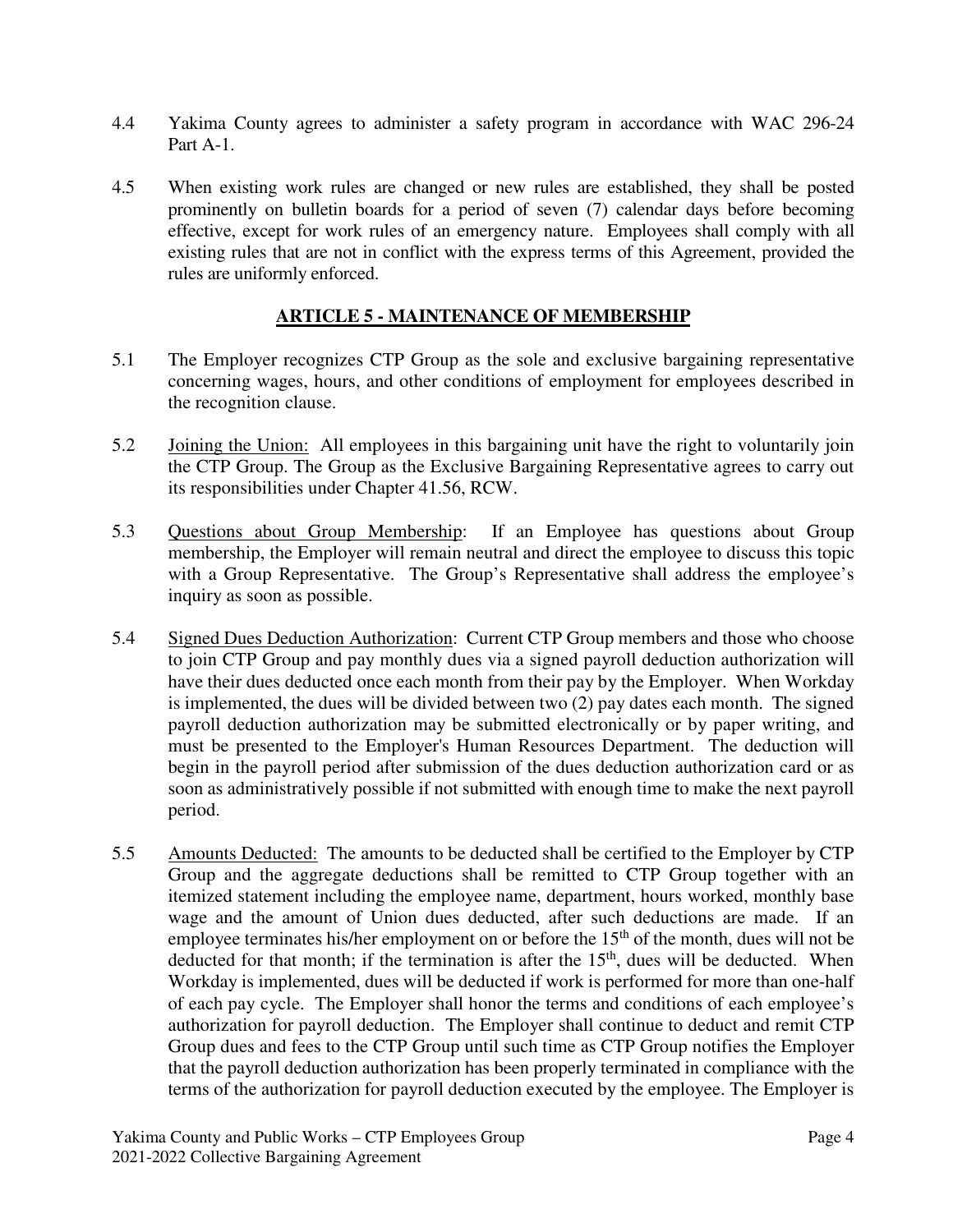not a party to the authorization for payroll deduction as that is between the employee and CTP Group.

- 5.6 New Employee Orientation: These provisions shall be carried out in conformity with RCW 41.56.037. Each December, the Employer will provide the CTP Group with the upcoming year's monthly new hire orientation calendar. The CTP Group will contact the Human Resources Department at (509) 574-2210 every month to obtain information on new hires scheduled to attend orientation appropriate to their group. A CTP Group Representative shall be granted up to thirty minutes to provide each new employee a basic overview of the employees' rights and responsibilities regarding CTP Group membership and dues authorizations.
- 5.7 Defense, Hold Harmless and Indemnification: In regards to all the provisions of this Article, the CTP Group agrees to defend, indemnify and hold harmless the Employer from any and all claims, demands, lawsuits, administrative proceedings, ULPs, and grievances or other forms of liability, including the amounts of dues and fees deducted and withheld as well as attorneys' fees, costs, and/or expenses associated with the above listed activities (all claims, demands, etc.) that arise against the Employer for or on account of Employer actions consistent with the provisions of this Article.

## **ARTICLE 6 - CTP GROUP/MANAGEMENT RELATIONS – COLLECTIVE BARGAINING**

- 6.1 Collective bargaining shall be conducted during work or non-work hours by authorized representatives of the CTP Group, and the authorized representatives of the Employer. Meetings may be scheduled at a mutually agreeable time, but not later than thirty (30) working days from the date of request for a meeting. Such requests shall be in writing and contain the items at issue. The request shall be sent to the Public Services Director, County Engineer, and the Human Resources Department Director.
	- 6.1.1 No more than three (3) representatives of the CTP Group shall be paid for collective bargaining sessions held during work hours. Negotiation sessions held outside normal work hours shall not be compensable.
	- 6.1.2 Agreements reached between the parties to this Agreement shall become effective only when signed by designated representatives of the CTP Group and the Employer.
- 6.2 Labor/Management meetings may be scheduled subject to the mutual agreement of the parties.

# **ARTICLE 7 - PROBATIONARY PERIOD**

7.1 New Hires: Each newly hired employee of the Public Services Department and/or County Roads shall satisfactorily complete a twelve (12) month probationary period. The employer will conduct written employee performance evaluations during this probationary period. Probationary employees may be discharged or terminated at any time without cause and without recourse.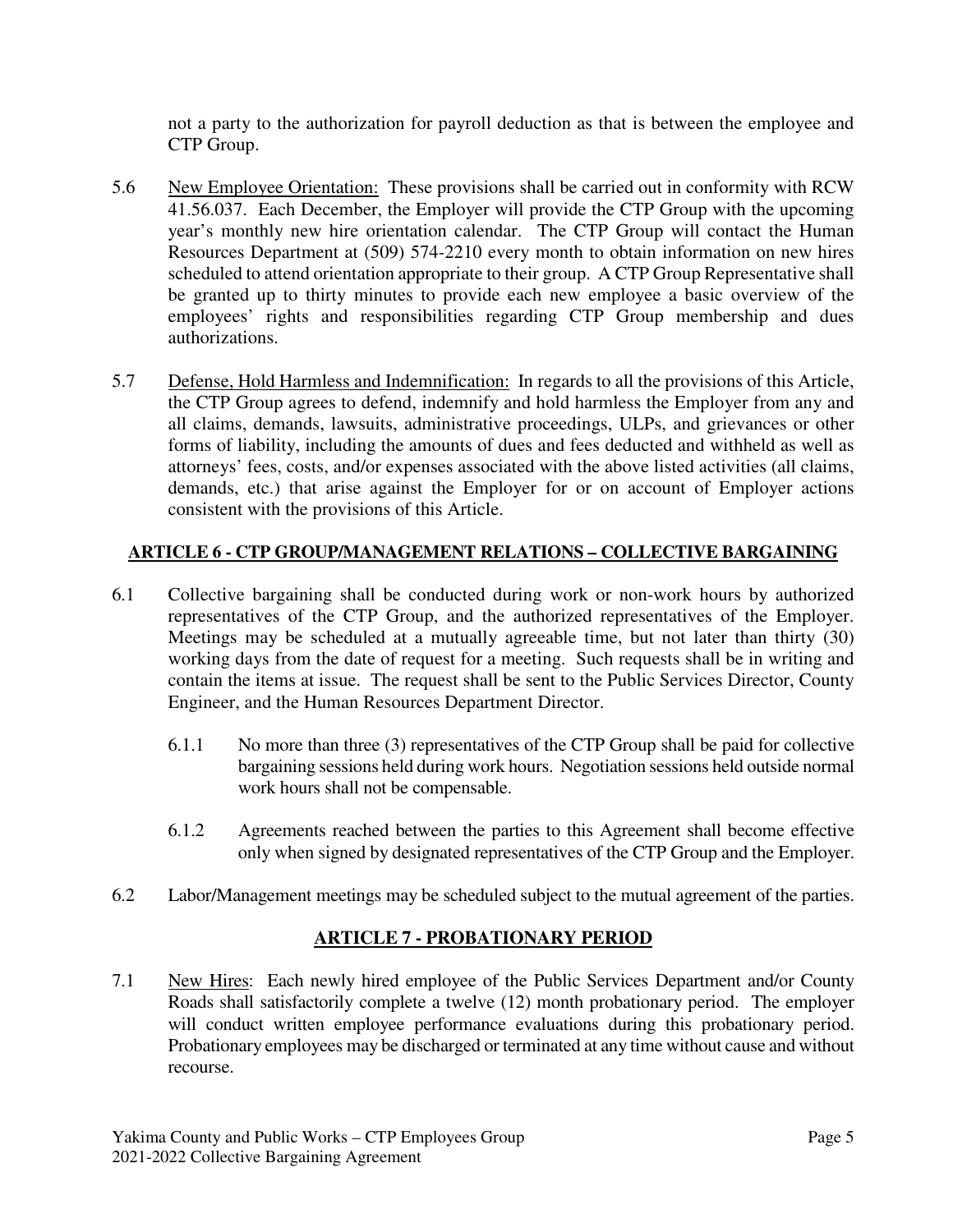7.2 Existing Public Work Employees: Existing Public Services employees who change positions must satisfactorily complete a six (6) month work performance trial period. The employer will conduct written employee performance evaluations during this work performance period. The Employer is vested with the sole authority to determine satisfactory completion of the work performance trial period.

### **ARTICLE 8 - SENIORITY**

Seniority according to this agreement shall consist of the continuous service of an employee with the Public Services Department and/or County Roads. Continuous service of an employee with the former Public Works Department or Planning Department shall be considered to be seniority with the Public Services Department and/or County Roads. No employee shall have seniority established prior to satisfactory completion of the probation period. The employee's earned seniority shall not be lost because of absence due to illness, authorized leave of absence, or temporary lay-off. In the case of authorized leave of absence without pay or lay-off that exceeds half of the employee's scheduled work hours during a pay period, the employee will not earn seniority during the period of absence but shall retain previously earned seniority to the date of lay-off or leave of absence. Seniority shall be lost upon termination from the Public Services Department and/or County Roads. The seniority list shall be brought up to date each year by January 31 and a copy furnished to the CTP Group.

#### **ARTICLE 9 - HOURS OF WORK AND OVERTIME**

#### 9.1 Hours of Work:

- 9.1.1 The work week normally will, as determined by the Public Services Director and County Engineer, consist of a forty (40) hour week, either five (5) consecutive eight (8) hour days or four (4) consecutive ten (10) hour days, Monday through Friday.
- 9.1.2 The normal work day shall begin between the hours of 4:00 a.m. and 9:00 a.m.
- 9.1.3 Notice shall be given as far in advance as possible when employees are called to work prior to their normal start time. The employee will be assigned to a full shift of consecutive eight (8) or ten (10) hours. The employee may be released after eight (8) or ten (10) hours.
- 9.1.4 A work day for employees will include time to and from the work area from the designated duty station.
- 9.2 Flexible Work Schedule: The Public Services Director and County Engineer, upon mutual agreement with an employee, may institute a flexible work schedule such that the employee's work week and/or work day are outside the days and hours contained in Sections 9.1.1 and 9.1.2 respectively.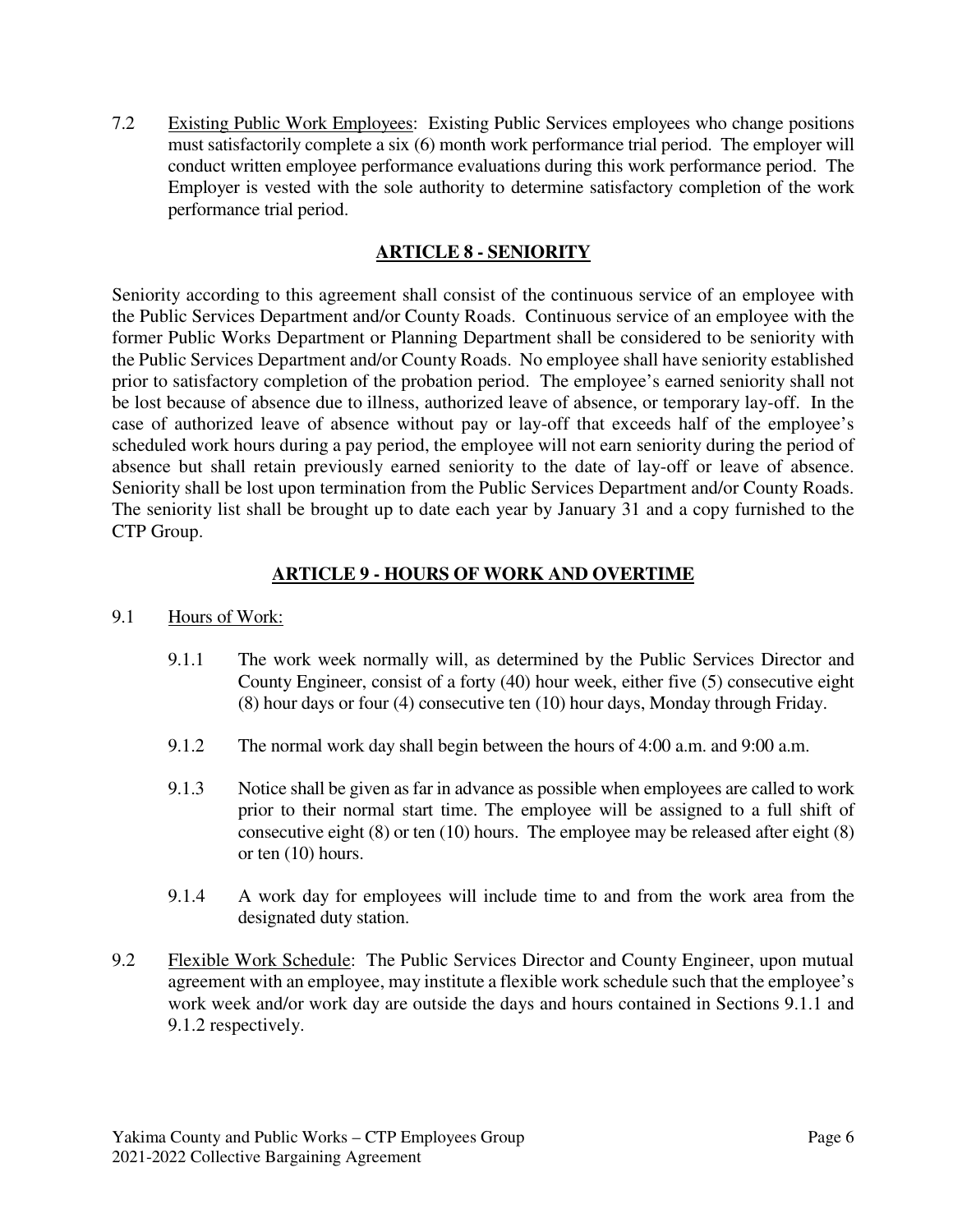- 9.2.1 When the Public Services Director, County Engineer, and the employee agree to change work schedules from a normal work schedule to a flexible work schedule, then the change will commence at a mutually agreeable time.
- 9.2.2 When the Public Services Director and County Engineer or the employee determines it is necessary to alter or change work schedules from a flexible work schedule back to a normal work schedule, then the party requesting the change shall give five (5) working days' notice to the other party.
- 9.3 Changes In Work Week and Work Day: When the Public Services Director and County Engineer determine it is necessary to alter or change work schedules (work week, work day, and/or working hours in a normal work day), the County shall give five (5) working days' notice to the affected employee(s) except in the event of a bona fide emergency, in which case no notice is necessary. When the work schedule is changed from four (4) ten hour days to five (5) eight hour days, then ten working days' notice shall be given.
- 9.4 Bona fide Emergency: This is inclusive of life-threatening situations, civil disorders, natural disasters, sudden unexpected happenings, unforeseen occurrences or conditions, and/or complication of circumstances.
- 9.5 Overtime: Work in excess of forty hours in any one (1) work week will constitute overtime and will be paid for at one and one-half (1.5) times the base hourly rate. Some paid leave time such as PTO, sick, compensatory time, or holiday, but not WPSL is included as time worked for the purpose of determining whether an employee has "worked" forty (40) hours in a work week for overtime pay purposes.
- 9.6 Compensatory Time: Employees may elect to receive payment for overtime by compensatory time off. Compensatory time off shall be granted at such times and in such time blocks as are mutually agreed upon between the employee and his or her supervisor. Compensatory time may be accrued to a maximum of one hundred forty (140) hours. Any time accrued in excess of one hundred forty (140) hours will be paid at the applicable rate. Each calendar year, employees will be allowed to carry forty (40) hours of compensatory time accrued into the next calendar year.
- 9.7 Call-Out: If an off-duty employee is called out at the direction of the Public Services Director or designee and County Engineer to perform job related duties, the employee shall receive pay or compensatory time at the time and one-half (1.5) rate for hours worked. If the employee is called out and subsequently sent home, the employee shall receive a minimum of two (2) hours pay or compensatory time at the time and one-half (1.5) rate. The call-out provision shall only apply for hours worked which are not contiguous, either preceding or following a regular shift.
- 9.8 Lunch and Rest Periods:
	- 9.8.1 Employees shall be allowed an unpaid meal period of either thirty (30) or sixty (60) minutes as required to meet operational staffing requirements. Lunch periods will normally be taken at mid-shift unless otherwise directed. Meal periods shall be on the Employer's time when the employee is required by the Employer to remain on duty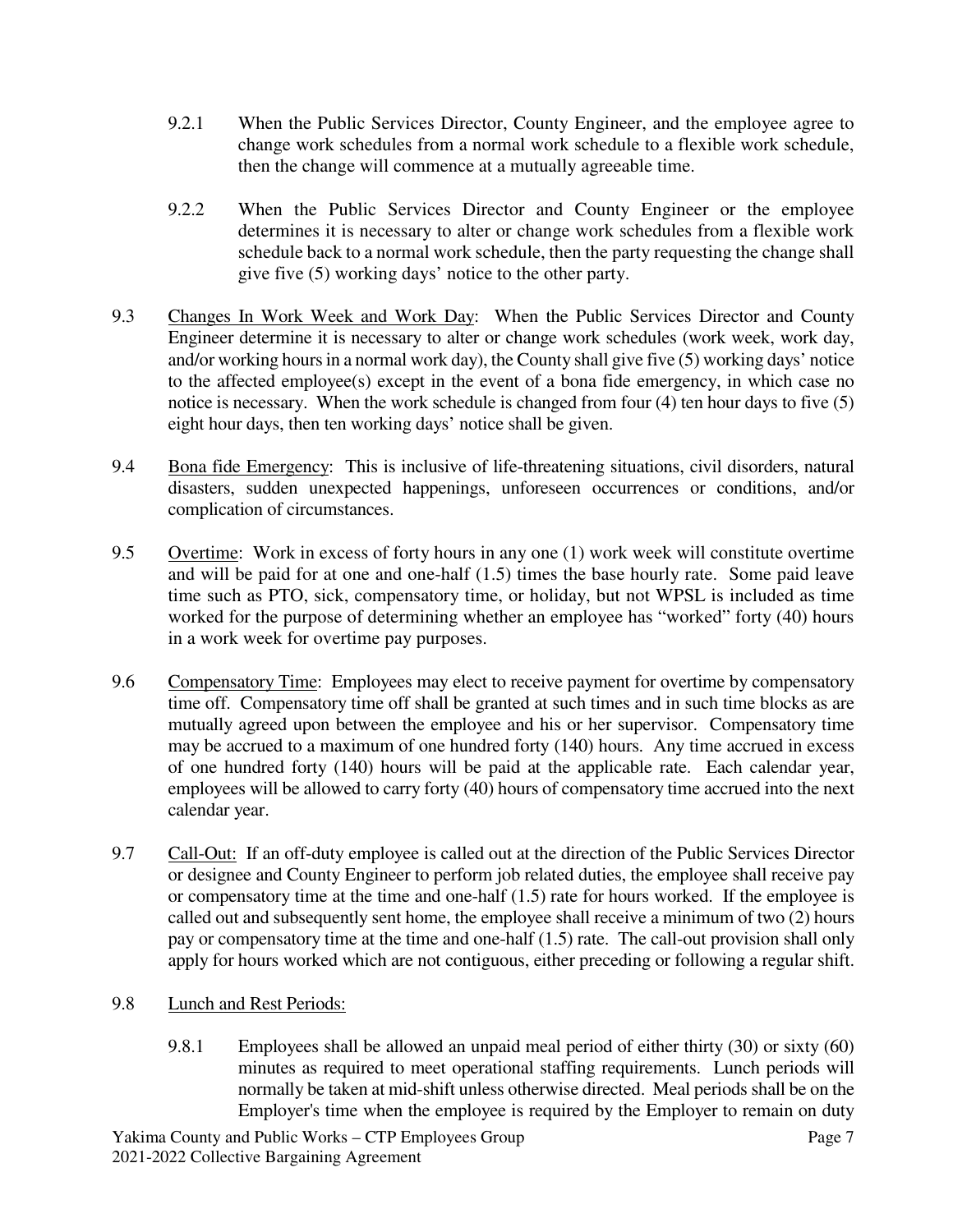on the premises or at a prescribed worksite in the interests of the Employer.

- 9.8.2 Employees will be allowed two (2) fifteen (15) minute rest periods of the Employer's time. Rest periods will normally be scheduled as near as possible to the mid-point of each one-half (1/2) work shift.
- 9.9 Cancellation of Work Shift: If Management cancels a work shift or portion thereof for extreme weather conditions or the safety of the employees, then Management makes the following provisions:
	- 9.9.1 If notice of cancellation is given to the employee(s) any time prior to the designated starting time, then no payment is due for said cancellation; or,
	- 9.9.2 If notice of cancellation occurs during the first half of a regular work shift, then said employee(s) shall be entitled to the payment of the difference between the time worked and one-half (1/2) of the regular work shift; or,
	- 9.9.3 If the notice of cancellation occurs during the second half of the regular work shift, then said employee(s) shall be entitled to payment for the entire regular work shift.

# **ARTICLE 10 - WAGES**

- 10.1 The Pay Plan(s) effective for 2021 and 2022 are set forth in Exhibit "A," which is attached hereto and incorporated herein by reference. These 2021 and 2022 Pay Plans are the same as the Pay Plans were for 2020.
- 10.2 The Pay Plan Structure for 2021 and 2022 are described in Exhibit "B," which is attached hereto and incorporated herein by reference. The 2021 and 2022 Pay Plan Structure is the same as the Pay Plan Structure was for 2020
	- 10.2.1 For 2021, Yakima County shall pay a one-time lump sum payment of six percent (6%) based on only the annual base wage reflected in Exhibit A or B of the 2020 Collective Bargaining Agreement. The lump sum payment applies only for each regular or temporary budgeted eligible employee within the CTP Bargaining Unit. The following provisions set forth the pay and criteria regarding the lump sum payment. To be eligible for the lump sum:
		- (1) Employee must have been employed by Yakima County for a minimum of six (6) months prior to the parties signing the applicable CBA; and,
		- (2) Employees must be in paid status during the pay cycle for which the pay check is issued. Paycheck received from any leave bank balances is considered being in paid status; and,
		- (3) Employees on leave without pay (LWOP) status for the entire pay cycle in which the paycheck is issued are not eligible for the lump sum payment; and,
		- (4) The calculated lump sum payment shall be less applicable taxes/deductions. Receiving the lump sum less taxes and deductions is subject to the timely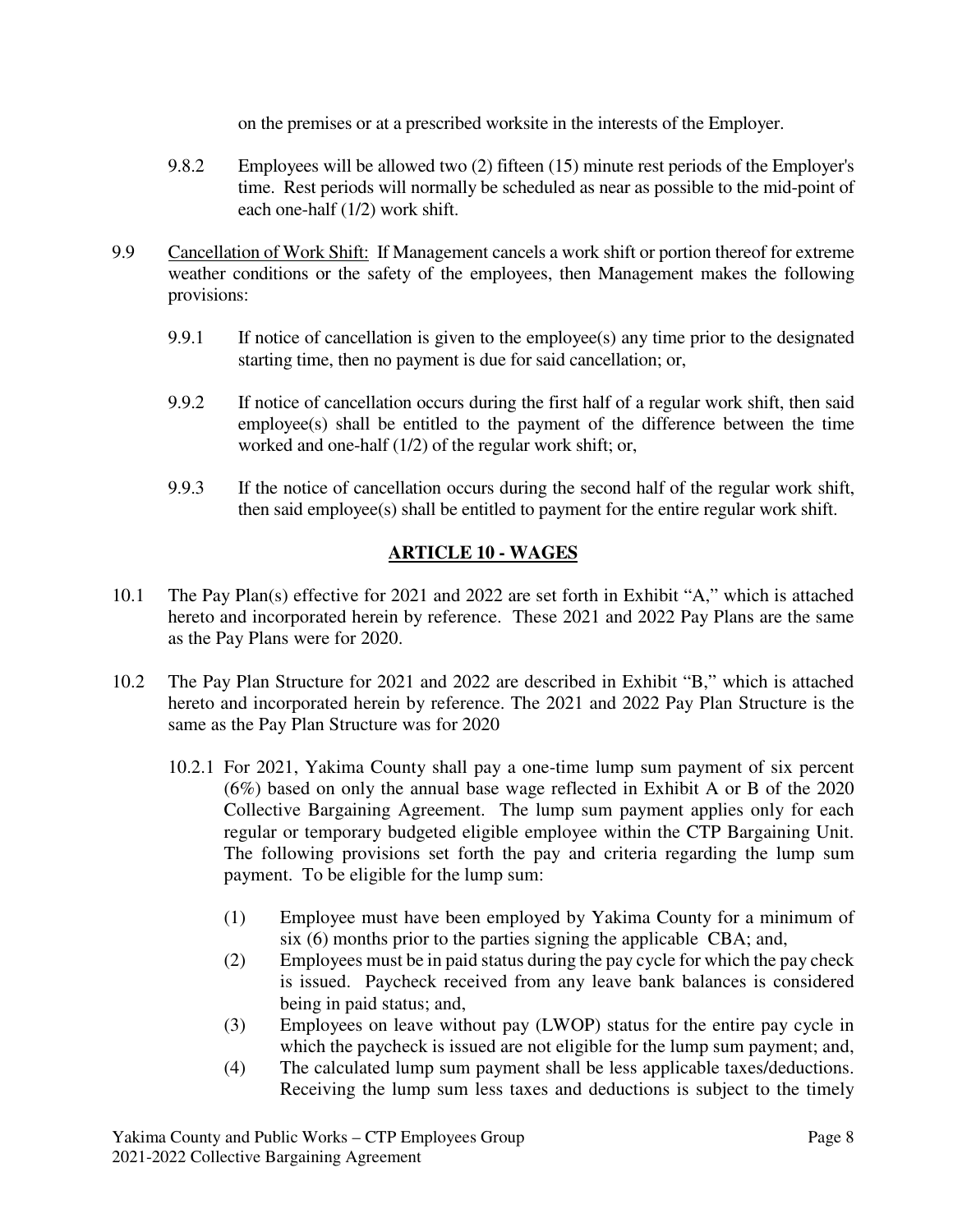ratification and the signing of the final CBA by each of the parties, with the Board being the last party; and,

- (5) Any payouts for overtime, out of classification pay, compensatory time, paid time off (PTO), any other payout category and any miscellaneous earnings shall not be used for the purposes of calculating the six percent  $(6\%)$  lump sum amount. Only the annual base pay set forth in Exhibit A or B of the 2020 Collective Bargaining Agreement shall be used for these calculations; and.
- (6) Employees who are actively receiving workers compensation indemnity payments starting six (6) months prior to the final signing of this CBA by the parties will be eligible for the lump sum payment; and,
- (7) Employees who receive the lump sum payment less applicable taxes/deductions who end employment **after** receiving said payment shall not be required to repay any portion of the lump sum payment.
- 10.2.2 No Retroactive Payments for 2021: There shall be no retroactive payments for the 2021 lump sum if the CBA is not signed by all parties before November 30, 2021
- 10.2.3 For January 1, 2022, Yakima County shall pay a one-time lump sum payment of three percent (3%) based on only the annual base wage reflected in Exhibit A or B of the 2020 Collective Bargaining Agreement. The lump sum payment applies only for each regular or temporary budgeted eligible employee within the CTP Bargaining Unit. To be eligible for the lump sum:
	- (1) Employees must have been hired on or before December 31, 2021; and
	- (2) Employee must be in paid status between July  $1 -$  July 15, 2022. Paycheck received from any leave bank balances is considered being in pay status; and,
	- (3) Employees in Leave without pay (LWOP) status for the entire pay cycle in which the paycheck is issued are not eligible for the lump sum payment; and,
	- (4) The calculated lump sum payment will appear on the July 25, 2022, paycheck less applicable taxes/deductions; and,
	- (5) Any payouts for overtime, out of classification pay, compensatory time, paid time off (PTO), any other payout category and any miscellaneous earnings shall not be used for the purposes of calculating the three percent (3%) lump sum amount. Only the annual base pay set forth in Exhibit A or B of the 2020 Collective Bargaining Agreement shall be used for these calculations; and,
	- (6) Employees who are actively receiving workers compensation indemnity payments starting on or after February 1, 2022, will be eligible for the agreed upon lump sum payment on July 25, 2022; and,
	- (7) Employees who receive the lump sum payment less applicable taxes/deductions in the July 25, 2022, paycheck who end employment **after**  receiving said payment shall not be required to repay any portion of the lump sum payment.
- 10.2.4 Regarding all the provisions of Article 10, all calculations of the above lump sum payments shall be less all applicable taxes and deductions. The Human Resources Department's determinations as to any and all applicable timelines, eligibility requirements, language interpretations and calculations of lump sum amounts shall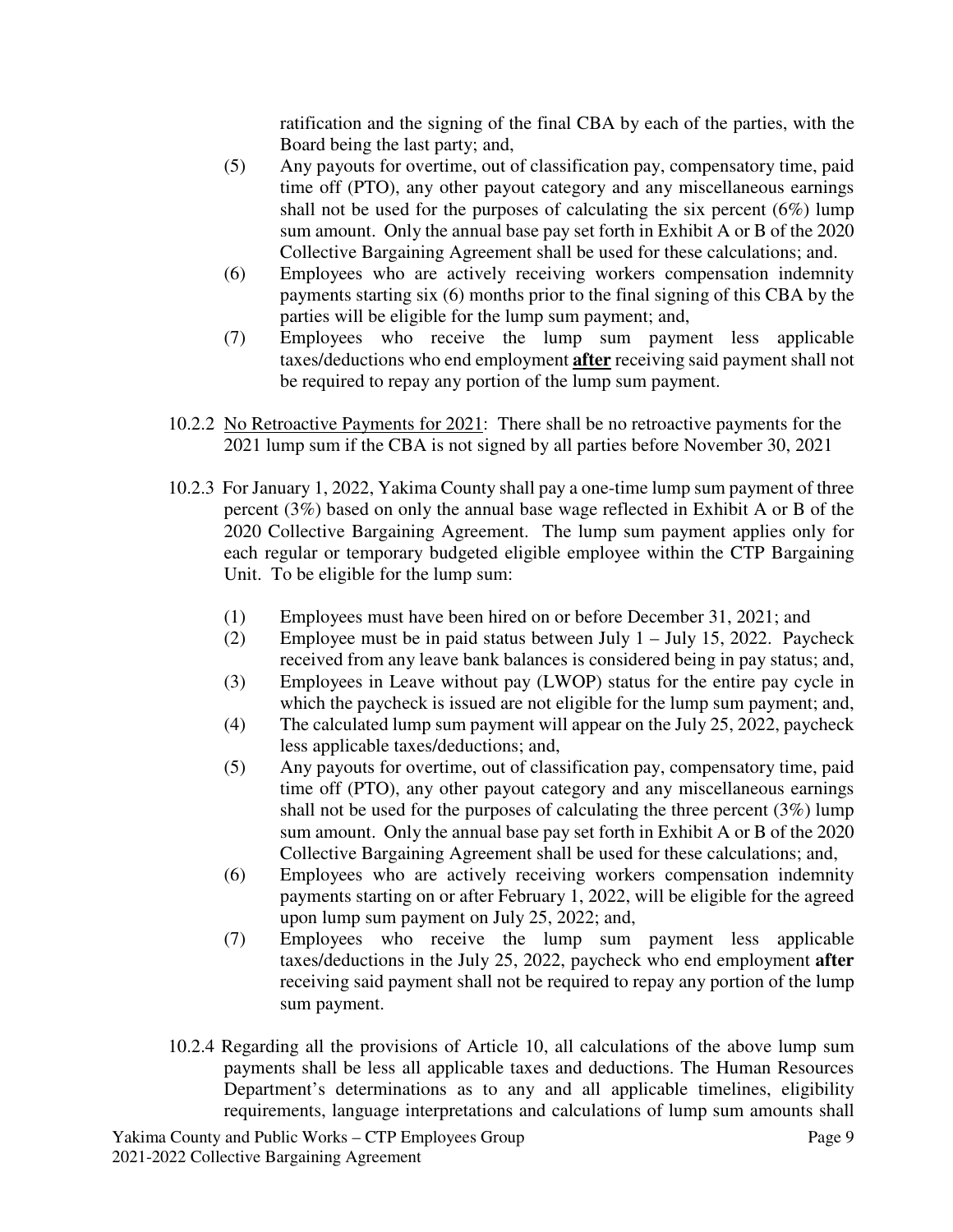be final and binding on the parties. The Human Resources Department's determinations shall not be subject to any grievance procedures.

- 10.3 Pay Period: Based on the 2020 implementation of Workday , employees shall be paid on a semi-monthly (twice per month) basis.
	- a. The first pay period will be the  $1<sup>st</sup>$  through the  $15<sup>th</sup>$  of the month.
	- b. The second pay period will be the  $16<sup>th</sup>$  through the last day of the month.
	- c. Pay for work performed during the first pay period will be issued on the  $25<sup>th</sup>$ of the month.
	- d. Pay for work performed during the second pay period will be issued on the  $10<sup>th</sup>$  of the month following the pay period end.
	- e. There shall be no deductions other than required by law or authorized by this Agreement or authorized in writing by the employee. Required and authorized deductions will be applied to each paycheck.
	- f. All employees are required to provide information for mandatory direct deposit of all employee paychecks.
	- g. Upon request by an employee, opening a payroll debit card with the County's financial institution is available.

The Employer will continue to participate in Social Security.

All employees in the bargaining unit shall be compensated on an hourly basis for hours worked each month.

The Human Resources Department will determine and administer all calculations and eligibility.

- 10.4 Historically, effective in 2018, the task force of bargaining unit representatives and management established in 2017 (established as the 2017 Task Force on Benefits and Salary), as well as the Salary Committee, will be maintained to engage in informational only discussions about the outcome of the survey conducted by the Human Resources Department in Exhibit "B." These informational discussions are not to be interpreted nor to be construed to mean that the Employer is agreeing to negotiate about the market survey, comparables, the survey's provisions and procedures. Each CBA already states that the market survey is for only informational purposes, and there is no obligation on the part of the Employer to negotiate about and implement the results of any survey.
	- 10.4.1 Beginning in 2018 with a frequency of every four (4) years, a full/in-depth survey will be conducted by the Human Resources Department using the six (6) comparable counties discussed. The six (6) comparable counties are: Benton, Spokane, Kitsap,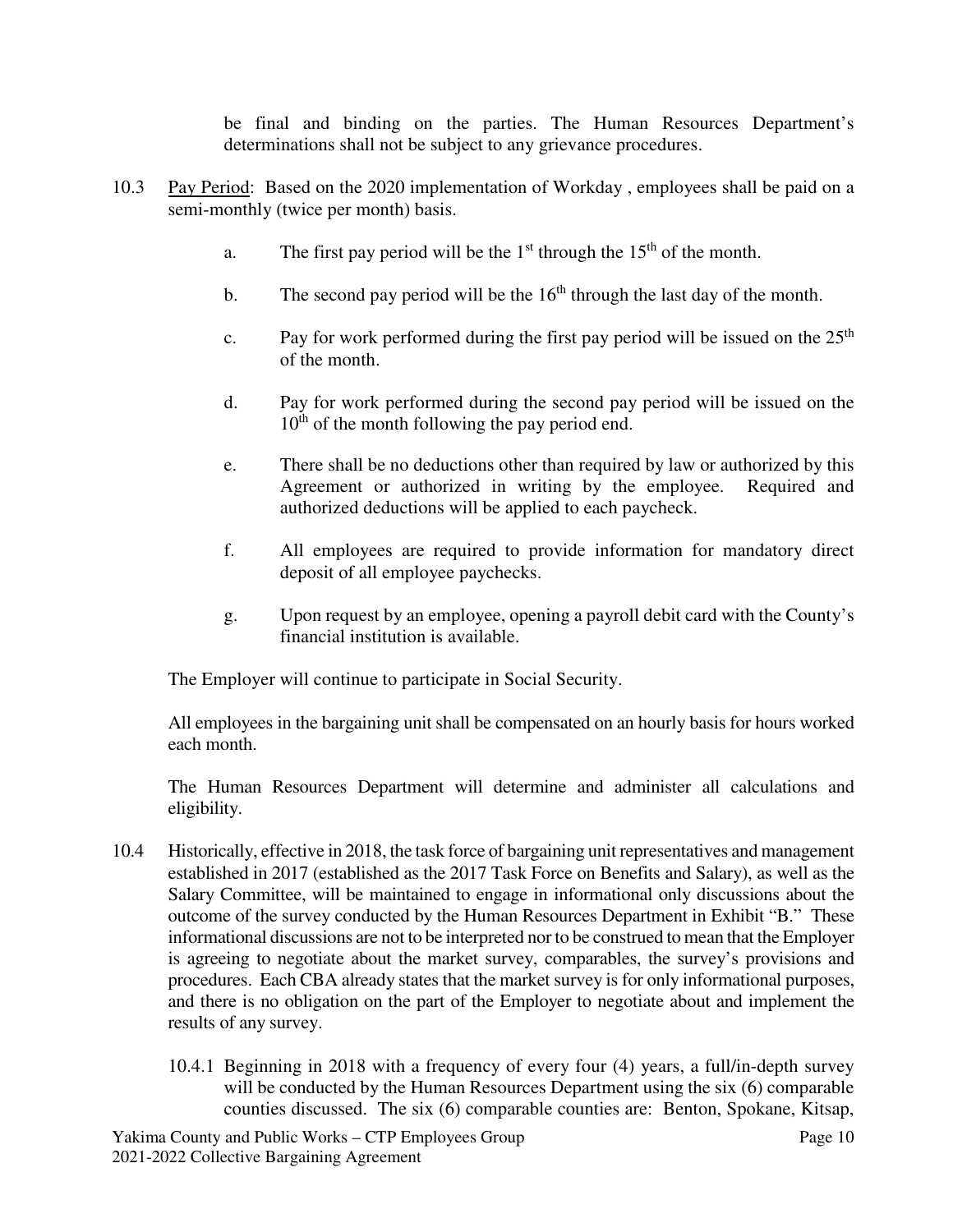Thurston, Whatcom, and Grant. For the in-between years (2019, 2020, 2021), a basic touchpoint will be conducted with the sole purpose of gauging the trend in the market. There were 37 jobs identified by the salary committee and task force to be included in the survey. See attachment for list of jobs. The methodology used for analysis will remain the same as outlined in HR 001 Class and Compensation Policy.

- 10.4.2 In regards to the reference above in section 10.4.1 to the conducting of a full/in-depth survey by the Human Resources Department during 2020, in light of the provisions of section 10.6 below, the parties have mutually agreed that Human Resources Department shall not conduct a full/in-depth survey and instead will dedicate resources to the comprehensive study and analysis of the current job classification (DBM) and pay plan system to reasonably achieve a better job classification and pay plan system.
- 10.4.3 The Human Resources Department will determine the frequency of meetings with the respective committee and task force members. Notice of meetings will be provided in advance of meetings.
- 10.5 In January 2020, the change in minimum wage was addressed by removing the hourly rate of pay that falls below the State minimum. Increment 1 and increment 2 of the A11 pay plan was discontinued for hiring purposes. The updated pay plan schedule is available on the County's website.
- 10.6 Starting in 2021 and ending in 2022, the Employer will be conducting, through the Human Resources Department, a comprehensive study of the current job classification (DBM) and pay plan system. The Elected Officials, Department Heads, Bargaining Representatives and bargaining unit representatives as well as the members of the Executive Committee will serve on a task force similar to the Task Force on Benefits and Salary as well as the Salary Committee mentioned above in Section 10.4. This task force will engage in informational discussions which shall not to be interpreted nor construed to mean that the Employer is agreeing and obligated to negotiate about the methodologies used to conduct the comprehensive study but rather the task force will engage in information discussions about the outcomes of the study and analysis. The purpose of the comprehensive study is to determine whether the current job classification (DBM) and pay plan system can be improved or whether a new job classification and pay plan system will be in the best interests of the Employer and the Employees. The comprehensive study and analysis may also result in significant changes to the methodology used for analysis as outlined in HR 001 Class and Compensation Policy. It is also possible that if a new job classification and pay plan system is one of the recommendations of the study then the provisions pertaining to Section 10.4 and Section 10.4.1 may be significantly modified and no longer in effect as currently written. The results of this comprehensive study and analysis will be shared with all the affected bargaining units and their representatives. Further, the results of the study will become the subject of bargaining during the relevant successor labor contract term. The parties understand and agree that the ability to pay continues as an important factor with regards to addressing the results of the study and analysis as well as addressing the implementation of aspects of the study and analysis. The parties recognize that the Board of County Commissioners, based on their authority over the budgets, have the final decision-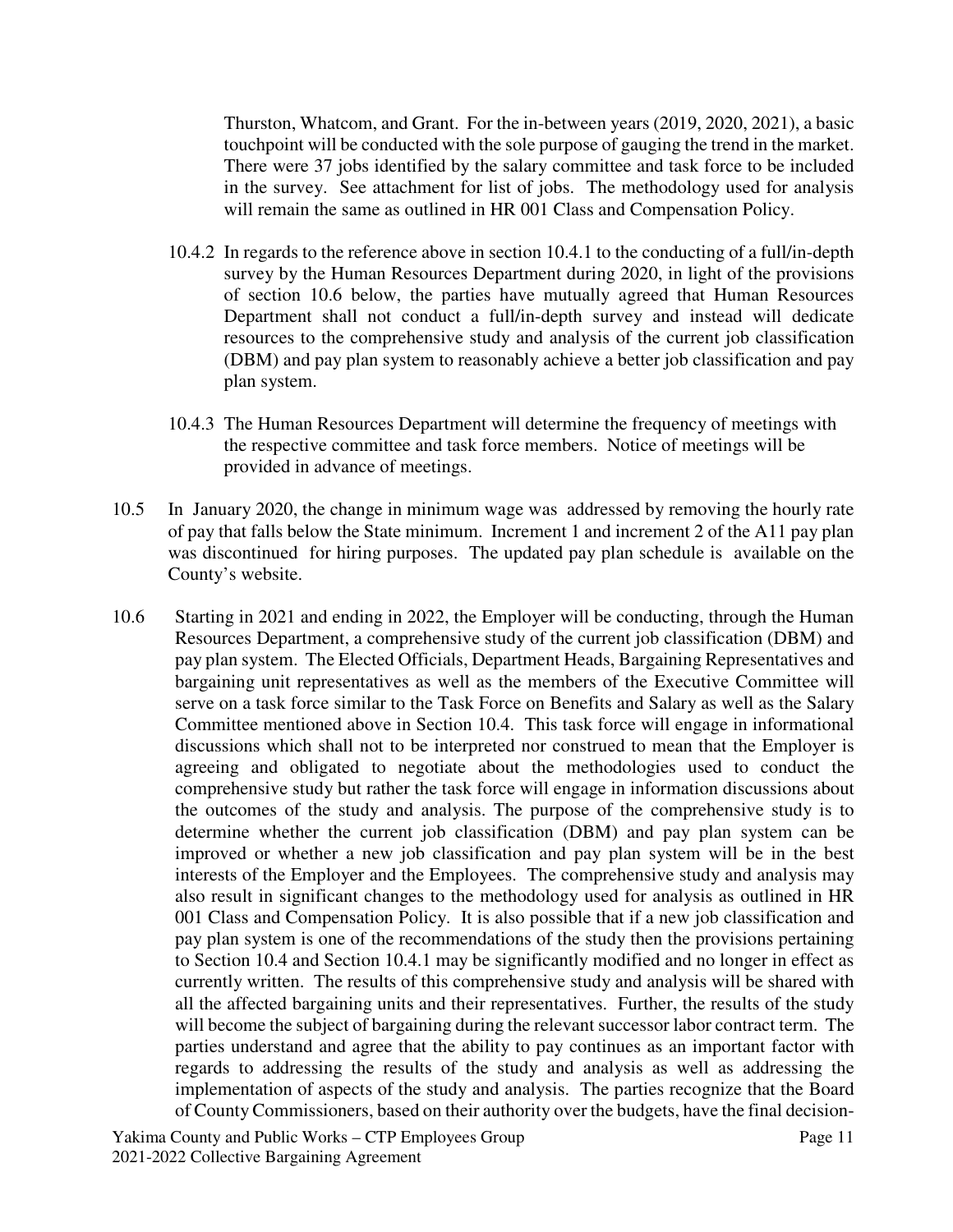making authority relating to implementation of the results of the comprehensive study and analysis.

# **ARTICLE 11 - MEDICAL BENEFITS**

- 11.1 Effective January 1, 2020, the Employer contribution towards premium cost will be up to a maximum of Nine Hundred Dollars (\$900.00) per month.
- 11.2 For 2021, in lieu of an additional Fifty Dollars (\$50.00) per month medical contribution in 2021, Yakima County will pay a one-time lump sum of Two Hundred Fifty Dollars (\$250.00). This one-time lump sum payment will be subject to applicable taxes/deductions and paid in the same paycheck as the lump sum wage payment. As is the case with the lump sum wage payment, this payment in lieu of medical contribution, is subject to the same timeliness requirements regarding the 2021 six percent (6%) lump sum. Employee must have been employed by Yakima County for a minimum of six (6) months prior to the parties signing this CBA.
	- 11.2.1 Regarding the provisions of Article 11, pertaining to the 2021 insurance lump sum payment, the payment shall be less all applicable taxes and deductions. The Human Resources Department's determinations as to any and all applicable timelines, eligibility requirements, language interpretations and calculation of lump sum amount shall be final and binding on the parties. The Human Resources Department's determinations shall not be subject to any grievance procedures.
	- 11.2.2 No Retroactive Payments for 2021: There shall be no retroactive payments for the 2021 in lieu of medical contribution lump sum of Two Hundred Fifty Dollars (\$250.00) if this CBA is not signed by all parties before November 30, 2021.
		- A. For employees who are enrolled in the Premera Blue Cross (High Deductible) Plans, the Employer Contribution to the Health Savings Account (HSA) for the Employee Only Tier shall be the difference between the premium for Employee Only coverage and the Employer maximum contribution.
		- B. For employees who are enrolled in any Premera Blue Cross Plan other than the Premera Blue Cross (High Deductible) Plans with Employee Only coverage, the Employer shall contribute the difference between the premium for the Employee Only Tier and the Employer maximum contribution to an HRA VEBA account for the employee.
		- C. For employees enrolled in all other Premera Blue Cross plans or tiers, the employee will pay the difference between the premium and the employer's maximum contribution
		- D. Employees can waive medical coverage; however, contributions must still be made for the mandatory Premera Blue Cross Dental, Basic Life Insurance and Basic Long Term Disability (LTD). The employer shall contribute only the premium amount for the mandatory Premera Blue Cross Dental, Basic Life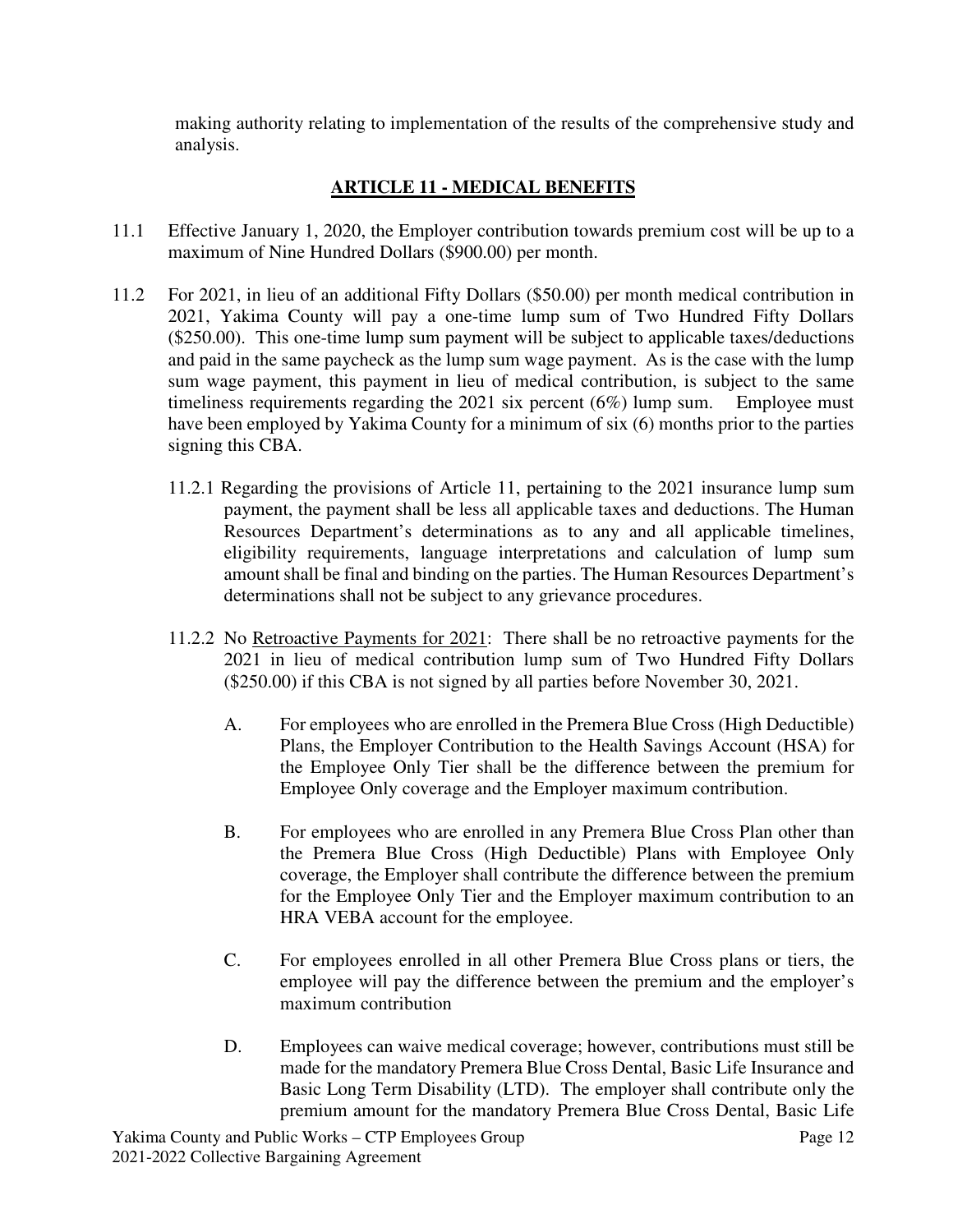Insurance and Basic LTD for employees that waive medical coverage through Premera Blue Cross.

11.3 Effective for 2022, the Employer will increase its contribution towards medical by up to One Hundred Dollars (\$100.00) per month (up to Fifty Dollars (\$50.00) per pay period) beginning in the January 25, 2022, paycheck. This additional up to One Hundred Dollars (\$100.00) per month shall cease on December 31, 2022, and the Employer's contribution shall return to up to Nine Hundred Dollars (\$900.00) per month.

**Specific Sunset Clause: The Union agrees that the Employer additional up to One Hundred Dollars (\$100.00) contribution towards the medical premium in 2022 shall sunset/cease effective December 31, 2022, unless the parties have mutually agreed in writing to extend this contribution into 2023 prior to December 31, 2022. The parties agree to exclude the provisions of the additional up to One Hundred Dollars (\$100.00) per month Medical Contribution from the application of the provisions of RCW 41.56.123, Section (1). The parties further agree that this exclusion is to enforce the provisions of RCW 41.56.123, Section (2) as relates to the additional up to One Hundred Dollars (\$100.00) per month Medical Contribution and the cessation of such contribution on December 31, 2022.** 

- 11.3.1 No Retroactive Payments for 2022: There shall be no retroactive payments for the 2022 up to One Hundred Dollars (\$100.00) medical contribution if this CBA is not signed by all parties before November 30, 2021.
- 11.4 The medical benefits package is subject to the provisions and actions of the Yakima County Employee Benefit Committee. The Public Services Department and/or County Roads shall be allowed one (1) representative to serve as representative on the Employee Benefit Committee. The representative shall be nominated and elected by the Public Services employees and shall serve a three (3) year term. Upon completion of the elected term, the nomination and election process shall take place.
- 11.5 Regular part-time employees who work at least fifty percent (50%) of the normal forty (40) hour work week will receive a pro-rated employer medical contribution. The percentage of hours worked and pro-rated contribution shall be established by budget.
- 11.6 Effective for 2021 and 2022, the task force made up of some of the insurance benefits committee members, Human Resources Department staff, bargaining unit representatives, and management will remain in place but will serve as a communication tool during 2021-2022 regarding Premera Blue Cross insurances. This task force communication is neither to be interpreted nor to be construed to obligate the Employer to negotiate about carriers, medical benefits and coverages. There already is an insurance benefits committee made up of employees representing departments who are also in some cases members of certain bargaining units and this committee has historically been coordinated through and with the expertise of the Human Resources Department. The insurance benefits committee is recommendatory only and only the Board of County Commissioners has the final determination for carriers, plans, programs, and coverages.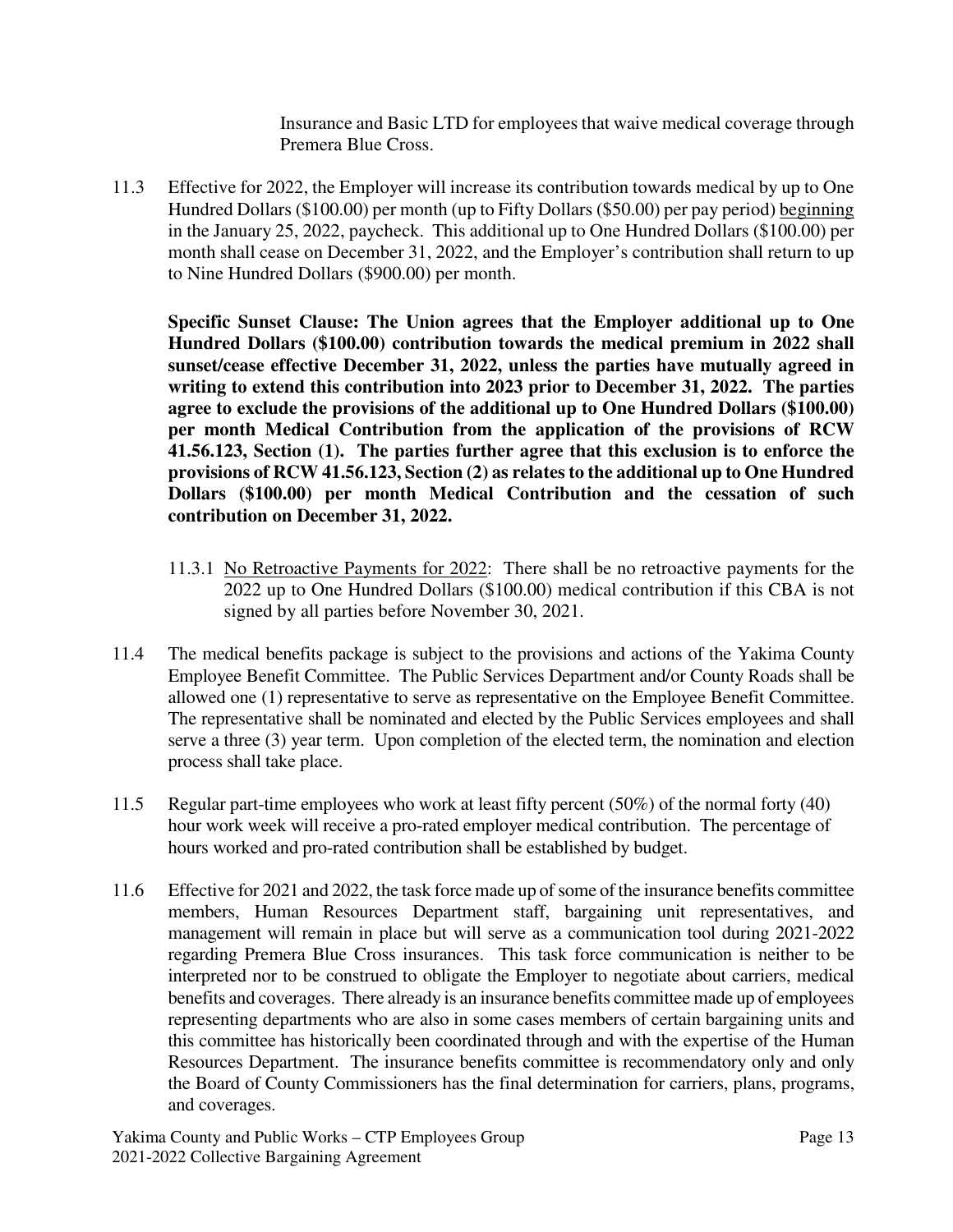- 11.6.1 The Human Resources Department will determine the frequency of meetings with the respective committee and task force members. Notice of meetings will be provided in advance of meetings.
- 11.5 Employees whose job classification falls under the County's Hearing Conservation Program are required to participate in the annual auditory testing.

## **ARTICLE 12 - JOB POSTING AND SELECTION**

- 12.1 Job Posting: The Public Services Director and County Engineer shall be the sole determiner as to the need or necessity to fill any vacancy or new position.
	- 12.1.1 If the Public Services Director and County Engineer determine the need to fill a vacancy or new position, said opening shall be posted for seven (7) calendar days at each of the County shops and on the central employee notice bulletin board in the Courthouse. A copy of the announcement will also be sent to the CTP Group.
	- 12.1.2 If a vacancy occurs in a position with the same job classification and minimum requirements of a prior job announcement, the Public Services Director and County Engineer may select a candidate from the applicant pool from the previous recruitment. The vacancy must occur within ninety (90) days of the closing date of the previous job announcement.
- 12.2 Selection: The Public Services Director or designee and County Engineer shall have the right to select the applicant for the available position. Applicants must meet the minimum qualifications set forth in the classification description, all established legal requirements for incumbency to the vacant position, and possess sufficient knowledge, skills, abilities, and experience to satisfactorily perform the duties of the position.
	- 12.2.1 Public Services employees shall be given first consideration to fill vacant positions. First consideration shall mean that all employees who apply for and meet minimum qualifications shall be granted entrance into the oral interview and/or written examination.
	- 12.2.2 Applicants interviewed will be evaluated on the basis of knowledge, skills, abilities, experience, and prior work performance with Yakima County (if applicable). If, in the Public Services Director's and County Engineer's judgment, the ability and qualifications of a bargaining unit employee and another applicant are equal, the bargaining unit employee shall be selected. If, in the Public Service Director's and County Engineer's judgment, the ability and qualifications of two (2) or more County employees are equal, the senior employee shall be selected.
	- 12.2.3 Employees who are selected to fill vacancies in a higher classification will receive the entrance pay for the higher classification or the next pay increment which would result in an increase of at least five percent (5%).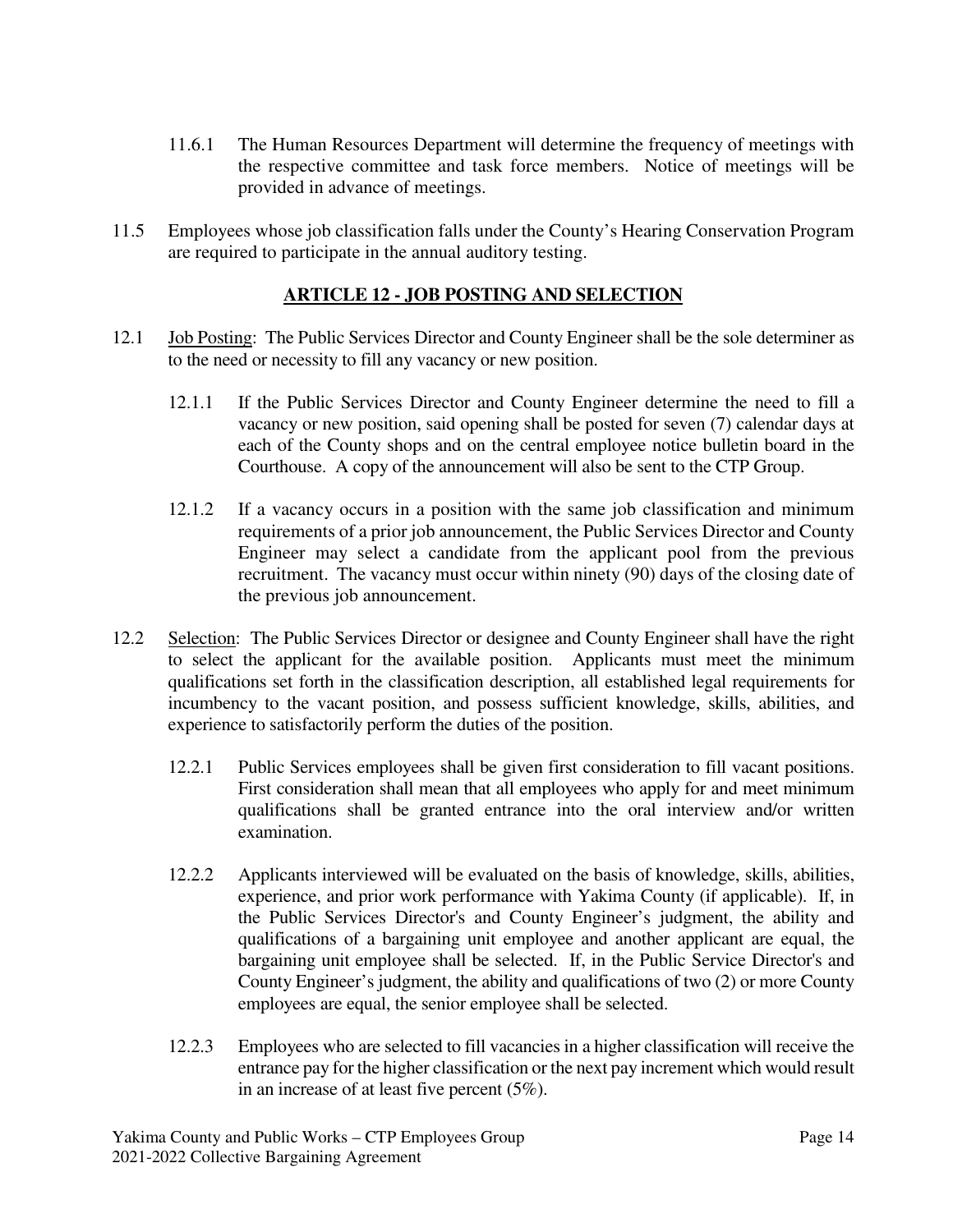- 12.2.4 In the event that an employee selected by the Public Services Director and County Engineer to fill an available position does not elect to accept the position, then, and in that event, the next qualified applicant shall be selected to fill said position.
- 12.2.5 During the six (6) month work performance probation period, employees will be permitted to return to their former classification and increment if they cannot perform satisfactorily in the next classification, or by mutual agreement by the employee and the Public Services Director and County Engineer, provided there is a position available. If there is no position available, said employee shall be placed on recall status in accordance with the provisions of the layoff article.

## **ARTICLE 13 - CLASSIFICATION ASSIGNMENT AND WORK OUT OF CLASSIFICATION**

- 13.1 The Public Services Director or designee and County Engineer shall be the sole determiner as to the need or necessity to assign or reassign employees in order to most effectively carry out the Employer's obligation to provide services to the public.
- 13.2 Job classifications are broad specifications of jobs to be performed by employees. Employees will be assigned a primary position. Primary positions are functional work categories within job classifications defining major groupings of job responsibilities.
- 13.3 Temporary re-assignment to different primary positions within the job classification shall not result in an adjustment in pay and shall not exceed a period of up to six (6) months from the date of temporary reassignment. Reassignments may be made by the Public Services Director or designee and County Engineer according to departmental needs or necessity.
- 13.4 Out of Class Pay: Workday was implemented effective July 1, 2020, thus when an employee is assigned to work at a higher job classification for four (4) hours or more in any one (1) work day, said employee will be paid as follows:
	- a. When an employee is assigned to work in a job classification that is one (1) classification higher than his or her own for four  $(4)$  hours or more in any one  $(1)$ work day, the employee shall be paid at a seven and one-half percent (7.5%) flat rate.
	- b. When an employee is assigned to work in a job classification that is two (2) classifications higher than his or her own for four (4) hours or more in any one (1) work day, the employee shall be paid at a fifteen percent (15.0%) flat rate.
	- c. When an employee is assigned to work in a job classification that is three (3) classifications or higher than his or her own for four (4) hours or more in any one (1) work day, the employee shall be paid at a maximum twenty percent (20.0%) flat rate cap.
	- d. The language outlined in this section 13.4 was effective July 1, 2020. Departments that wished to continue the out of class assignment submitted a new request to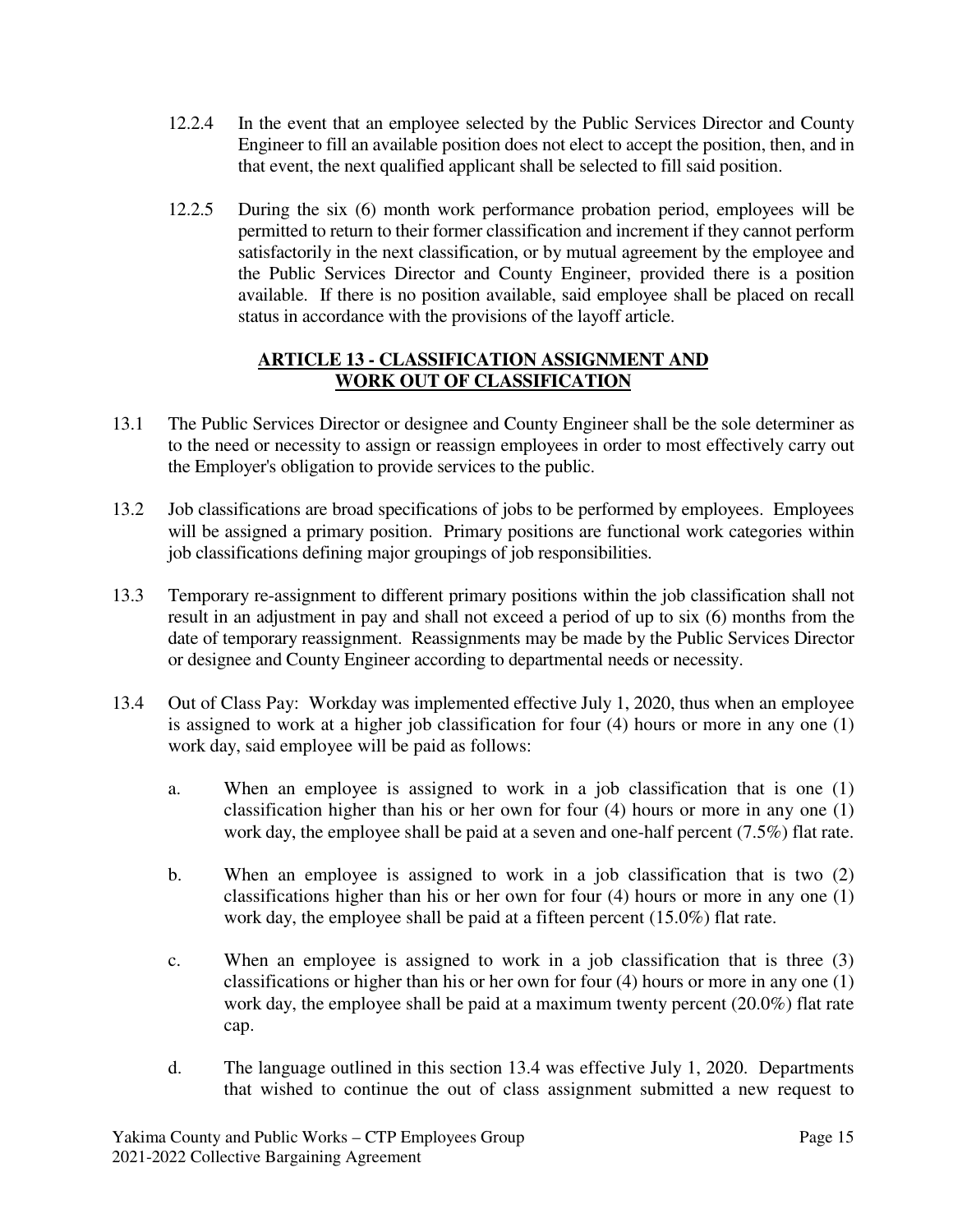continue the assignment for July 1, 2020, and going forward. Employees continuing such assignments will not be subject to a new eligibility period.

In the event Workday implementation is delayed for any reason, out of class pay revisions will begin October 1, 2020.

13.5 Reclassification may occur in accordance with the Yakima County Personnel Rules and Regulations.

# **ARTICLE 14 - LAYOFF AND RECALL**

#### 14.1 Layoff:

- 14.1.1 The Public Services Director and County Engineer and/or the Board of County Commissioners shall be the sole determiners of when layoffs are necessary. The Employer may lay off employees when such action is determined to be necessary by reason of lack of work, lack of funds, or reorganization of the Public Services Department and/or County Roads. The Public Services Director and County Engineer shall have the right to determine by job classification and primary position the number of employees to be reduced. The CTP Group will be notified of the specific job classifications/primary positions in which layoffs will take place and the number of employees in those job classifications/primary positions who are designated for layoff status.
- 14.1.2 If the Public Services Director and County Engineer and/or the Board of County Commissioners determines that a layoff is necessary within certain job classifications, then, and in that event, employees in the affected job classifications shall be laid off in the following order:
	- (1) Temporary, seasonal or casual employees;
	- (2) Probationary employees;
	- (3) Regular part-time and regular full-time employees Regular part-time and regular full-time employees shall be reduced by laying off the least senior employee within the affected job classifications in accordance with the above; provided that the remaining senior employees have the necessary job skills to perform the variety of tasks required of that classification.
	- (4) Employees on leave are subject to layoff procedures.

In regard to this Provision 14.1.2, if the employees affected are Public Services employees, then the Public Services Director and/or the Board of County Commissioners shall determine if layoffs are necessary; and which classifications within this provision will be laid off. If the employees affected are County Roads employees, then the County Engineer and/or Board of County Commissioners shall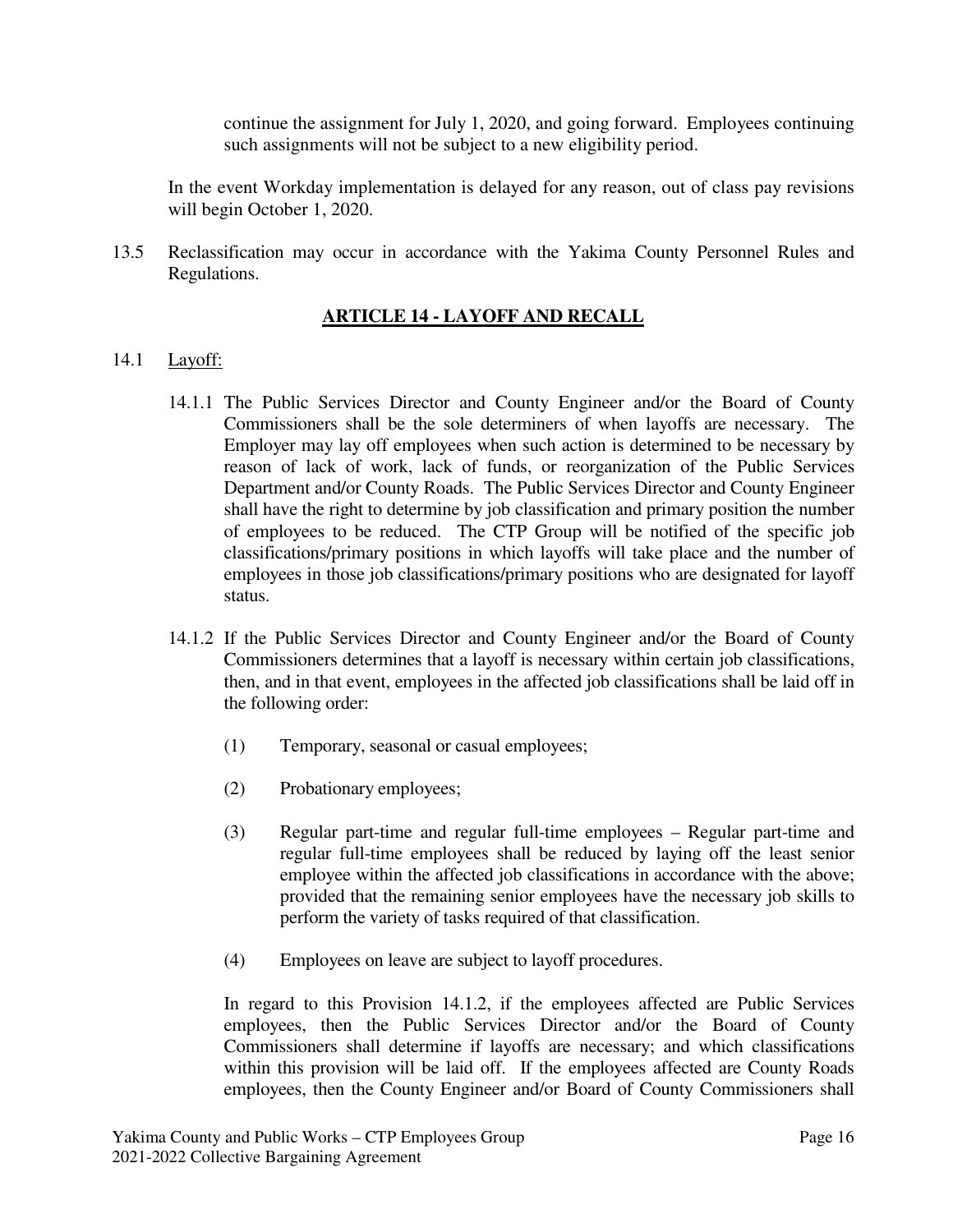determine if layoffs are necessary; and which classifications within this provision will be laid off.

14.1.3 Bumping: Any employee who is laid off by a reduction in the work force shall have the right to retreat to his or her last previously held job classification by "bumping" the least senior employee within that classification, provided that the retreating employee is more senior than the least senior employee. A laid off employee may only retreat to, or bump into, a position having a pay band equal to or lower than the employee's existing pay band. A retreating employee shall maintain his or her seniority and be paid at the wage range of the lower classification to which he is retreating at a level which shall be determined by the accumulation of his or her seniority in both positions (*i.e.,* the position he/she was laid off from and the position he is retreating to). An employee "bumped" by a retreating employee shall have the right also to retreat in compliance with the preceding procedure. Employees shall be provided thirty (30) calendar days' notice of their lay-off status except in the event of an emergency.

## 14.2 Recall:

- 14.2.1 In the recall of employees, the last person laid off in the job classification/primary position will be recalled first, provided that said employee is qualified to perform the work needed in a satisfactory manner. Employees laid off will be eligible for recall for a period of one (1) year from the date of lay off. Employees shall notify the Employer, in writing, of their current address. An offer of recall shall be in writing and sent by certified mail to the last known address of the employee. The employee shall have been deemed to have received notice within three (3) working days after the County mailed said notice. An employee so notified must indicate his or her acceptance of said recall within five (5) calendar days of receipt of notice and shall be back on the job within five (5) calendar days of acceptance of said offer or forfeit all recall rights under this article.
- 14.2.2 An Employee rehired within twelve (12) months after layoff will have his or her previously accrued seniority prior to layoff restored; however, no time will accrue during the period in which the employee was on a layoff status.

#### **ARTICLE 15 - DISCIPLINE**

- 15.1 The Public Services Director or designee and County Engineer may discipline an employee for just cause. Illustrative examples of just cause are provided in Section 2.70.110, paragraph A, of the Yakima County Personnel Rules and Regulations, which is not intended to provide an all-inclusive list of actions constituting just cause.
- 15.2 The disciplinary actions which the Public Services Director or designee and County Engineer may take against an employee include the following:
	- (1) Oral reprimand;
	- (2) Written reprimand;
	- (3) Suspension from work without pay;
	- (4) Demotion;

Yakima County and Public Works – CTP Employees Group Page 17 2021-2022 Collective Bargaining Agreement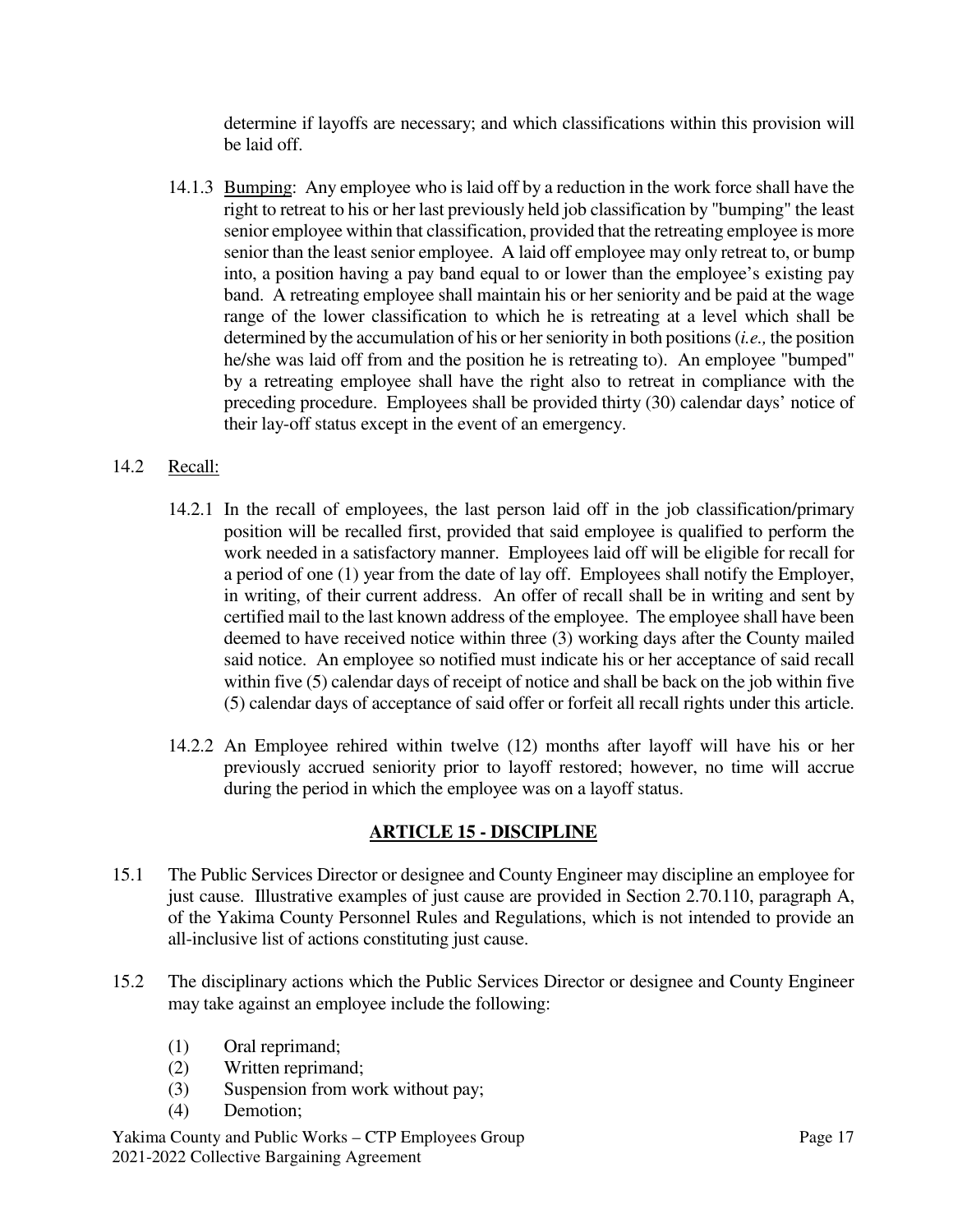(5) Discharge or termination.

The disciplinary action taken is dependent upon the seriousness of the affected employee's conduct. The County Services Director or designee and County Engineer may, but are not required to, utilize progressive discipline where the circumstances warrant imposition of a more severe form of discipline.

- 15.3 The Public Services Director or designee and County Engineer may discharge or terminate an employee for just cause. The Public Services Director and County Engineer shall make available the specified charges in writing at least one (1) working day prior to the effective date of the action, unless 15.4 of this Article is applicable. The Public Services Director or designee and County Engineer shall notify the CTP Group of said discharge or termination for just cause.
- 15.4 When the Public Services Director or designee and County Engineer determine that circumstances are such that the retention of the employee will likely result in disruption of County programs, damage to or loss of County property, or be injurious to the County employee, fellow employees, members of the public, and/or services provided by the County, the Public Services Director or designee and County Engineer may discharge or terminate the employee immediately. In such cases, written notice of the disciplinary action shall be made available to the employee by the County not later than one (1) working day after the action became effective.
- 15.5 The Public Services Director or designee and County Engineer may suspend an employee for cause as specified in this Article. An employee may not be suspended for more than thirty (30) working days.
- 15.6 In cases of suspension, the specific charges and duration, where applicable, shall be made available to the employee in writing by the County not later than one (1) working day after the action became or becomes effective.
- 15.7 Untimely notice of disciplinary action shall not affect the validity of said disciplinary action.
- 15.8 Employees shall be apprised of charges or complaints by a third party which the County may consider damaging to the employee's work record. If the County initiates formal disciplinary action, not including investigating action in response to third party allegations, specific information in said allegations shall be made available to the employee.
- 15.9 Suspension with Pay: At the discretion of the Public Services Director or designee and County Engineer, an employee may be suspended with pay and benefits pending investigation of allegations of misconduct when the nature of the allegation compromises the ability of the employee to perform his or her duties. If the charges are substantiated, disciplinary action will be taken in accordance with the nature of the offense. If the charges are unfounded, the employee will be restored to duty and provided a letter of exoneration.
- 15.10 Administrative Leave: At the discretion of the Public Services Director or designee and County Engineer, an employee may be placed on Administrative Leave with pay and benefits pending investigation of allegations of misconduct, when the nature of the allegation compromises the

Yakima County and Public Works – CTP Employees Group Page 18 2021-2022 Collective Bargaining Agreement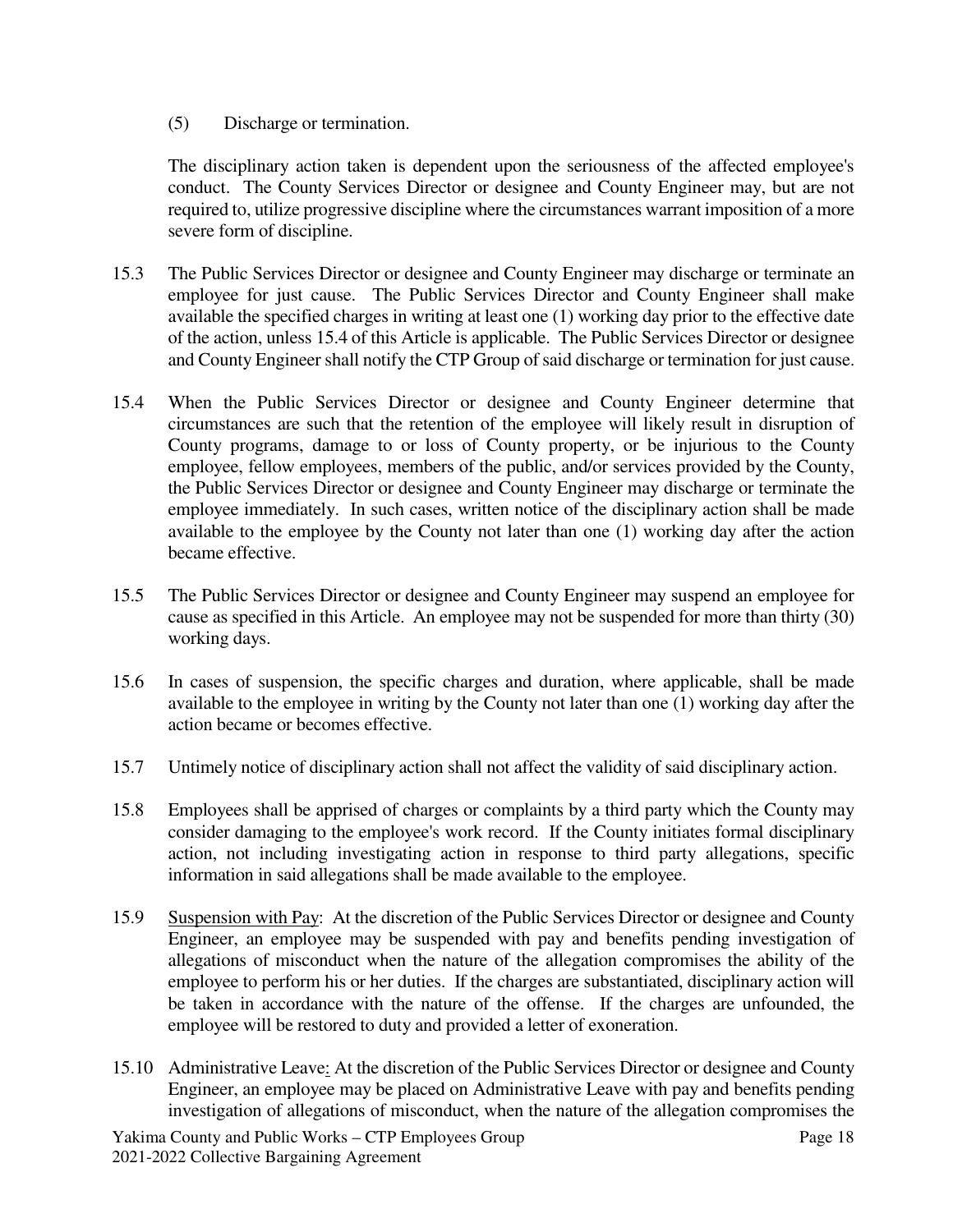ability of the employee to perform his or her duties. Administrative Leave with pay is not a disciplinary action. If the charges are substantiated, disciplinary action will be taken in accordance with the nature of the offense. If the charges are unfounded, the employee will be restored to duty and provided a letter of exoneration. While on administrative leave with pay, the employee must remain available for contact during regular work hours if needed. The employee must provide management with current contact information and inform management of any changes to contact information as soon as possible.

# **ARTICLE 16 - GRIEVANCE PROCEDURE**

- 16.1 Crucial to employee morale and productive work relations between the parties is a fair and just resolution of both parties' grievances.
- 16.2 A grievance is defined as a violation or dispute involving the interpretation, application, or alleged violation of provisions of this Agreement.
- 16.3 A grievance may be presented by an employee, the CTP Group, or the Employer.
- 16.4 Each grievance must be submitted in accordance with the following procedure within the time frame set forth. If the grievance is not submitted in conformance with the procedure and in a timely manner, then the grievance shall be considered forever waived and lost. Each grievance must specify the relevant facts, the specific sections of the Agreement alleged to have been violated, and a clear expression of the remedy sought. All time limits may be extended by mutual written agreement.
- 16.5 The grievance procedure shall be as follows:
	- Step 1: An employee shall discuss his or her alleged grievance with the immediate supervisor within seven (7) working days of the occurrence of the alleged grievance. The employee may request the presence of a CTP Group representative from his or her duty station at the meeting. The immediate supervisor shall respond within seven (7) working days. If the grievance is a result of action taken by the employee's immediate supervisor, or when mutually agreeable by both parties, the grievance may be presented at Step 2, below.
	- Step 2: If the alleged grievance is not satisfactorily resolved at Step 1, then within ten (10) working days of the date the response is due in Step 1, the grievance shall be presented, in writing, to the Public Services Director and County Engineer. The Public Services Director and County Engineer may request a meeting for discussion of the issues at this step. If the Public Services Director and County Engineer do not call for a meeting, then a written response will be issued within ten (10) working days of the date of submission at Step 2. If the Public Services Director and County Engineer call for a meeting, the meeting shall be scheduled within ten (10) working days of the date of submission, and a written response shall be issued within ten (10) working days from the date of meeting.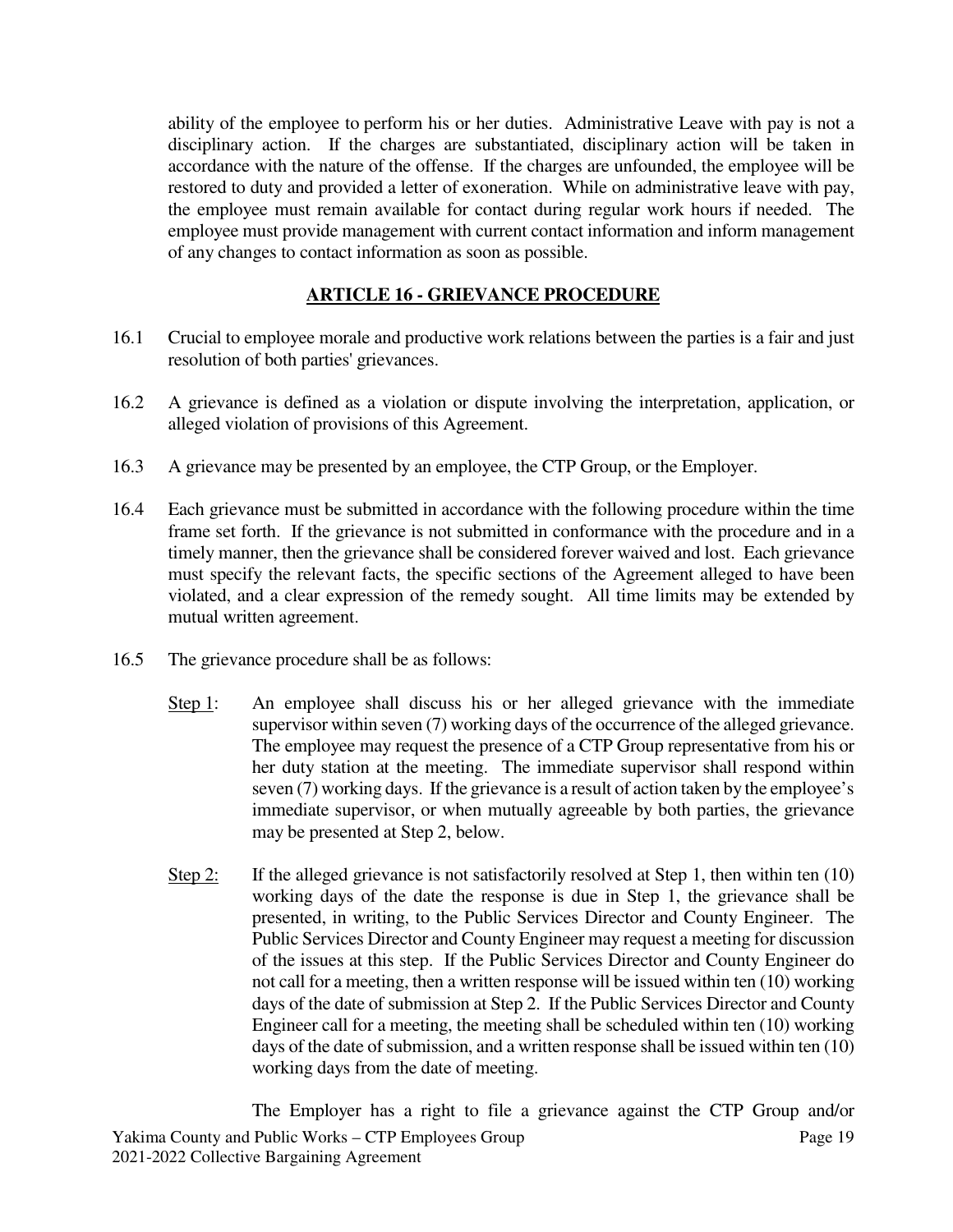employee(s). The Employer's grievance shall be in writing and shall be submitted to the CTP Group Representative within ten (10) working days of the occurrence of the alleged grievance. Thereafter, the CTP Group Representative shall respond in writing to the Employer within ten (10) working days after receipt of the grievance.

Step 3: If the alleged grievance is not satisfactorily resolved at Step 2, then within ten  $(10)$ working days of the response date in Step 2, a written grievance by the CTP Group or the Employer shall be presented to the Board of County Commissioners. The Board of County Commissioners shall, within twenty (20) working days after receipt of the grievance, hold a hearing, and after such hearing respond in writing within twenty (20) working days.

#### Step 4:

- (a) Final and Binding Arbitration: If the grievance has not been resolved, either party may submit the grievance to arbitration within ten (10) working days from the response in Step 3. Failure to timely appeal the grievance shall render final and binding the decision established in Step 3. The request shall specifically identify the issue(s) related to the grievance as previously established during the original filing of said grievance.
- (b) Arbitrator Selection: After timely notice, the parties will select an arbitrator. If possible, an arbitrator will be selected within twenty (20) calendar days after receipt of the grievance at Step 4 by requesting that the Federal Mediation and Conciliation Service (FMCS) or the Public Employment Relations Commission (PERC) submit a list of five (5) names from the register of whichever agency is agreed upon by the parties. Both the Employer and the CTP Group shall have the right to alternately strike two (2) names from the list. The party requesting arbitration shall strike the first name. The remaining name shall be the arbitrator.
- (c) Decision Time Limit: The arbitrator shall hear the matter at the earliest possible date. After completion of the hearing, a written decision shall be entered within thirty (30) calendar days, unless an extension of time is agreed upon.
- (d) Limitation, Scope, and Power of Arbitrator:
	- (i) The arbitrator shall not have the authority to add to, subtract from, alter, change, or modify the provisions of this Agreement.
	- (ii) The power of the arbitrator shall be limited to interpretation of or application of the terms of this Agreement or to determine whether there has been a violation of the terms of this Agreement by either the Employer or the CTP Group and/or employee(s).
	- (iii) The arbitration shall be conducted in accordance with PERC rules.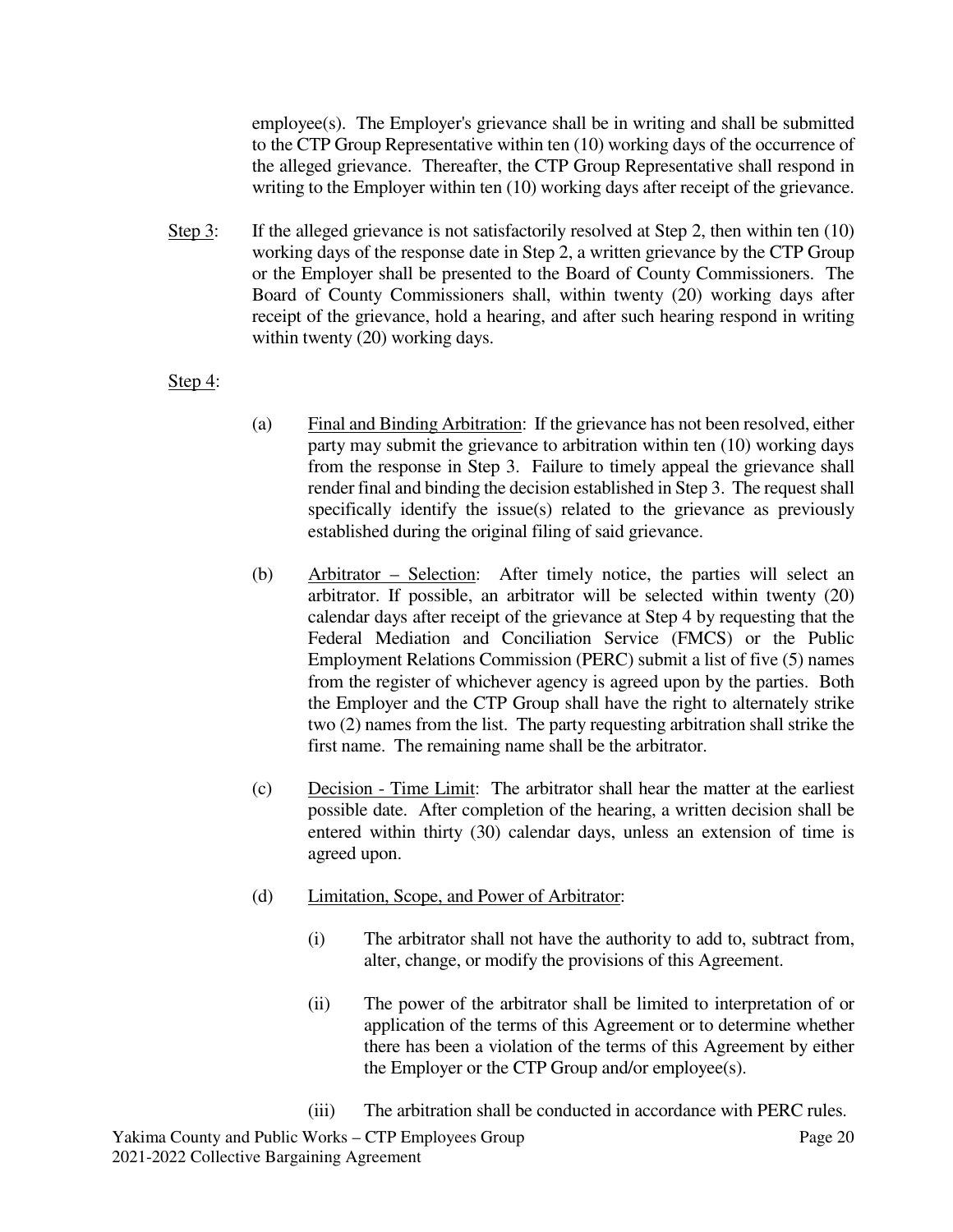- (e) Arbitration Award Damages Expense:
	- (i) Arbitration awards shall not be made prior to the date of the occurrence upon which the grievance is based.
	- (ii) Each party hereto shall pay the expenses of their own representatives, attorneys, witnesses, and other costs associated with the presentation of their case. The parties shall equally share the cost of billing of the arbitrator.

# **ARTICLE 17 - KEEPING RECORDS**

The Employer is responsible for maintaining the official permanent records regarding bargaining unit employees PTO leave, sick leave and other leave accrual, usage, and balances.

# **ARTICLE 18 - HOLIDAYS**

18.1 Regular employees shall have the following specified holidays off with regular rates of pay as follows:

| Date:                      | <b>Name of Holiday:</b>      |  |  |  |  |  |
|----------------------------|------------------------------|--|--|--|--|--|
| January 1                  | New Year's Day               |  |  |  |  |  |
| Third Monday in January    | Martin Luther King, Jr., Day |  |  |  |  |  |
| Third Monday in February   | Presidents' Day              |  |  |  |  |  |
| Last Monday in May         | Memorial Day                 |  |  |  |  |  |
| June 19                    | Juneteenth (beginning 2022)  |  |  |  |  |  |
| Fourth Day in July         | <b>Independence Day</b>      |  |  |  |  |  |
| First Monday in September  | Labor Day                    |  |  |  |  |  |
| November 11                | Veterans' Day                |  |  |  |  |  |
| Thanksgiving               | Thanksgiving Day             |  |  |  |  |  |
| The Day after Thanksgiving | Day after Thanksgiving       |  |  |  |  |  |
| December 25                | Christmas Day                |  |  |  |  |  |

- 18.2 Whenever a legal holiday falls on a Sunday, the following Monday shall be a legal holiday. Whenever a legal holiday falls on a Saturday, the preceding Friday will be the legal holiday. If a holiday occurs on a scheduled day off, the employee shall be given in lieu thereof the preceding scheduled work day if the holiday occurs on Friday, or the following scheduled work day if the holiday occurs on Monday.
- 18.3 Should an employee be called to work on any of the above holidays, said employee, in addition to their holiday pay, shall receive pay at the rate of time and one-half (1-1/2).
- 18.4 When an employee is working a regular schedule of four (4) ten (10) hour days when a designated holiday occurs, then he/she will be credited with ten (10) hours of holiday time. When an employee is working a flexible work schedule when a holiday occurs, then he/she will be credited with holiday time equivalent to the number of hours scheduled to be worked

Yakima County and Public Works – CTP Employees Group Page 21 2021-2022 Collective Bargaining Agreement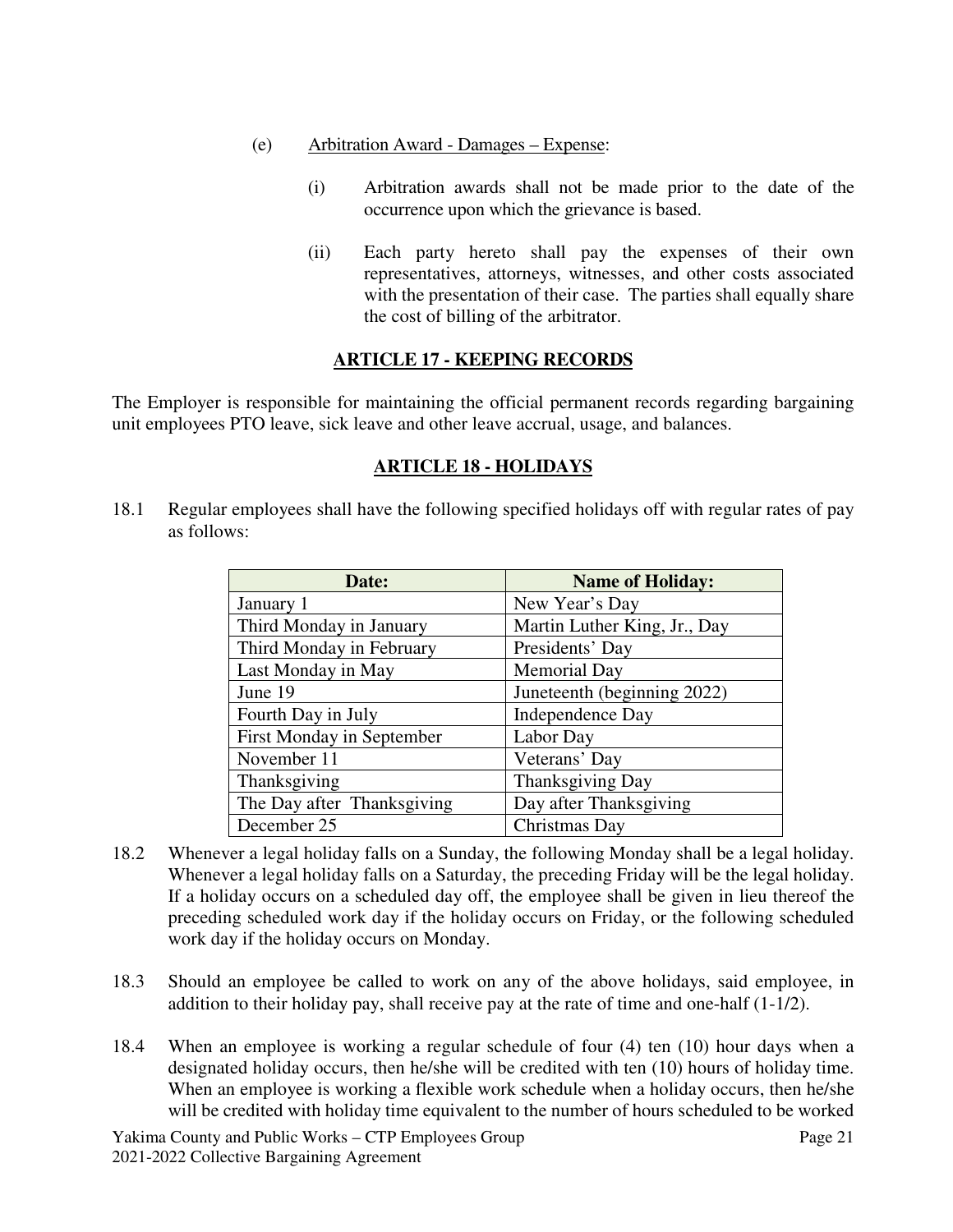that day.

18.5 Regular part-time employees will receive holidays on a pro-rated basis.

# **ARTICLE 19 – PAID TIME OFF (PTO) LEAVE**

- 19.1 PTO Leave PTO leave is earned by regular full-time employees of Yakima County as described below for each month of completed service. With the implementation of Workday, PTO Leave is administered by the pay period/pay cycle. Regular part-time employees earn PTO leave on a pro-rated basis according to the hours budgeted for the position. PTO leave is not available to the employee until after having served thirty (30) consecutive days of employment.
- 19.2 Accrual: Employees earn PTO leave on a prorated basis based on their date of hire following the chart below in 19.3. Terminating employees earn PTO leave on a prorated basis based on their date of termination.

PTO leave may be accumulated to a maximum of the equivalent of forty (40) working days (320 hours), after which time, if not taken, shall lapse pay period by pay period.

Employees whose leave is covered under FMLA or Workers Compensation will continue to accrue paid leave banks and neither their accrual dates nor accruals will be adjusted. Employees not on a leave covered by FMLA or Workers Compensation will not accrue paid leave banks and their accrual dates will be adjusted if the employee is in a leave without pay status and the leave without pay status exceeds fifty percent (50%) of their regularly scheduled hours for the pay period.

|                                     |                | <b>Accrual Rate</b>                      | <b>Accrual Rate</b>   |
|-------------------------------------|----------------|------------------------------------------|-----------------------|
| <b>Continuous Service</b>           | (40 hour week) | $(37.5$ hour week)                       |                       |
| Less than 2 years service           | 0-24 months    | 10.00 hours per month                    | 9.38 hours per month  |
| Two (2) years service               | 25-36 months   | 12.00 hours per month                    | 11.25 hours per month |
| Three (3) years service             | 37-60 months   | 13.34 hours per month                    | 12.50 hours per month |
| Five (5) years service              | 61-120 months  | 14.67 hours per month                    | 13.75 hours per month |
| Ten (10) years service              | 121-180 months | 16.67 hours per month                    | 15.63 hours per month |
| Fifteen (15) years service          | 181-240 months | 18.00 hours per month                    | 16.88 hours per month |
| More than twenty (20) years service |                | 241 or more months 20.00 hours per month | 18.75 hours per month |

19.3 PTO leave shall be accumulated and credited in the following manner:

- 19.4 Computation of Payment/Use: PTO leave may be charged in quarter hour increments. One (1) day is equal to eight (8) hours or ten (10) hours based on the employee's regularly scheduled work day.
	- 19.4.1 All accumulated PTO leave is paid when an employee leaves employment of Yakima County for any reason, provided adequate notice has been given. In case of death, all accumulated PTO leave is paid to the estate of the employee. All payments as terminal leave for the unused PTO leave are based on the employee's salary at the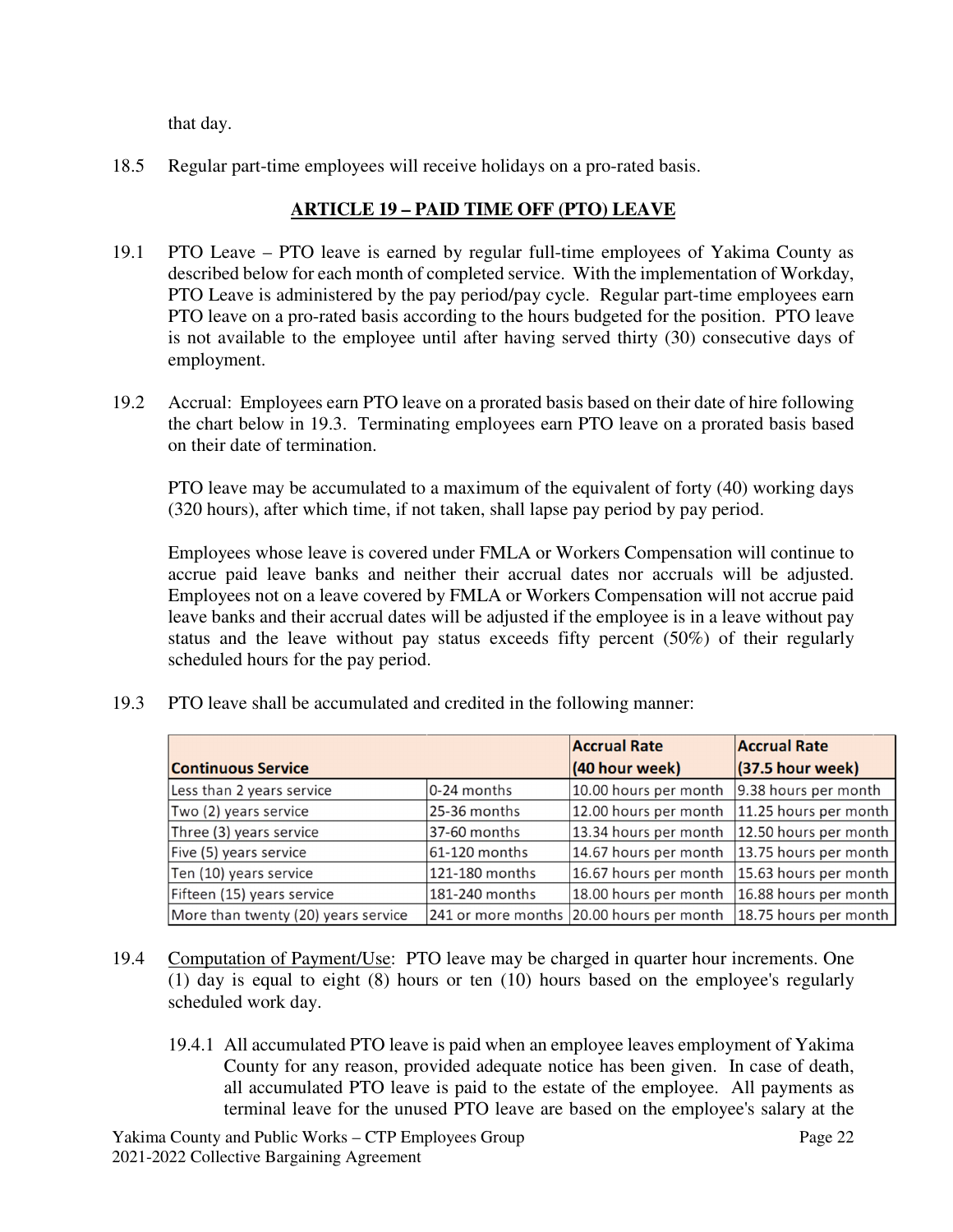time of separation or death. Adequate notice, for employees resigning from County employment, is defined as written notice submitted at least fourteen (14) calendar days prior to termination of employment.

- 19.4.2 PTO leave must be requested in advance and is subject to the approval of the Public Services Director or designee and County Engineer, provided said PTO leave will not be unreasonably denied.
- 19.4.3 With the approval of the Public Services Director or designee and County Engineer, an employee may take any portion of their PTO leave at any time, provided that such employee shall not be permitted to use PTO leave in excess of their accrued balance. Any leave taken prior to accrual of such leave shall be considered as an unauthorized absence from work and may subject the employee to disciplinary action as well as deduction from the employee's monthly paycheck.
- 19.4.4 PTO leave may be used for any purpose; however, employees must comply with the leave request/reporting requirements for leave used in conjunction with state and federal family medical leave laws. If possible, an employee requesting PTO must make a written request in advance. The supervisor shall consider the request and shall approve or deny it. A medical statement/release may be required before the employee is permitted to return to work if the employee has been absent more than three (3) consecutive days due to the employee's injury or illness. All medical releases will be presented to the Human Resources Department.
- 19.4.5 PTO leave use will be approved when conditions of the Federal Family and Medical Leave Act, Washington Family Leave Act and/or Washington Family Care Act are met.
- 19.5 PTO Leave Sharing Program for Catastrophic Illness. A leave contribution program is established to permit employees to transfer a specified amount of PTO leave to another employee of Yakima County.

The recipient employee must:

- a) have an extraordinary or serious illness or injury, or
- b) have a parent, spouse, a state registered domestic partner, or child who has an extraordinary or serious illness or injury which requires the employee's attendance or direct care; and
- c) have depleted or shortly will deplete all leave reserves (PTO leave, sick leave or compensatory time); and
- d) have diligently attempted to accrue PTO leave; and
- e) not be eligible for industrial insurance or other disability leave benefits.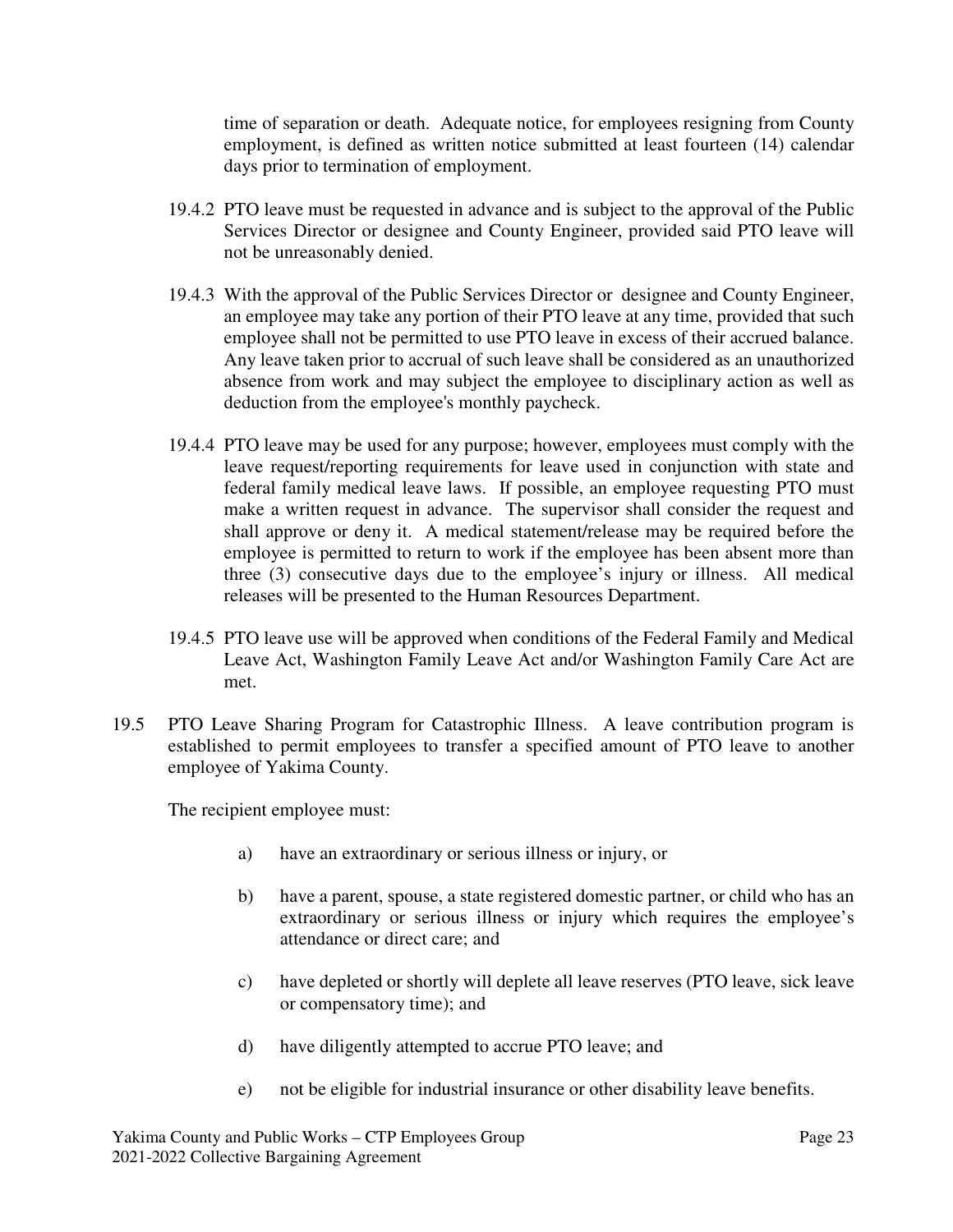PTO leave contributions made to an employee under sub-paragraph b), above, shall not exceed the actual amount of contribution necessary to cover any unpaid leave of absence while the employee is on FMLA leave.

The donating employee may not request a transferred amount that would result in his or her leave balance falling below ten (10) days. The Human Resources Department shall administer this provision.

- 19.6 Paid Time Off (PTO) Leave. Subject to Workday implementation, this provision shall be inclusive of PTO, Extended Sick Leave (ESL), and Sick Leave (SL).
- 19.7 Pro-rated Accruals. Effective beginning July 1, 2020, and consistent with the semi-monthly (twice per month) pay schedule, accruals for the above-mentioned leave banks are calculated in two equal parts: one-half of the accrual in the first pay cycle, and the second one-half of the accrual in the second pay cycle. The employee's accrual rate will determine the two halves.

**Example:** Monthly PTO accrual = 10 hours **First pay cycle:** 5 hours (earned at end of pay cycle  $= 15<sup>th</sup>$  of the month) **Second pay cycle:** 5 hours (earned at end of pay cycle = last day of the month)

## **ARTICLE 20 - SICK LEAVE/EXTENDED SICK LEAVE (ESL)**

#### 20.1 Definitions:

- 20.1.1 "Adult child" means a child who is eighteen years of age or older.
- 20.1.2 "Brother" means a male having the same parent as an employee.
- 20.1.3 "Child" means a biological, adopted, or foster child, a stepchild, a legal ward, or a child of a person standing *in loco parentis.*
- 20.1.4 "Grandparent" means a parent of a parent of an employee.
- 20.1.5 "Immediate family" means persons related to the employee by blood or marriage or legal adoption, specifically and limited to wife, husband, state registered domestic partner, parent, parent-in-law, grandparent, brother, sister, child, stepchild, grandchild or step-grandchild of the employee, not aunt, uncle, cousin, niece, or nephew, unless living in the employee's household.
- 20.1.6 "Minor child" means a child who is under eighteen years of age.
- 20.1.7 "Parent" means a biological or adoptive parent of an employee or an individual who stood *in loco parentis* to an employee.
- 20.1.8 "Parent-in-law" means a parent of the spouse of an employee.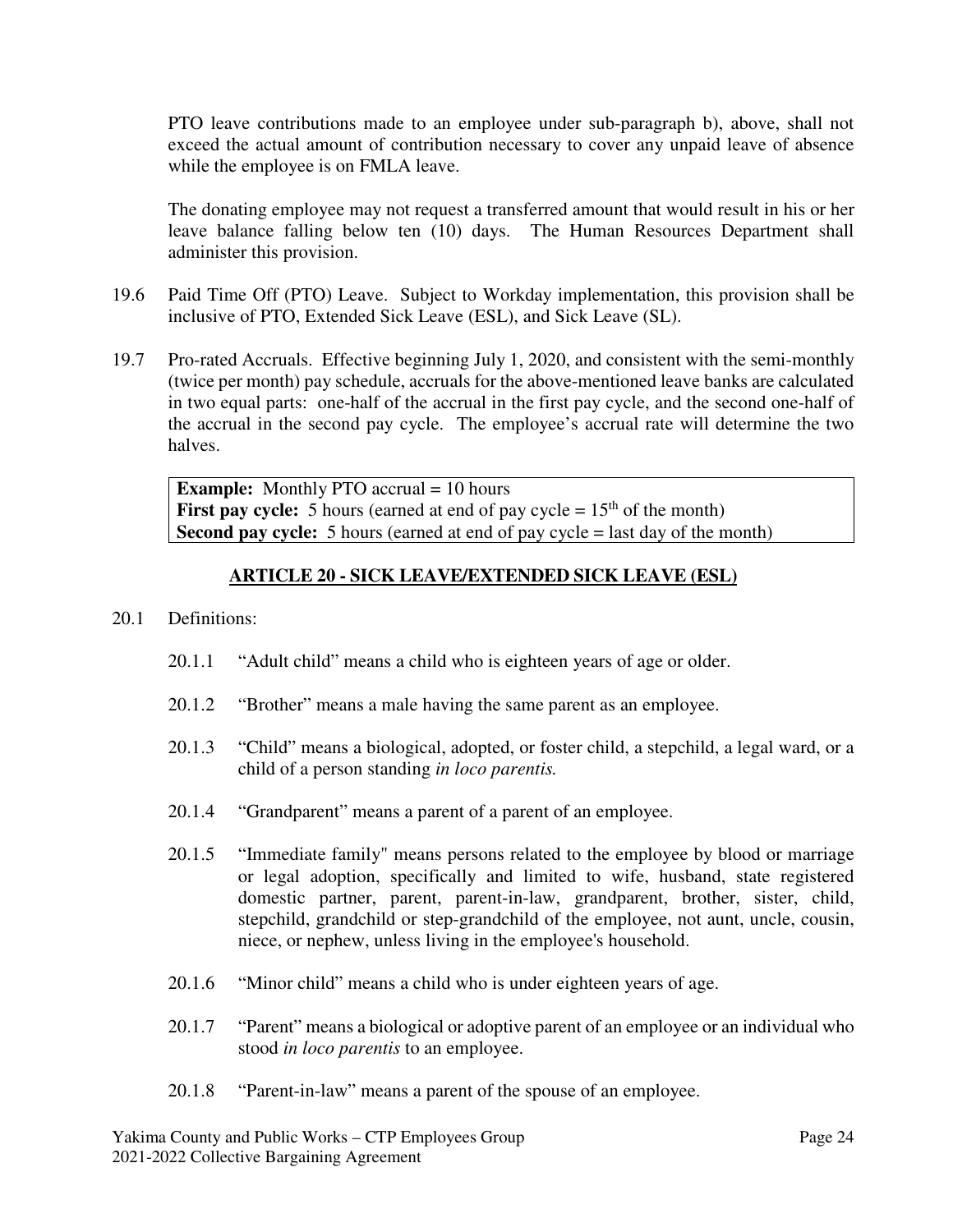- 20.1.9 "Sister" means a female having the same parent as an employee.
- 20.1.10 "Spouse" means a husband or wife of an employee, as the case may be or a state registered domestic partner.
- 20.1.11 "Health condition that requires treatment or supervision" means:
	- 20.1.11.1 Any medical condition requiring treatment or medication that the child cannot self-administer;
	- 20.1.11.2 Any medical or mental health condition which would endanger the child's safety or recovery without the presence of a parent or guardian; or
	- 20.1.11.3 Any condition warranting treatment or preventative health care, such as physical, dental, optical or immunization services, when a parent must be present to authorize and when sick leave may otherwise be used for the employee's preventative health care.
- 20.1.12 "Serious health condition" means an illness, injury, impairment, or physical or mental condition that involves any period of incapacity or treatment connected with inpatient care (*i.e.,* an overnight stay) in a hospital, hospice, or residential medical care facility, and any period of incapacity or subsequent treatment or recovery in connection with such inpatient care; or that involves continuing treatment by or under the supervision of a health care provider or a provider of health care services and which includes any period of incapacity (*i.e.,* inability to work, attend school, or perform other regular daily activities).
- 20.1.13 "Emergency condition" means a health condition that is a sudden, generally unexpected occurrence or set of circumstances related to one's health demanding immediate action, and is typically very short term in nature.
- 20.1.14 "Incapable of self-care" means that the individual requires active assistance or supervision to provide daily self-care in several of the "activities of daily living" (ADLs) or "instrumental activities of daily living (IADLs). Activities of daily living include adaptive activities such as caring appropriately for one's grooming and hygiene, bathing, dressing, and eating. Instrumental activities of daily living include cooking, cleaning, shopping, taking public transportation, paying bills, maintaining a residence, using telephone and directories, using a post office, etc.
- 20.1.15 "Physical or mental disability" means a physical or mental impairment that limits one or more activities of daily living or instrumental activities of daily living.
- 20.2 Sick Leave: An employee with a sick leave balance as of December 31, 2012, will retain his or her sick leave bank balance, but additional hours will cease to accrue. The employee may choose to use sick leave from the bank for any reason specified under Section 20.4 below.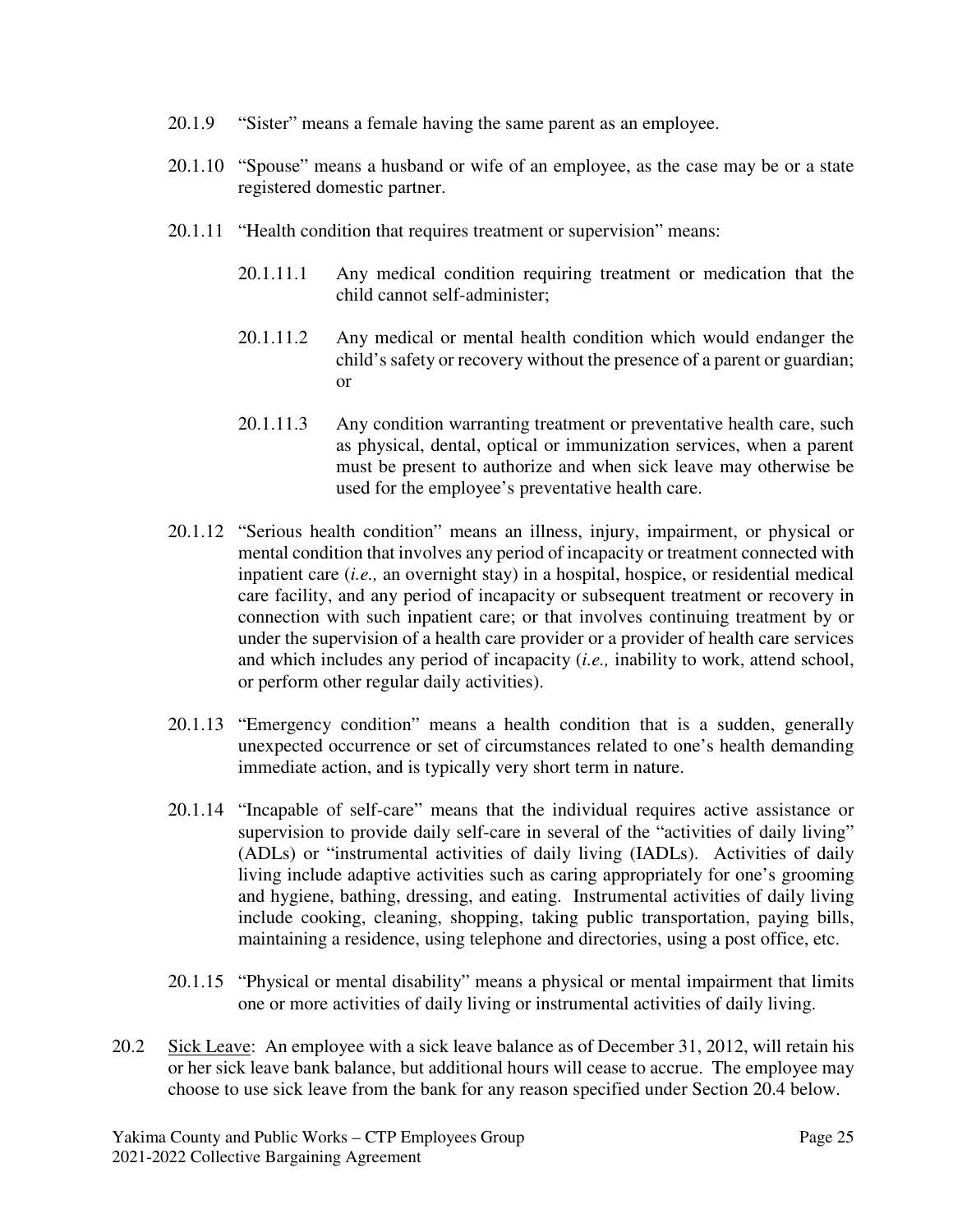- 20.3 Computation of Payment: Sick leave absences shall be charged at the rate of one quarter (1/4) hour of sick leave for each quarter hour of absence.
	- 20.3.1 Part day sick leave shall commence at the time the employee leaves the work area and shall end at the time the employee returns to the work area.
	- 20.3.2 Upon separation from employment, any unused sick leave shall be forfeited except in the case of death or retirement under the County's PERS or LEOFF retirement systems. Upon such death or retirement, twenty-five percent (25%) of all of the employee's accumulated sick leave shall be paid to the employee or to his or her estate based on the employee's April 1, 2017, base hourly rate.
- 20.4 Use: Sick leave may not be taken before it is accrued. Sick leave may be taken for any of the following reasons:
	- 20.4.1 An employee's illness, injury, or temporary disability that incapacitates the employee to the extent that work can no longer be performed.
	- 20.4.2 An employee's doctor appointment.
	- 20.4.3 Doctor appointments for an employee's minor child.
	- 20.4.4 Doctor appointments for an employee's adult child who is "incapable of self care" because of a "physical or mental disability."
	- 20.4.5 To care for an employee's minor child with a "health condition that requires treatment or supervision" by the employee or an employee's adult child who is "incapable of self care" because of a "physical or mental disability" with a "health condition that requires treatment or supervision" by the employee.
	- 20.4.6 To care for an employee's spouse, state registered domestic partner, parent, parentin-law or grandparent who has a "serious health condition" that requires treatment or supervision by the employee or an "emergency condition."
	- 20.4.7 To care for an employee's brother, sister, step-brother, step-sister, grandchild, or step-grandchild with a "serious health condition" requiring the attendance of the employee. The use of sick leave in this case shall be limited to a maximum of three (3) days of sick leave for each occurrence.
	- 20.4.8 To care for an employee's aunt, uncle, cousin, niece, or nephew living in the employee's household with a "serious health condition" requiring the attendance of the employee. The use of sick leave in this case shall be limited to a maximum of three (3) days of sick leave for each occurrence.
	- 20.4.9 For bereavement leave for a death in the immediate family. The use of sick leave for bereavement leave shall be limited to a maximum of five (5) days of sick leave for each occurrence.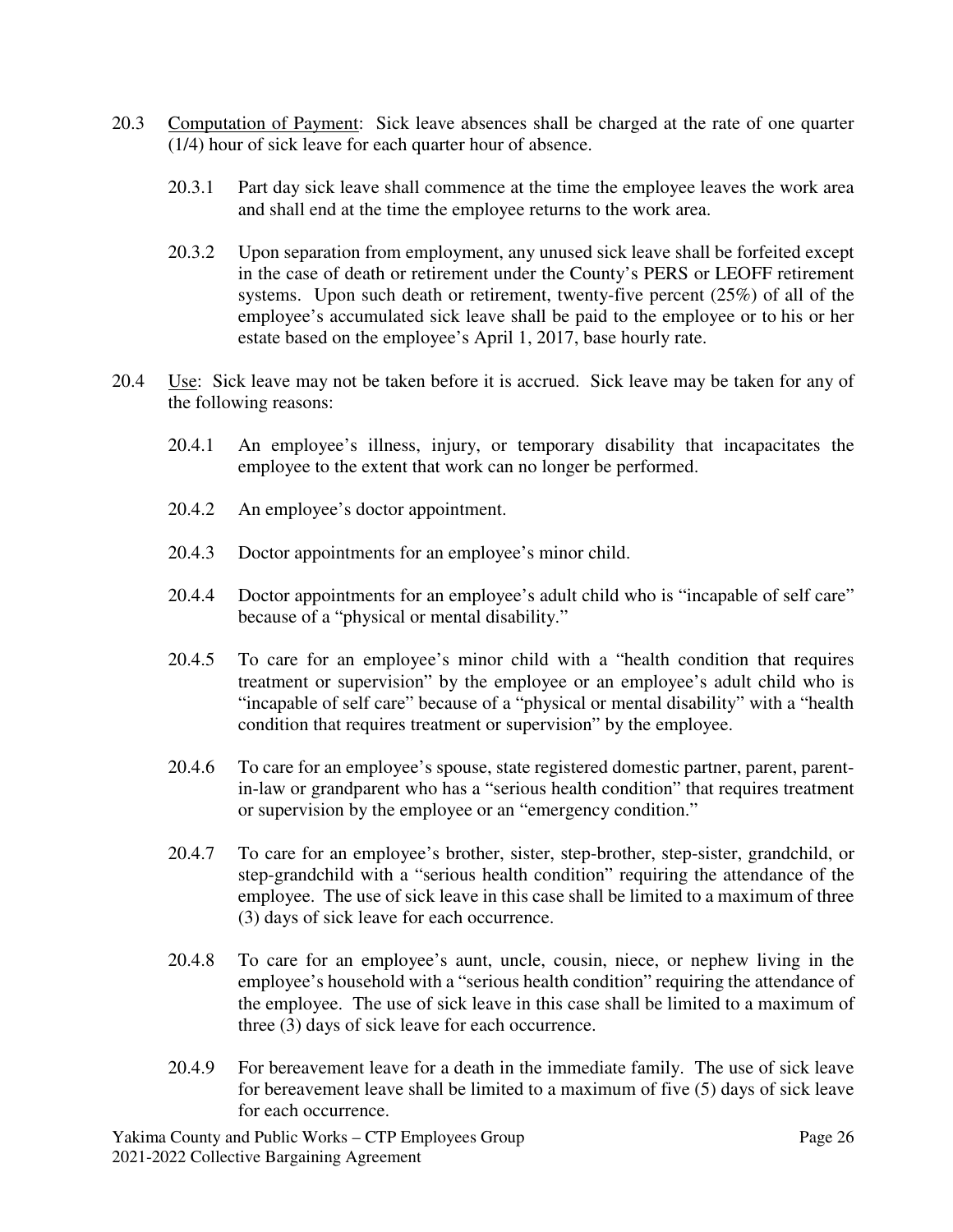- 20.4.10 In the case where an employee is receiving industrial insurance time loss payments due to an on-the-job injury, an employee may request the use of sick leave to compensate for the difference between industrial insurance compensation and full pay. In this case, the employee shall submit evidence of the amount of industrial insurance payment received
- 20.4.11 Employees may only use the actual number of days sick leave accumulated.
- 20.4.12 Sick leave cannot be claimed by an employee on PTO leave or compensatory time unless the employee immediately notifies the Employer of the illness. Upon return to work, the employee may be required by the Director of Public Services or designee and County Engineer to present a written doctor's certification stating the nature, extent and length of the illness.
- 20.5 Reporting: An employee who for any reason must take sick leave shall notify his or her immediate supervisor or Department Head as soon as possible.

A doctor's certification of illness may be required of the employee at the time the employee returns to work when absent because of illness or injury of any person for a period of more than three (3) consecutive days.

- 20.6 Extended Sick Leave (ESL): Effective January 1, 2013, the ESL bank was implemented.
	- 20.6.1 ESL is earned by regular full-time employees of Yakima County at the rate of four (4) hours for each month of completed service. With the implementation of Workday, ESL hours earned will be shown as two (2) hours each pay period/pay cycle. Regular part-time employees earn ESL on a pro-rated basis according to the hours budgeted for the position.
	- 20.6.2 An employee is eligible to use available ESL when the employee has:
		- an extended illness or injury lasting more than 10 consecutive work days (cannot be used for intermittent absences);
		- a qualified family member with an extended illness or injury lasting more than 10 consecutive work days (cannot be used for intermittent absences);
		- served thirty (30) consecutive days of employment; and
		- used 5 work days or 40 hours of PTO, SL, CT or LWOP.

The changes will become effective beginning in the payroll period following signature of this CBA by the last signing party.

20.6.3 Upon separation from employment with Yakima County, any unused ESL is forfeited without payment.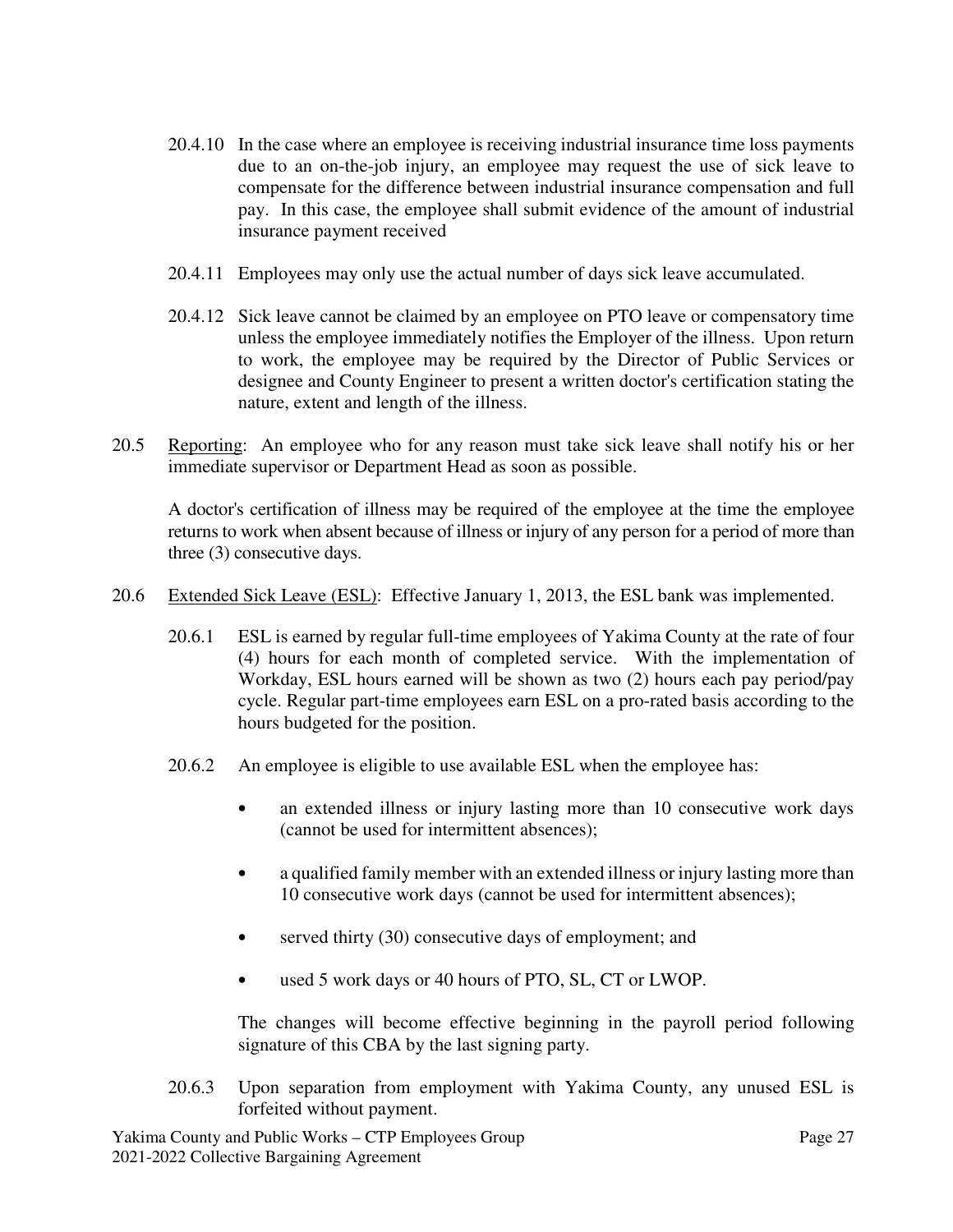- 20.6.4 All re-employed persons whose continuous service has been interrupted by termination shall be considered new employees and shall be subject to the applicable qualifying period of employment. Exception: Employees rehired within the layoff period after a reduction in force will have their accumulated ESL bank hours restored.
- 20.6.5 ACCUMULATION OF LEAVE. ESL is cumulative to a maximum of thirty (30) working days (240 hours), after which time no additional leave may be earned until the leave balance is reduced through use of leave hours. An employee cannot have more than 240 hours of ESL credit in the bank at any time. The maximum ESL balance shall be pro-rated for employees who regularly work less than forty (40) hours per week.
- 20.6.6 COMPUTATION OF PAYMENT. ESL shall be charged in quarter hour increments. ESL is charged at a rate equal to the number of work hours absent from the normally assigned shift.
- 20.6.7 USE. ESL may be taken under the following conditions:
	- 20.6.7.1 With the approval of the Department Head/Elected Official, an eligible employee may take all or any portion of the employee's available ESL. Employees are not permitted to use ESL in excess of their available balance. Leave may not be taken before it is accumulated.
	- 20.6.7.2 ESL may only be used for the employee's own illness or injury or for the following family members: spouse, child, parent, parent-in-law, or grandparent. The employee must comply with the leave request/reporting requirements for leave used in conjunction with state and federal family medical leave laws. If possible, an employee requesting ESL must make a written request in advance. The supervisor shall consider the request and shall approve or deny it. A medical release may be required before the employee is permitted to return to work,
- 20.7 The Employer reserves the right to change provisions of this Article to assure compliance with the Federal Family Medical Leave Act, which became effective August 5, 1993.
- 20.8 Subject to Workday implementation, this provision shall be inclusive of PTO, Extended Sick Leave (ESL), and Sick Leave (SL).
- 20.9 Pro-rated Accruals. Implemented effective July 1, 2020, and consistent with the semimonthly (twice per month) pay schedule, accruals for the above-mentioned leave banks will be calculated in two equal parts: one-half of the accrual in the first pay cycle, and the second one-half of the accrual in the second pay cycle. The employee's accrual rate will determine the two halves.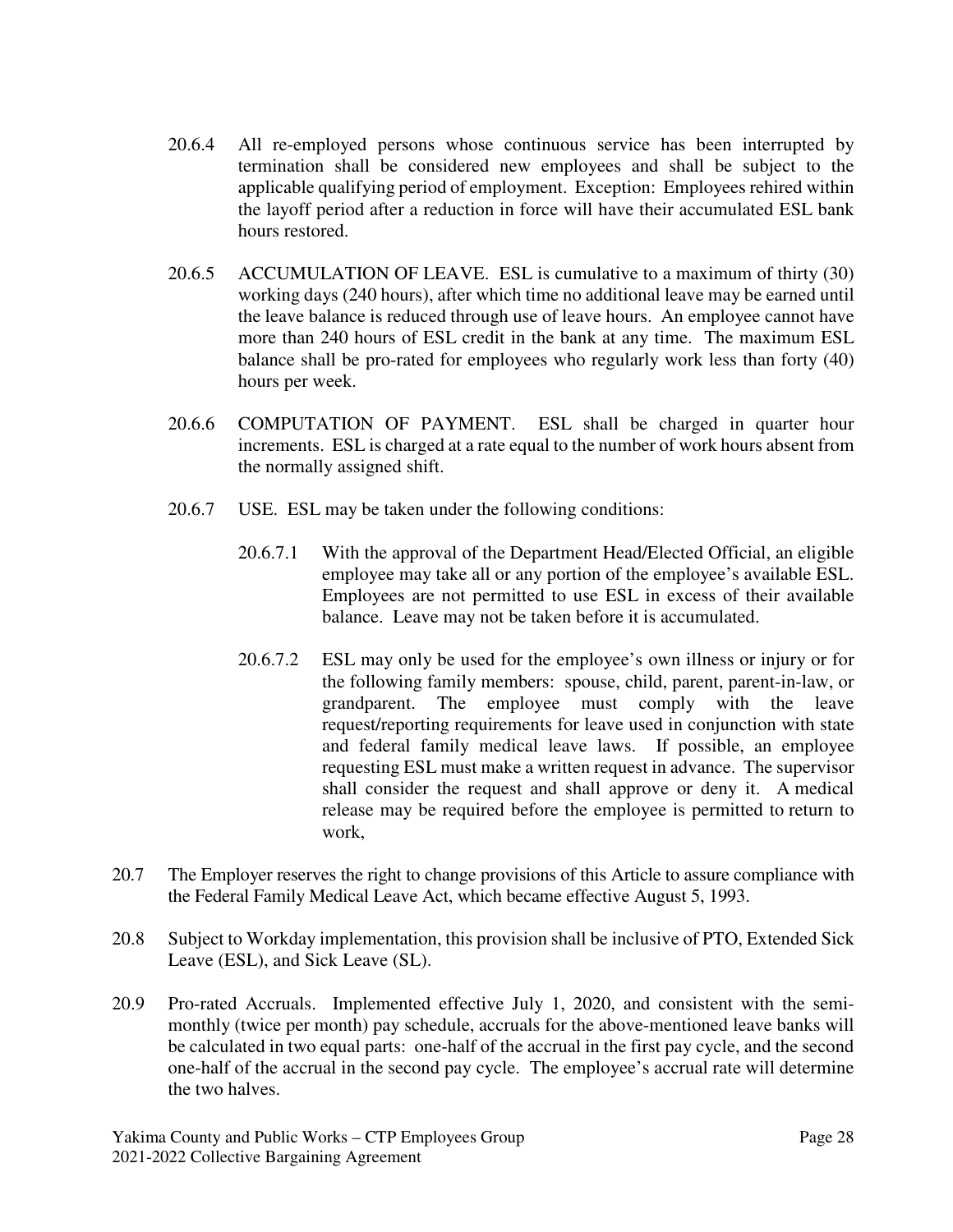**Example:** Monthly ESL accrual = 4 hours **First pay cycle:** 2 hours (earned at end of pay cycle  $= 15<sup>th</sup>$  of the month) **Second pay cycle:** 2 hours (earned at end of pay cycle = last day of the month)

## **ARTICLE 21 - OTHER LEAVES**

- 21.1 No leave of absence, whether with or without pay, shall be allowed unless authorized in advance by the Public Services Director and County Engineer. Requests for such leave shall be submitted in writing to the Public Services Director and County Engineer and shall state the reasons for the request and expected length of the absence. Absences not approved may be treated as a leave without pay and may be grounds for immediate dismissal. Unauthorized absence for three (3) consecutive days may constitute separation from service.
- 21.2 Leave With Pay:
	- 21.2.1 Military Leave: In the case of Military Leave, the County abides by the provisions of the laws of the United States (USERRA) and the State of Washington (RCW 38.40.060). An employee who is a member of the National Guard or Reserves of the United States, and who is ordered to active military duty for training purposes, shall be granted military leave of absence with pay for a period not to exceed twenty-one (21) working days each year beginning October 1 through September 30 the following year. Any days taken beyond the twenty-one (21) Military Leave days must be charged as PTO leave or leave without pay. During the time he is on Military Leave with pay, the employee shall receive his regular pay, plus the amount of his military pay.
	- 21.2.2 Court Leave: All full-time employees, submitting the proper authorization, may be given court leave for the purpose of serving as a member of a jury or as a witness in Federal, State, County or City Court. This type of leave will not be charged against any other leave accrued, and there will be no deduction in regular compensation for the absence. All fees received for jury duty will be forfeited by the employee except those received for payment of mileage and other related travel expenses. An employee shall not receive Court Leave for civil cases where the employee is a party in a legal dispute, unless the dispute is related to actions taken by the employee while performing or purporting to perform duties in the course of employment with the County.
- 21.3 Leave Without Pay: Upon written receipt of a request for leave of absence, the Public Services Director and County Engineer may grant a "Leave Of Absence Without Pay." Approval, if granted, shall be provided to the employee in writing. An extension of an approved leave of absence without pay for medical or educational purposes may be granted at the discretion of the Public Services Director and County Engineer. Upon expiration of an approved leave of absence without pay, the employee shall be reinstated in the position held at the time the leave was granted, unless the position has been designated for lay-off or the employee is unable to return to the position due to medical disability.

Yakima County and Public Works – CTP Employees Group Page 29 2021-2022 Collective Bargaining Agreement 21.3.1 Employees on authorized leave of absence without pay shall not accrue PTO or sick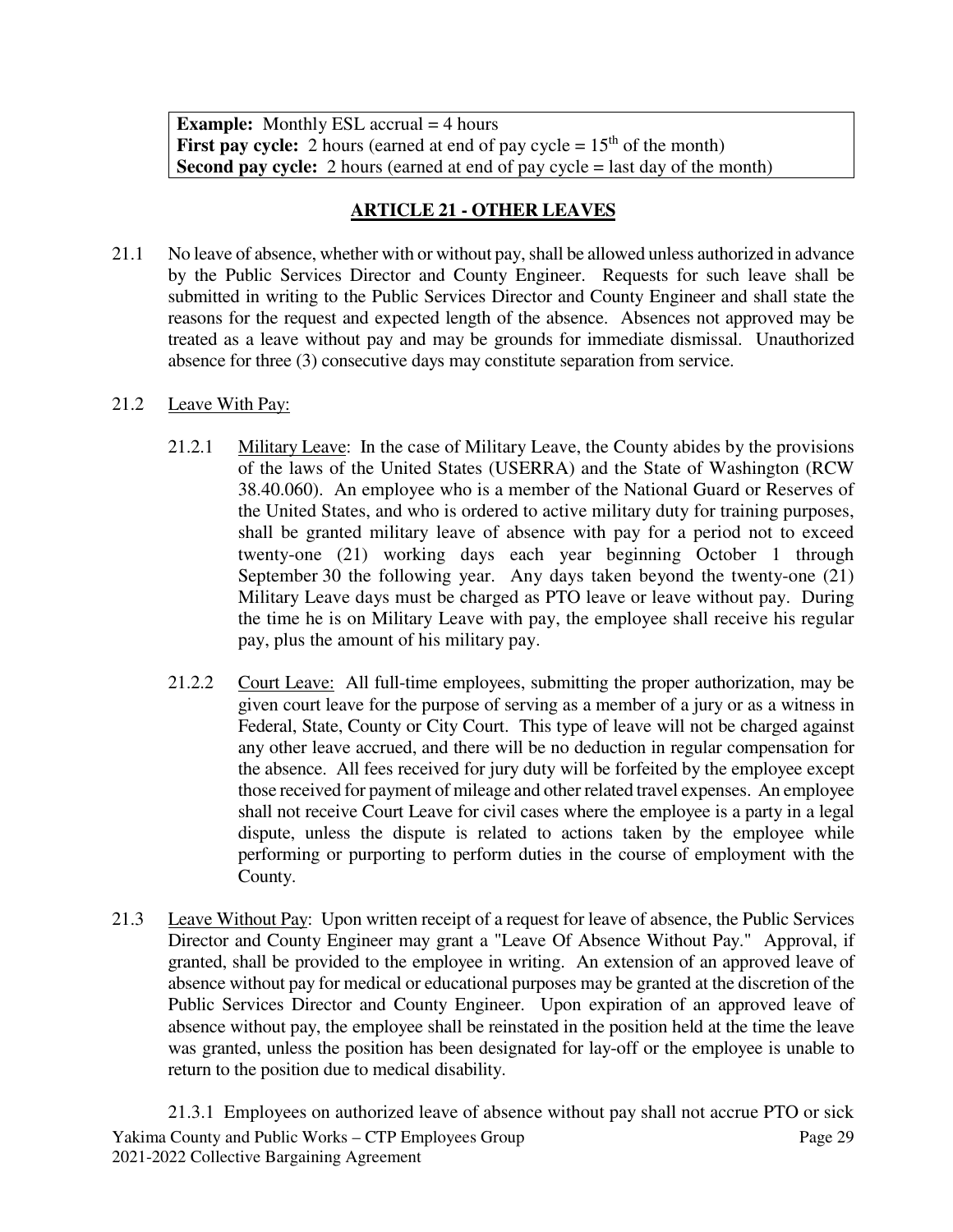leave benefits, or receive seniority credit while on such leave, if the leave of absence exceeds fifty percent (50%) of the employee's scheduled work hours for the month.

21.3.2 An employee approved and certified under the Family Medical Leave Act (FMLA) shall continue to receive the employer contribution for medical insurance under the provisions of the FMLA. Employees not covered under FMLA and on approved leave of absence may elect to continue coverage under the County's medical or life insurance plan. Full costs of the coverage, to include both Employer and employee shares, shall be paid by the employee. Such payment shall be made in advance for each month or portion thereof for which the employee is absent.

Beginning July 1, 2020, LWOP affects accrual anniversary dates and continuous service dates. The Workday program will address LWOP as follows:

- A. If an employee is compensated for at least one-half (1/2) of the employee's scheduled work hours/cycle, the employee will receive the full allotment of accruals for that period.
- B. If an employee is receiving LWOP for more than one-half (1/2) of the employee's scheduled work hours/cycle, he or she will not receive the accruals for that period.

Employees receiving LWOP will not accrue banked time, with the following exceptions:

- 1. If the employee is on FML and LWOP, the employee will earn accruals; and
- 2. If an employee is receiving Workers' Compensation, the employee will earn accruals.
- 21.4 Pregnancy Leave: Leaves of absence resulting from childbirth or temporary disability due to pregnancy shall be authorized in accordance with the Yakima County Pregnancy Leave Policy.

# **ARTICLE 22 - NO STRIKE - NO LOCKOUT**

- 22.1 Neither the CTP Group nor employee(s) shall support or participate in any strike, work stoppage, slow down, or any other interference with the work and/or statutory functions and/or obligations of the Employer.
- 22.2 County employees who engage in any of the above-referenced activities shall not be entitled to any pay or fringe benefits during the period he/she is engaged in such activity.
- 22.3 On condition that the CTP Group and/or bargaining unit employees do not violate the provisions of this Article, the Employer will not lockout employees.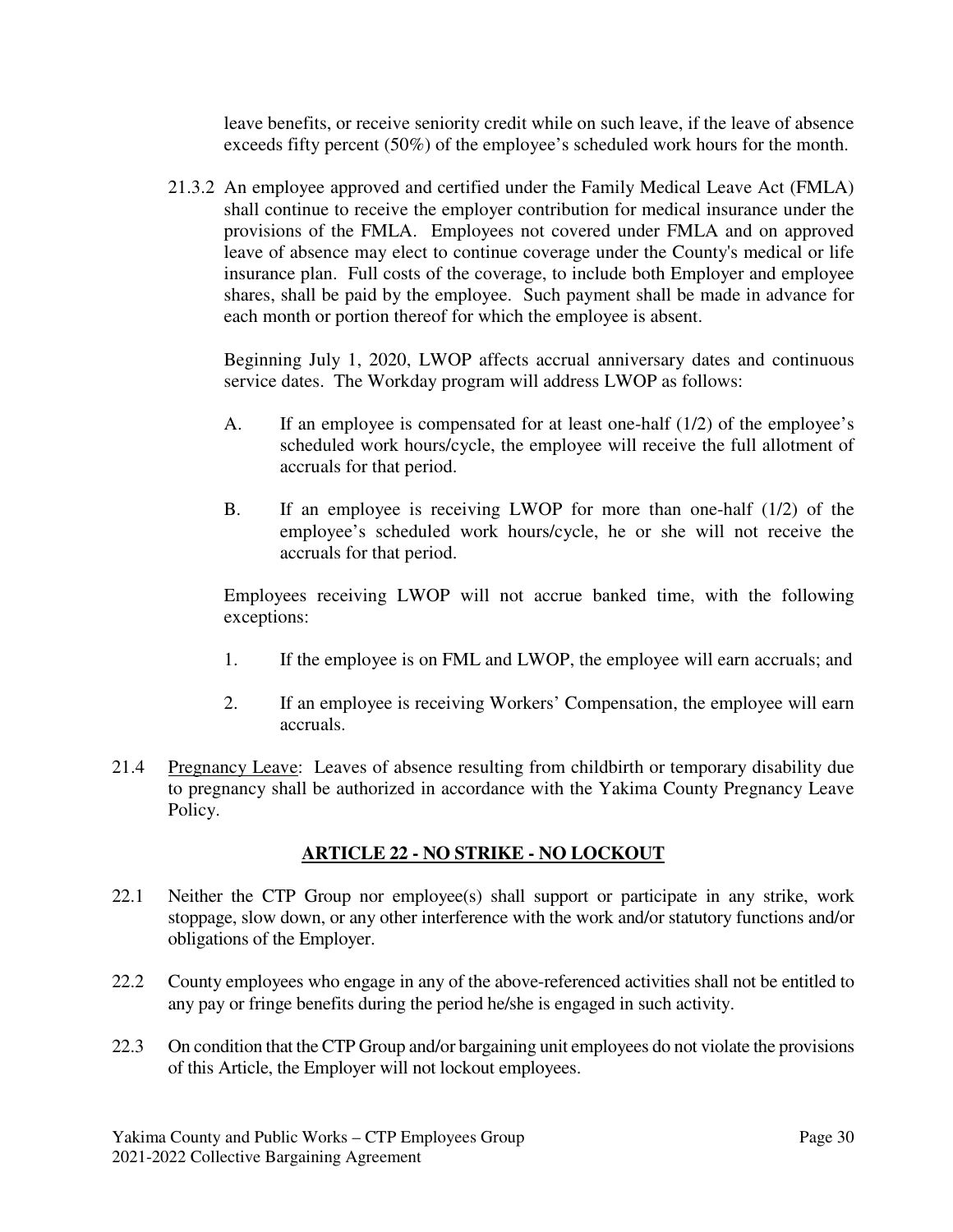### **ARTICLE 23 - SAVINGS**

Should any Article or Section of this Agreement or any Addendum thereto be invalidated by operation of law or by any tribunal of competent jurisdiction, or if compliance with or enforcement of any Article or Section should be restrained by such tribunal, the remainder of this Agreement and Addenda shall not be affected thereby. The parties shall enter into immediate negotiations for the purpose of arriving at a mutually satisfactory replacement for such Article or Section.

Workday Program: The CTP Group Representative and the bargaining unit employees agree to fully cooperate with Management's implementation of all of the Workday programs, phases and changes necessary to carry out Workday functions.

### **ARTICLE 24 - ENTIRE AGREEMENT**

This document shall constitute the complete Agreement by and between the parties, and no other Agreements and/or understandings, written or otherwise, prior to the signing of this Agreement shall be binding on the parties.

### **ARTICLE 25 - AMENDMENTS**

In the event either party desires to amend this Agreement, that party shall notify the other party, in writing, of the desire to so amend. The notice shall set out in detail the amendment desired by specifying the exact language of any proposed modification of, or supplement to this Agreement, or the exact language of any provisions proposed to be deleted. The representatives of each party shall meet within a reasonable time after such notice is given for the purpose of negotiating with regard to such proposed amendment. Neither party is required during the term of this Agreement to agree to a change in this Agreement.

## **ARTICLE 26 - TERM OF AGREEMENT AND TERMINATION**

- 26.1 The terms and conditions of this Agreement shall be effective as of the  $1<sup>st</sup>$  day of January, 2021, except as otherwise provided in Agreement and except for contract language changes which shall take effect subsequent to the date of signing of this Agreement by the last signing party, and shall remain in full force and be effective until the 31<sup>st</sup> day of December, 2022.
- 26.2 The parties shall start negotiations in fall of 2022, for a successor 2023 and perhaps beyond CBA. Negotiations shall commence thereafter on mutually acceptable dates.
- 26.3 If the parties have not reached agreement through normal negotiation proceedings, then either party may request a mediator from the Public Employment Relations Commission (PERC). The determination of the mediator shall be advisory only and not binding on the parties.
- 26.4 It is understood and agreed between the parties that all expenditures brought about as a result of the terms and conditions of this Agreement must meet the requirements and procedures of federal and state laws. These expenditures must also be in compliance with any other contracts which may be the basis for expenditures under this Agreement, such as insurance contracts and policies and changes thereto by carriers. The Employer shall have the right to implement

Yakima County and Public Works – CTP Employees Group Page 31 2021-2022 Collective Bargaining Agreement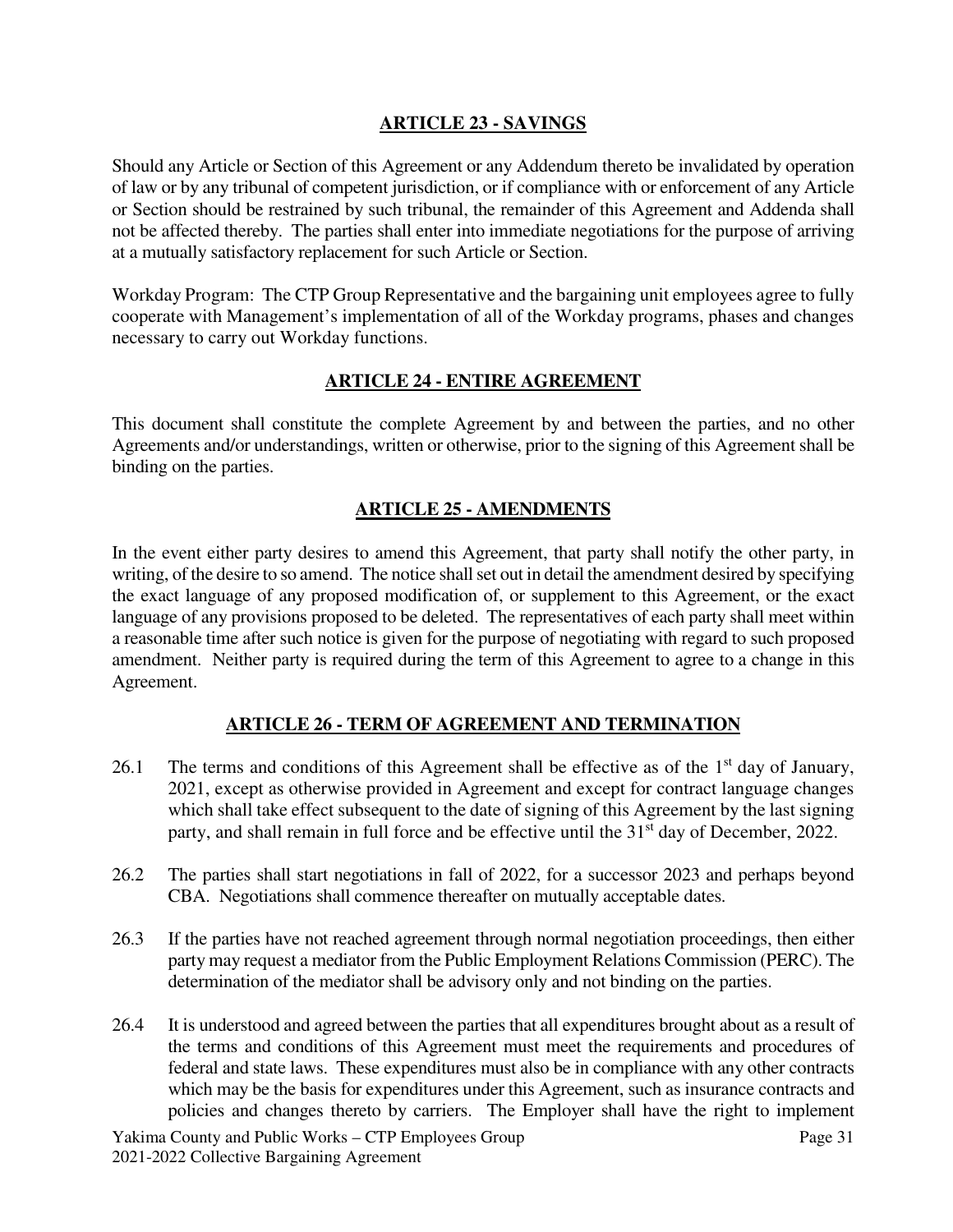modifications in accordance with changes involving State laws, federal laws, and other legal documents such as insurance contracts.

*[Signature page follows.]*   $\ddot{\phantom{0}}$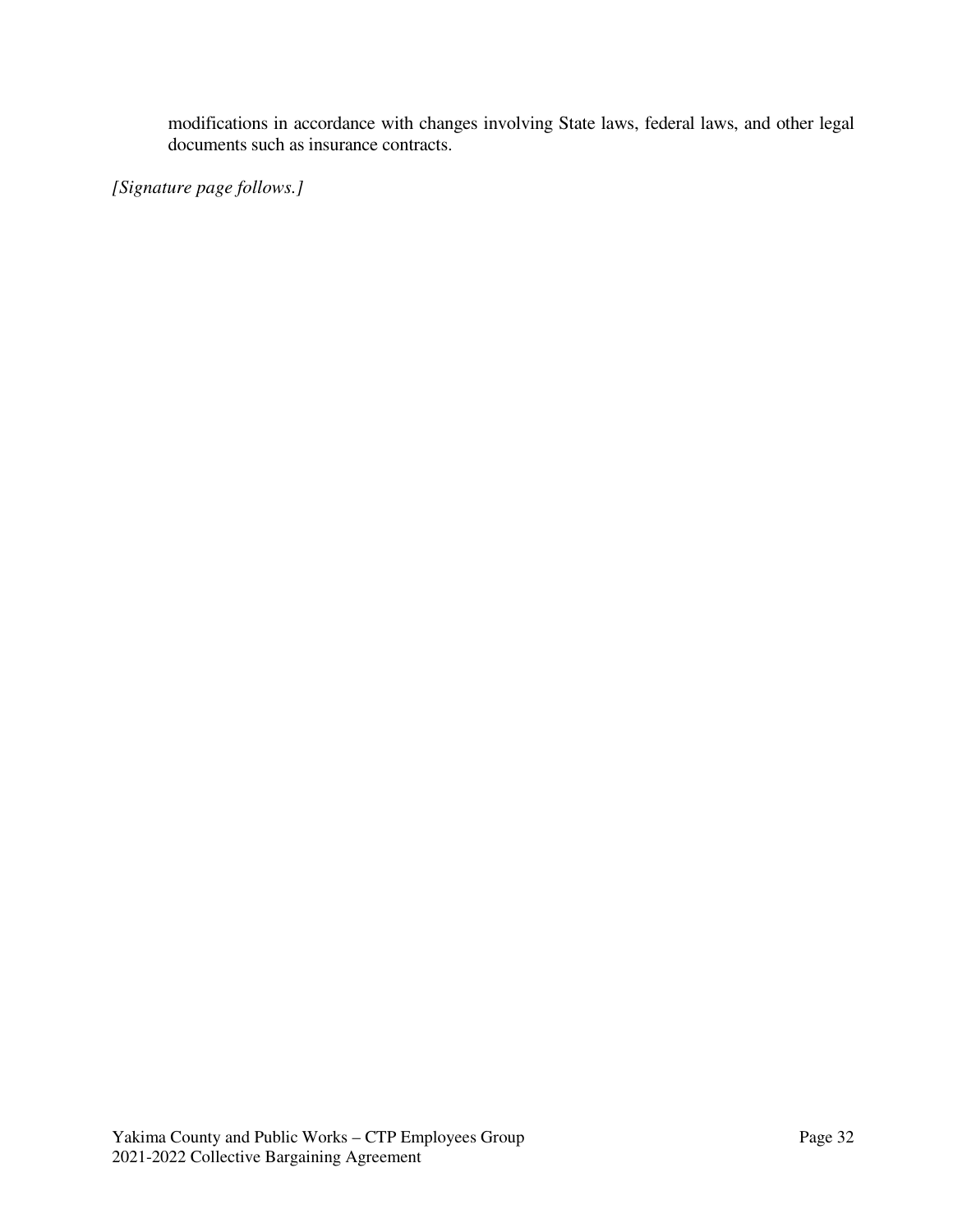### **FOR THE EMPLOYER: Yakima County**

 **FOR THE CTP GROUP: Yakima County Clerical, Technical, and Professional Employees Group**

\_\_\_\_\_\_\_\_\_\_\_\_\_\_\_\_\_\_\_\_\_\_\_\_\_\_\_\_\_\_\_\_\_\_\_\_\_\_\_\_ Ron Anderson, Chairman Yakima County Board of County Commissioners

\_\_\_\_\_\_\_\_\_\_\_\_\_\_\_\_\_\_\_\_\_\_\_\_\_\_\_\_\_\_\_\_\_\_\_\_ Judy Pozarich, President

\_\_\_\_\_\_\_\_\_\_\_\_\_\_\_\_\_\_\_\_\_\_\_\_\_\_\_\_\_\_\_\_\_\_\_\_\_\_\_\_ Amanda McKinney, Commissioner Yakima County Board of County Commissioners

LaDon Linde, Commissioner Yakima County Board of County Commissioners

\_\_\_\_\_\_\_\_\_\_\_\_\_\_\_\_\_\_\_\_\_\_\_\_\_\_\_\_\_\_\_\_\_\_\_\_\_\_\_\_

\_\_\_\_\_\_\_\_\_\_\_\_\_\_\_\_\_\_\_\_\_\_\_\_\_\_\_\_\_\_\_\_\_\_\_\_\_\_\_\_

\_\_\_\_\_\_\_\_\_\_\_\_\_\_\_\_\_\_\_\_\_\_\_\_\_\_\_\_\_\_\_\_\_\_\_\_\_\_\_\_ Lisa Freund, Director of Public Services

Matt Pietrusiewicz, County Engineer

\_\_\_\_\_\_\_\_\_\_\_\_\_\_\_\_\_\_\_\_\_\_\_\_\_\_\_\_\_\_\_\_\_\_\_\_\_\_\_\_ Jacqui Lindsay, Human Resources Director

Represented by:

\_\_\_\_\_\_\_\_\_\_\_\_\_\_\_\_\_\_\_\_\_\_\_\_\_\_\_\_\_\_\_\_\_\_\_\_\_\_\_\_ Anthony F. Menke, Management Labor Attorney and Chief Negotiator

John Stanton, Vice President

Kim Pfaff, Member at Large

Adopted Copy Available at Yakima County Human Resources 128 N. 2<sup>nd</sup> Street, Room B27 Yakima, WA 98901

\_\_\_\_\_\_\_\_\_\_\_\_\_\_\_\_\_\_\_\_\_\_\_\_\_\_\_\_\_\_\_\_\_\_\_\_

\_\_\_\_\_\_\_\_\_\_\_\_\_\_\_\_\_\_\_\_\_\_\_\_\_\_\_\_\_\_\_\_\_\_\_\_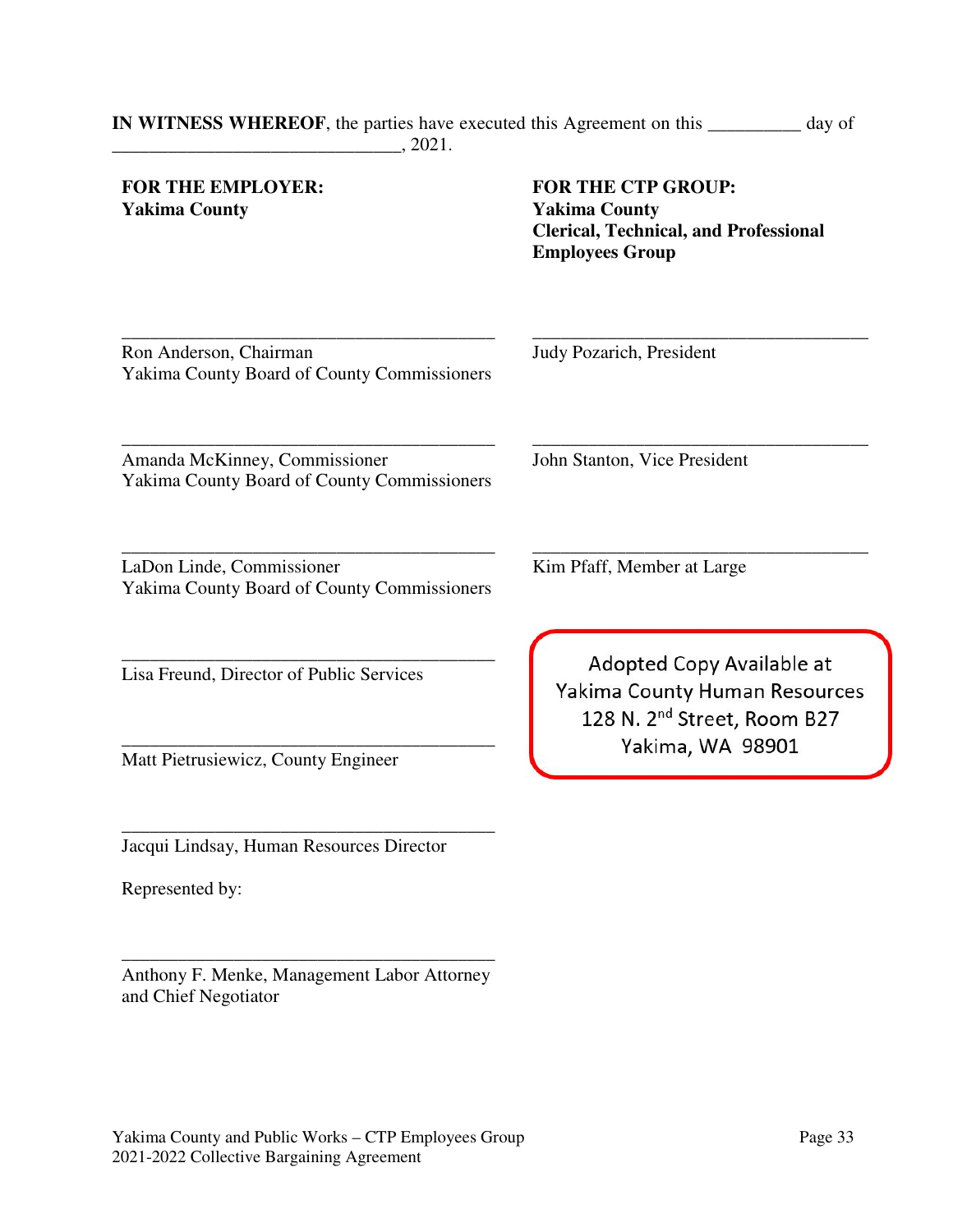| ЕХНІВІТ "А"<br>2021-2022 Pay Plan                                                                                                                  |                                                                                                     |              |                  |                  |                         |                  |                  |                  |                  |                  |           |                  |                  |                  |                  |
|----------------------------------------------------------------------------------------------------------------------------------------------------|-----------------------------------------------------------------------------------------------------|--------------|------------------|------------------|-------------------------|------------------|------------------|------------------|------------------|------------------|-----------|------------------|------------------|------------------|------------------|
| <b>Public Services Department - Clerical, Technical and Professional Employees Group</b>                                                           |                                                                                                     |              |                  |                  |                         |                  |                  |                  |                  |                  |           |                  |                  |                  |                  |
| Beginning in 2021, the shaded increments will cease to be shaded in accordance with Exhibit B, Section 1; Provided, however, each step increase is |                                                                                                     |              |                  |                  |                         |                  |                  |                  |                  |                  |           |                  |                  |                  |                  |
| currently subject to negotiations. Without the parties' agreement, there are no step increases. The 2020 Pay Plan serves as the basis for the HR   |                                                                                                     |              |                  |                  |                         |                  |                  |                  |                  |                  |           |                  |                  |                  |                  |
|                                                                                                                                                    | Department's calculations of the 2021 lump sum and the 2022 lump sum in accordance with Article 10. |              |                  |                  |                         |                  |                  |                  |                  |                  |           |                  |                  |                  |                  |
| Page 1 of 2                                                                                                                                        |                                                                                                     |              |                  |                  |                         |                  |                  |                  |                  |                  |           |                  |                  |                  |                  |
| Pay Grade                                                                                                                                          |                                                                                                     | Increment    | <b>Increment</b> | <b>Increment</b> | <b>Increment</b>        | <b>Increment</b> | <b>Increment</b> | <b>Increment</b> | <b>Increment</b> | Increment        | Increment | <b>Increment</b> | <b>Increment</b> | <b>Increment</b> | <b>Increment</b> |
|                                                                                                                                                    |                                                                                                     | $\mathbf{1}$ | $\overline{2}$   | $\mathbf{3}$     | $\overline{\mathbf{4}}$ | $\overline{5}$   | 6                | $\overline{7}$   | 8                | $\boldsymbol{9}$ | 10        | 11               | 12               | 13               | 14               |
|                                                                                                                                                    | 8 hr YR                                                                                             | 27,210       | 27,914           | 28,644           | 29,385                  | 30,152           | 30,931           | 31,734           | 32,563           | 33,416           | 34,281    | 35,171           | 36,086           | 37,025           | 37,990           |
|                                                                                                                                                    | 8 hr MO                                                                                             | 2,267        | 2,326            | 2,387            | 2,449                   | 2,513            | 2,578            | 2,645            | 2,714            | 2,785            | 2,857     | 2,931            | 3,007            | 3,085            | 3,166            |
| <b>A11</b>                                                                                                                                         | <b>HR</b>                                                                                           | 13.08        | 13.42            | 13.77            | 14.13                   | 14.50            | 14.87            | 15.26            | 15.66            | 16.07            | 16.48     | 16.91            | 17.35            | 17.80            | 18.26            |
|                                                                                                                                                    | 8 hr YR                                                                                             | 29,497       | 30,238           | 30,993           | 31,771                  | 32,575           | 33,391           | 34,231           | 35,097           | 35,975           | 36,877    | 37,804           | 38,756           | 39,733           | 40,734           |
|                                                                                                                                                    | 8 hr MO                                                                                             | 2,458        | 2,520            | 2,583            | 2,648                   | 2,715            | 2,783            | 2,853            | 2,925            | 2,998            | 3,073     | 3,150            | 3,230            | 3,311            | 3,395            |
| A12                                                                                                                                                | <b>HR</b>                                                                                           | 14.18        | 14.54            | 14.90            | 15.27                   | 15.66            | 16.05            | 16.46            | 16.87            | 17.30            | 17.73     | 18.18            | 18.63            | 19.10            | 19.58            |
|                                                                                                                                                    | 8 hr YR                                                                                             | 31,796       | 32,575           | 33,366           | 34,182                  | 35,010           | 35,863           | 36,741           | 37,631           | 38,546           | 39,486    | 40,450           | 41,439           | 42,452           | 43,491           |
|                                                                                                                                                    | 8 hr MO                                                                                             | 2,650        | 2,715            | 2,781            | 2,849                   | 2,918            | 2,989            | 3,062            | 3,136            | 3,212            | 3,290     | 3,371            | 3,453            | 3,538            | 3,624            |
| A13                                                                                                                                                | <b>HR</b>                                                                                           | 15.29        | 15.66            | 16.04            | 16.43                   | 16.83            | 17.24            | 17.66            | 18.09            | 18.53            | 18.98     | 19.45            | 19.92            | 20.41            | 20.91            |
|                                                                                                                                                    | 8 hr YR                                                                                             | 34,825       | 35,641           | 36,469           | 37,322                  | 38,200           | 39,090           | 40,005           | 40,944           | 41,896           | 42,873    | 43,874           | 44,900           | 45,951           | 47,027           |
|                                                                                                                                                    | 8 hr MO                                                                                             | 2,902        | 2,970            | 3,039            | 3,110                   | 3,183            | 3,257            | 3,334            | 3,412            | 3,491            | 3,573     | 3,656            | 3,742            | 3,829            | 3,919            |
| <b>B21</b>                                                                                                                                         | <b>HR</b>                                                                                           | 16.74        | 17.13            | 17.53            | 17.94                   | 18.37            | 18.79            | 19.23            | 19.68            | 20.14            | 20.61     | 21.09            | 21.59            | 22.09            | 22.61            |
|                                                                                                                                                    | 8 hr YR                                                                                             | 37,841       | 38,694           | 39,572           | 40,462                  | 41,377           | 42,316           | 43,268           | 44,245           | 45,246           | 46,272    | 47,311           | 48,374           | 49,462           | 50,575           |
|                                                                                                                                                    | 8 hr MO                                                                                             | 3,153        | 3,225            | 3,298            | 3,372                   | 3,448            | 3,526            | 3,606            | 3,687            | 3,771            | 3,856     | 3,943            | 4,031            | 4,122            | 4,215            |
| <b>B22</b>                                                                                                                                         | HR                                                                                                  | 18.19        | 18.60            | 19.03            | 19.45                   | 19.89            | 20.34            | 20.80            | 21.27            | 21.75            | 22.25     | 22.75            | 23.26            | 23.78            | 24.31            |
|                                                                                                                                                    | 8 hr YR                                                                                             | 40,870       | 41,760           | 42,675           | 43,602                  | 44,554           | 45,531           | 46,520           | 47,533           | 48,572           | 49,635    | 50,723           | 51,836           | 52,973           | 54,135           |
|                                                                                                                                                    | 8 hr MO                                                                                             | 3,406        | 3,480            | 3,556            | 3,634                   | 3,713            | 3,794            | 3,877            | 3,961            | 4,048            | 4,136     | 4,227            | 4,320            | 4,414            | 4,511            |
| <b>B23</b>                                                                                                                                         | <b>HR</b>                                                                                           | 19.65        | 20.08            | 20.52            | 20.96                   | 21.42            | 21.89            | 22.37            | 22.85            | 23.35            | 23.86     | 24.39            | 24.92            | 25.47            | 26.03            |
|                                                                                                                                                    | 8 hr YR                                                                                             | 46,211       | 47,064           | 47,929           | 48,807                  | 49,709           | 50,624           | 51,551           | 52,503           | 53,467           | 54,444    | 55,445           | 56,459           | 57,498           | 58,548           |
|                                                                                                                                                    | 8 hr MO                                                                                             | 3,851        | 3,922            | 3,994            | 4.067                   | 4,142            | 4,219            | 4,296            | 4,375            | 4.456            | 4,537     | 4,620            | 4,705            | 4,791            | 4.879            |
| <b>B24/B31</b>                                                                                                                                     | <b>HR</b>                                                                                           | 22.22        | 22.63            | 23.04            | 23.46                   | 23.90            | 24.34            | 24.78            | 25.24            | 25.71            | 26.18     | 26.66            | 27.14            | 27.64            | 28.15            |
|                                                                                                                                                    | 8 hr YR                                                                                             | 51,032       | 51,922           | 52,825           | 53,739                  | 54,679           | 55,631           | 56,595           | 57,584           | 58,585           | 59,611    | 60,650           | 61,713           | 62,789           | 63,889           |
|                                                                                                                                                    | 8 hr MO                                                                                             | 4,253        | 4,327            | 4,402            | 4,478                   | 4,557            | 4,636            | 4,716            | 4,799            | 4,882            | 4,968     | 5,054            | 5,143            | 5,232            | 5,324            |
| <b>B25/B32</b>                                                                                                                                     | <b>HR</b>                                                                                           | 24.53        | 24.96            | 25.40            | 25.84                   | 26.29            | 26.75            | 27.21            | 27.68            | 28.17            | 28.66     | 29.16            | 29.67            | 30.19            | 30.72            |
|                                                                                                                                                    | 8 hr YR                                                                                             | 53,331       | 54,481           | 55,656           | 56,855                  | 58,079           | 59,327           | 60,600           | 61,899           | 63,221           | 64,581    | 65,966           | 67,375           | 68,821           | 70,293           |
|                                                                                                                                                    | 8 hr MO                                                                                             | 4,444        | 4,540            | 4,638            | 4,738                   | 4,840            | 4,944            | 5,050            | 5,158            | 5,268            | 5,382     | 5,497            | 5,615            | 5,735            | 5,858            |
| C <sub>41</sub>                                                                                                                                    | <b>HR</b>                                                                                           | 25.64        | 26.19            | 26.76            | 27.33                   | 27.92            | 28.52            | 29.13            | 29.76            | 30.39            | 31.05     | 31.71            | 32.39            | 33.09            | 33.79            |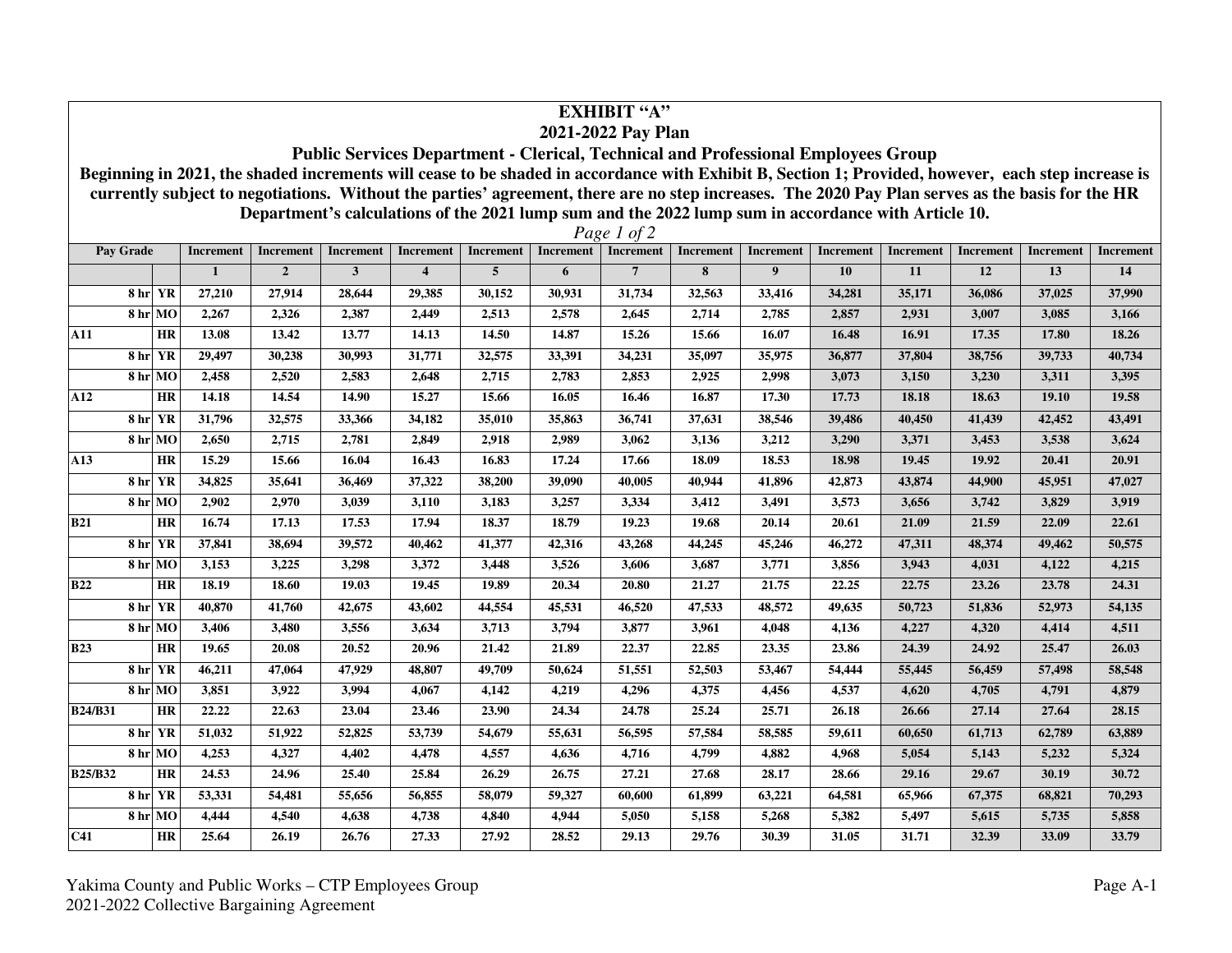| <b>EXHIBIT "A"</b>                                                                       |                       |                     |                  |           |                  |                  |                  |           |           |                  |                  |                  |           |                  |                  |
|------------------------------------------------------------------------------------------|-----------------------|---------------------|------------------|-----------|------------------|------------------|------------------|-----------|-----------|------------------|------------------|------------------|-----------|------------------|------------------|
| 2021-2022 Pay Plan                                                                       |                       |                     |                  |           |                  |                  |                  |           |           |                  |                  |                  |           |                  |                  |
| <b>Public Services Department - Clerical, Technical and Professional Employees Group</b> |                       |                     |                  |           |                  |                  |                  |           |           |                  |                  |                  |           |                  |                  |
| Page 2 of 2                                                                              |                       |                     |                  |           |                  |                  |                  |           |           |                  |                  |                  |           |                  |                  |
| Pay Grade                                                                                |                       | <b>Increment</b>    | <b>Increment</b> | Increment | <b>Increment</b> | <b>Increment</b> | <b>Increment</b> | Increment | Increment | <b>Increment</b> | <b>Increment</b> | <b>Increment</b> | Increment | <b>Increment</b> | <b>Increment</b> |
|                                                                                          |                       |                     | $\overline{2}$   | 3         | 4                | 5                | 6                | 7         | 8         | 9                | 10               | 11               | 12        | 13               | 14               |
|                                                                                          | 8 hr                  | <b>YR</b><br>56,471 | 57,658           | 58,870    | 60,106           | 61,367           | 62,653           | 63,963    | 65,298    | 66,670           | 68,067           | 69,489           | 70,948    | 72,431           | 73,952           |
|                                                                                          | 8 hr MO               | 4,706               | 4,805            | 4,906     | 5,009            | 5,114            | 5,221            | 5,330     | 5,442     | 5,556            | 5,672            | 5,791            | 5,912     | 6,036            | 6,163            |
| C42                                                                                      | HR                    | 27.15               | 27.72            | 28.30     | 28.90            | 29.50            | 30.12            | 30.75     | 31.39     | 32.05            | 32.72            | 33.41            | 34.11     | 34.82            | 35.55            |
|                                                                                          | YR<br>8 <sub>hr</sub> | 59,574              | 60,798           | 62,047    | 63,320           | 64,618           | 65,953           | 67,313    | 68,698    | 70,107           | 71,554           | 73,025           | 74,533    | 76,078           | 77,648           |
|                                                                                          | 8 hr MO               | 4,965               | 5,067            | 5,171     | 5,277            | 5,385            | 5,496            | 5,609     | 5,725     | 5,842            | 5,963            | 6,085            | 6,211     | 6,340            | 6,471            |
| C43                                                                                      | <b>HR</b>             | 28.64               | 29.23            | 29.83     | 30.44            | 31.07            | 31.71            | 32.36     | 33.03     | 33.71            | 34.40            | 35.11            | 35.83     | 36.58            | 37.33            |
|                                                                                          | 8 <sub>hr</sub><br>YR | 63,543              | 64,828           | 66,139    | 67,474           | 68,834           | 70,218           | 71,628    | 73,074    | 74,545           | 76,041           | 77,574           | 79,132    | 80,726           | 82,358           |
|                                                                                          | 8 hr MO               | 5,295               | 5,402            | 5,512     | 5,623            | 5,736            | 5,852            | 5,969     | 6,090     | 6,212            | 6,337            | 6,465            | 6,594     | 6,727            | 6,863            |
| C44/C51                                                                                  | <b>HR</b>             | 30.55               | 31.17            | 31.80     | 32.44            | 33.09            | 33.76            | 34.44     | 35.13     | 35.84            | 36.56            | 37.30            | 38.04     | 38.81            | 39.60            |
|                                                                                          | 8 <sub>hr</sub><br>YR | 70,552              | 72,073           | 73,630    | 75,225           | 76,857           | 78,526           | 80,220    | 81,950    | 83,718           | 85,535           | 87,390           | 89,281    | 91,210           | 93,188           |
|                                                                                          | 8 hr MO               | 5,879               | 6,006            | 6,136     | 6,269            | 6,405            | 6,544            | 6,685     | 6,829     | 6,977            | 7,128            | 7,282            | 7,440     | 7,601            | 7,766            |
| C45/C52                                                                                  | HR                    | 33.92               | 34.65            | 35.40     | 36.17            | 36.95            | 37.75            | 38.57     | 39.40     | 40.25            | 41.12            | 42.01            | 42.92     | 43.85            | 44.80            |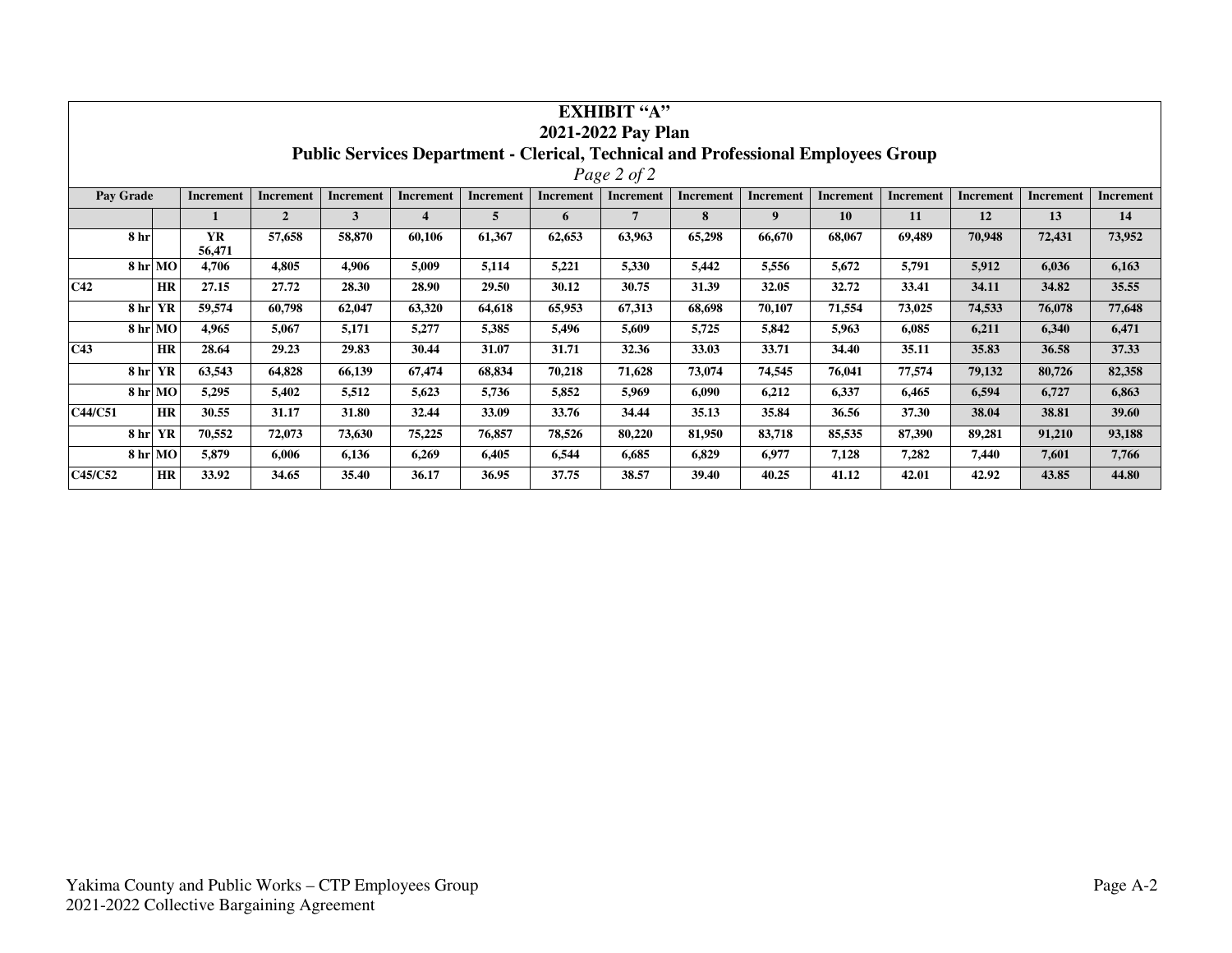### **EXHIBIT "B" YAKIMA COUNTY PUBLIC WORKS DEPARTMENT CLERICAL, TECHNICAL AND PROFESSIONAL EMPLOYEES GROUP**

## **2021 PAY PLAN STRUCTURE**

- 1. Effective in 2021, the restrictions on employees hired after December 31, 2011, shall cease and all employees shall be eligible for all 14 steps; Provided, however, currently the parties must bargain each individual step before the step will be implemented from year to year. Without an agreement, there are no step increases. This may also be impacted by the provisions of Article 10 regarding the Human Resources Department comprehensive study of the current job classification (DBM) and pay plan system during 2021 and 2022. The following pay plan structure shall be in effect:
- 2. Article 10 addresses 2021 and 2022 lump sum payment and pay provisions.
- 3. No employee shall receive an increment advancement during 2021 and 2022.
- 4. The Human Resources Department will determine all calculations.
- 5. Article 10 addresses the comprehensive study and analysis of the job classification and pay system to be conducted by the Human Resources Department in lieu of an in-depth comparability study. The parties understand and agree that the terms of Article 10 are controlling with regard to the study and analysis.

**Salary Surveys:** Historically, pay ranges in the Yakima County compensation structure are determined by a comparison of Yakima County benchmark positions to the comparable labor market. The comparable labor market has been changed effective beginning in 2018 to only the following counties: Benton, Grant, Kitsap, Spokane, Thurston and Whatcom. Beginning in 2018, the Yakima County Benchmark positions have been reduced from seventy-seven (77) to thirtyseven (37) positions. Determination of the market for each pay range is established by salary survey of the comparable counties and use of regression analysis methodology to establish a trend line for the Yakima County classifications in the Decision Band Method classification structure. The market survey includes benchmark classifications for each occupational group as well as classifications with an existing market premium. Detailed market surveys will be conducted at least every four years for only informational purposes. Abbreviated market surveys of limited benchmarks, as determined by the HR Department, will be conducted every year for only informational purposes. Salary Survey information is intended to be used prospectively, and shall not be used in establishing pay plans for the same year during which the salary survey is conducted. The Union will receive a copy of the completed survey for their review within one (1) week of completion. This Salary Survey subject matter is subject to the provisions of Section 10.5.

The above salary survey provisions are subject to changes based on the provisions of Article 10.

**Market Premiums:** If the market compensation study indicates that the trend line base salary range for a classification is ten percent (10%) or more below the market target position's median at both entry and maximum , then the Union and the Employer shall meet to negotiate the